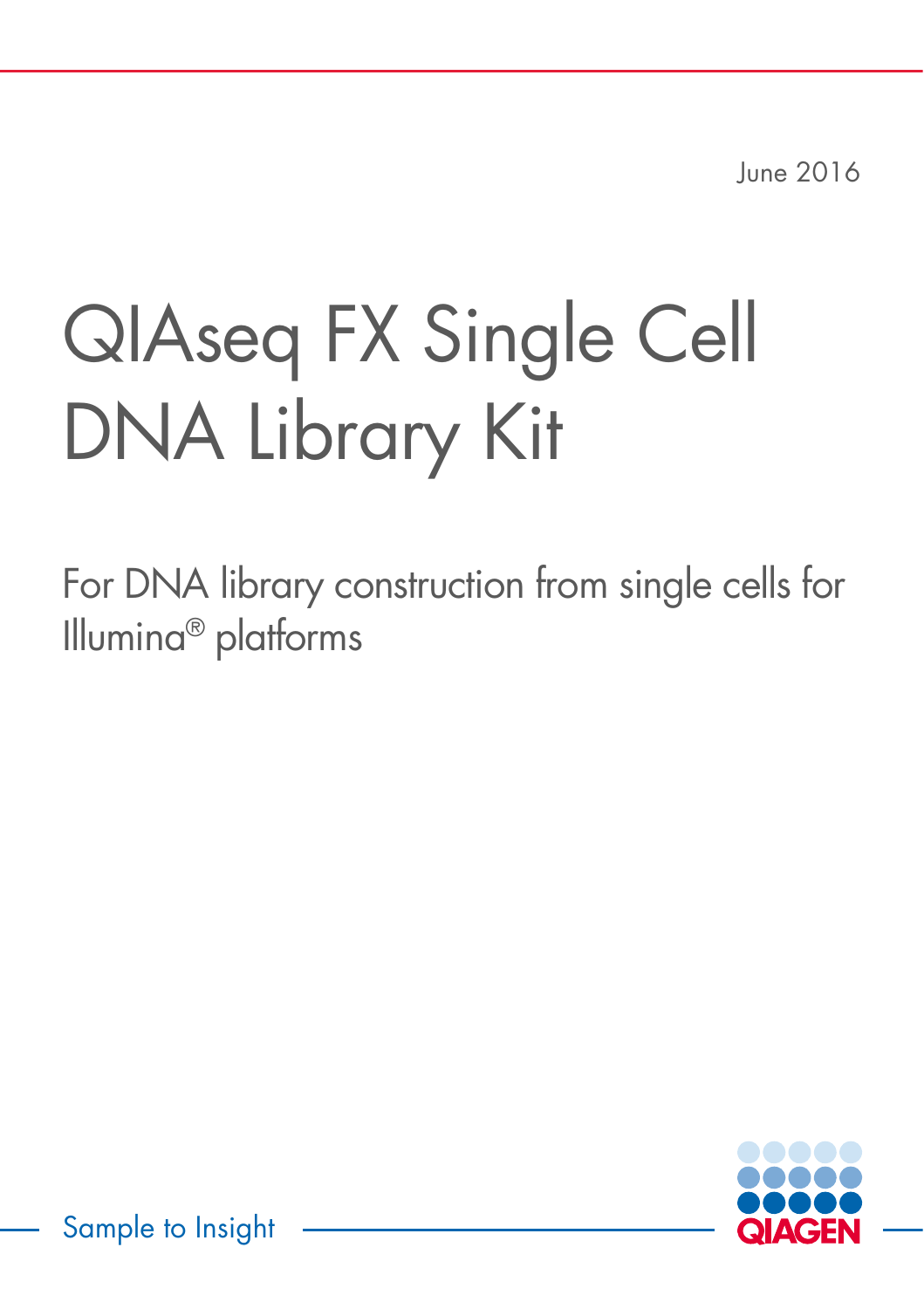# **Contents**

| Protocol: Enzymatic fragmentation and Library Preparation Using QIAseq FX Single |
|----------------------------------------------------------------------------------|
| Procedure: Enzymatic Fragmentation and Library Preparation 20                    |
|                                                                                  |
| Appendix A: Determination of Concentration and Quality of Amplified DNA 30       |
|                                                                                  |
|                                                                                  |
| Appendix B: PicoGreen Quantification of QIAseq FX Single Cell Amplified DNA 32   |
|                                                                                  |
|                                                                                  |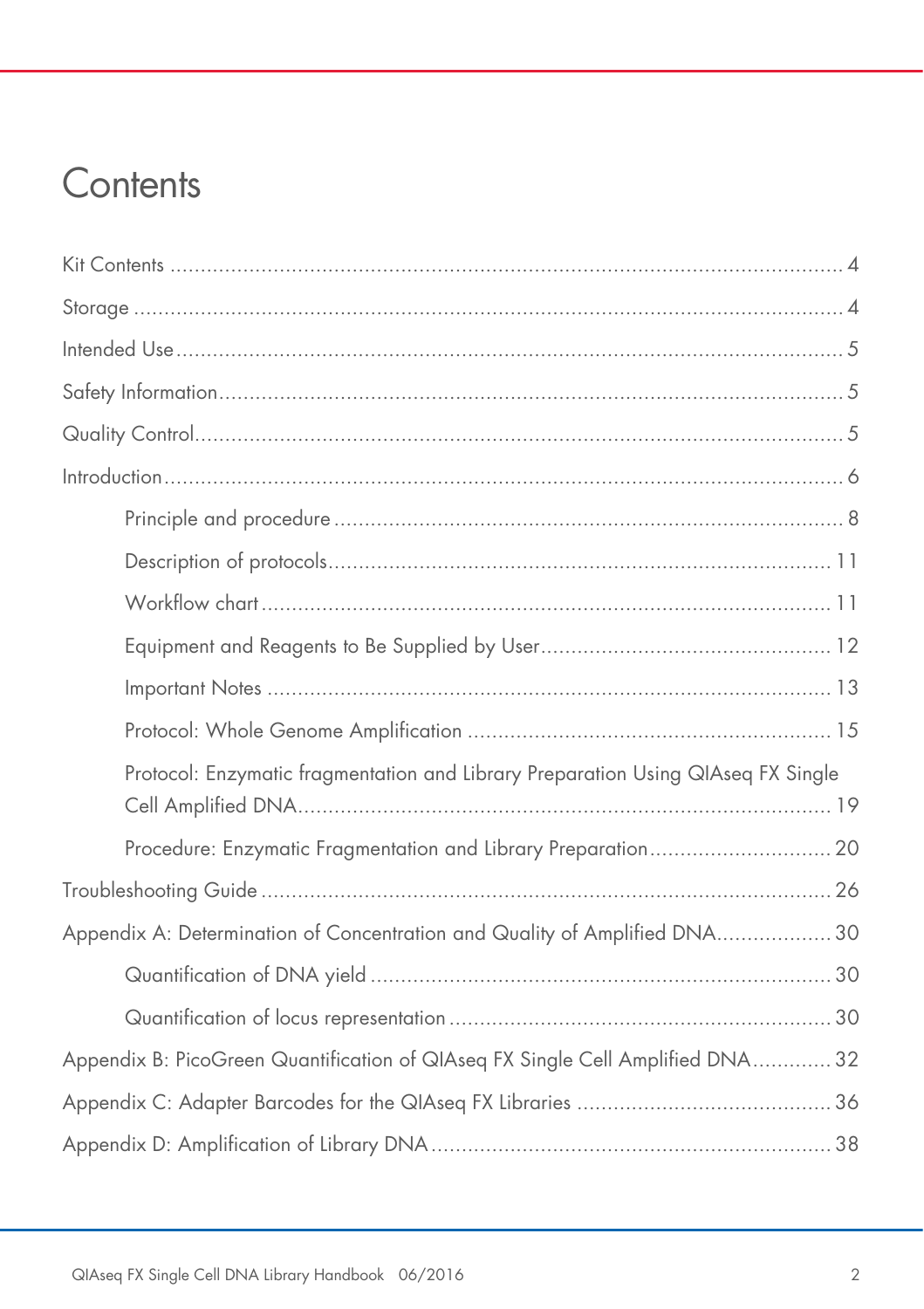| Appendix E: Multiplex PCR-Based Targeted Enrichment Using QIAseq FX Single Cell  |
|----------------------------------------------------------------------------------|
| Amplified DNA and Library Construction for Sequencing on Illumina Platforms  41  |
| Appendix F: Manual 96-well protocol QIAseq FX Single Cell library generation  42 |
|                                                                                  |
| Protocol: Enzymatic Fragmentation and Library Preparation Using QIAseq FX SC     |
|                                                                                  |
| Appendix G: Purification of Amplified DNA after Whole Genome Amplification  52   |
|                                                                                  |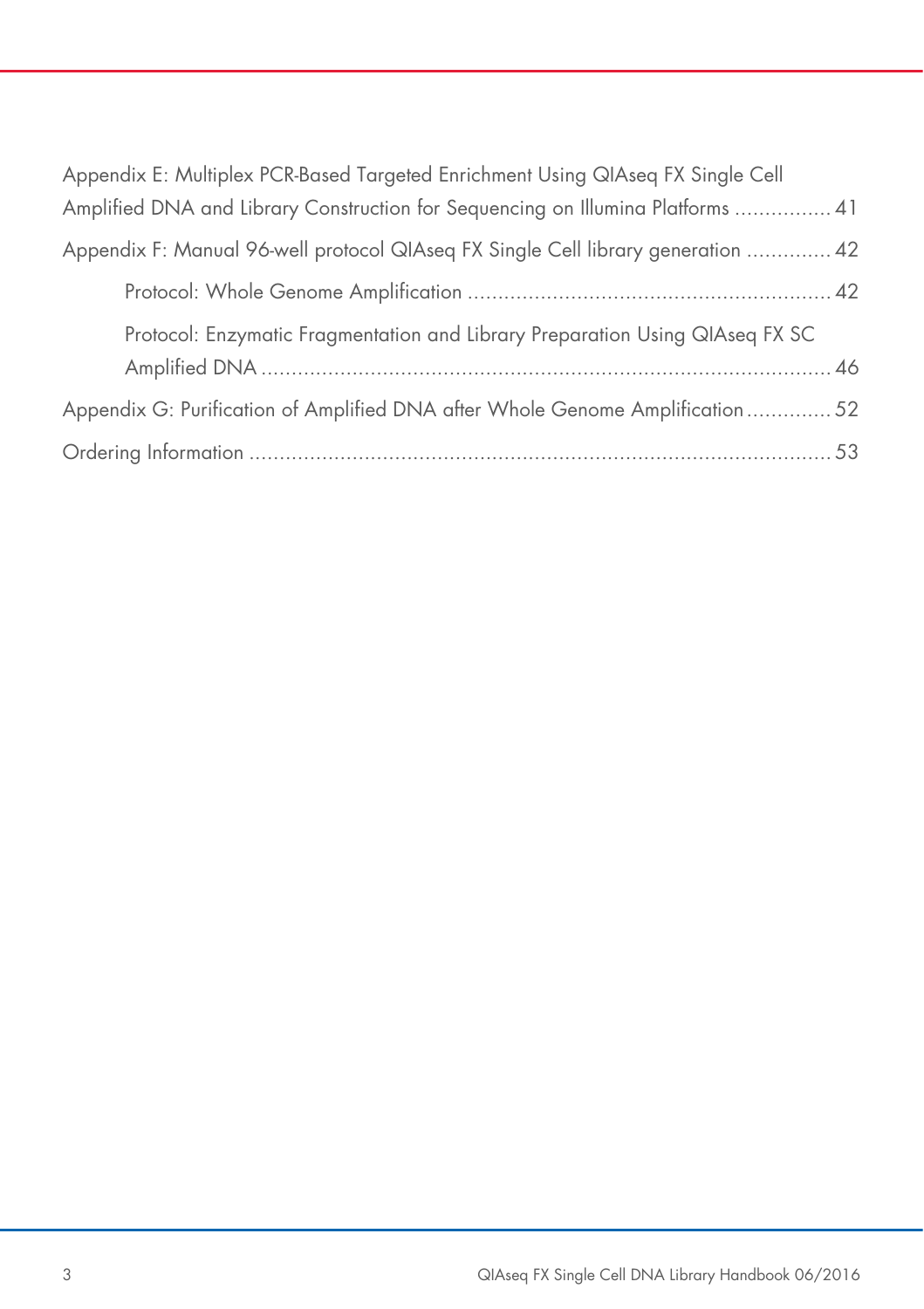# Kit Contents

| QIAseq FX Single Cell DNA Library Kit   | (24)               | (96)               |
|-----------------------------------------|--------------------|--------------------|
| Catalog no.                             | 180713             | 180715             |
| Number of preps                         | 24                 | 96                 |
| REPLI-g sc DNA Polymerase (blue lid)    | $48$ pl            | $4 \times 48$ µ    |
| REPLI-g sc Reaction Buffer (yellow lid) | 700 µl             | $4 \times 700 \mu$ |
| Buffer DLB (clear lid)                  | 1 tube             | 2 tubes            |
| Stop Solution (red lid)                 | $1.8$ ml           | $1.8$ m            |
| PBS sc 1x (clear lid)                   | $1.5$ ml           | $1.5$ ml           |
| DTT, 1 M (lilac lid)                    | $1 \text{ ml}$     | $1 \text{ ml}$     |
| $H_2O$ sc                               | $3 \times 1.5$ ml  | $8 \times 1.5$ ml  |
| FX Enzyme Mix                           | 1 tube             | 1 tube             |
| FX Buffer, 10x                          | 1 tube             | 1 tube             |
| <b>FX Enhancer</b>                      | 1 tube             | 1 tube             |
| DNA Ligase                              | 1 tube             | 1 tube             |
| 5x DNA Ligase Buffer                    | 1 tube             | 2 tubes            |
| Adapter Plate Illumina*                 | $1 \times 24$ plex | 1x 96 plex         |
| Quick Start Protocol                    | 1                  | $\mathbf{1}$       |

\* For adapter sequences, refer to Appendix C, page32.

# Storage

The QIAseq FX Single Cell DNA Library Kits are shipped on dry ice. The kits, including all reagents and buffers, should be stored immediately upon receipt at –30°C to –15°C in a constant-temperature freezer.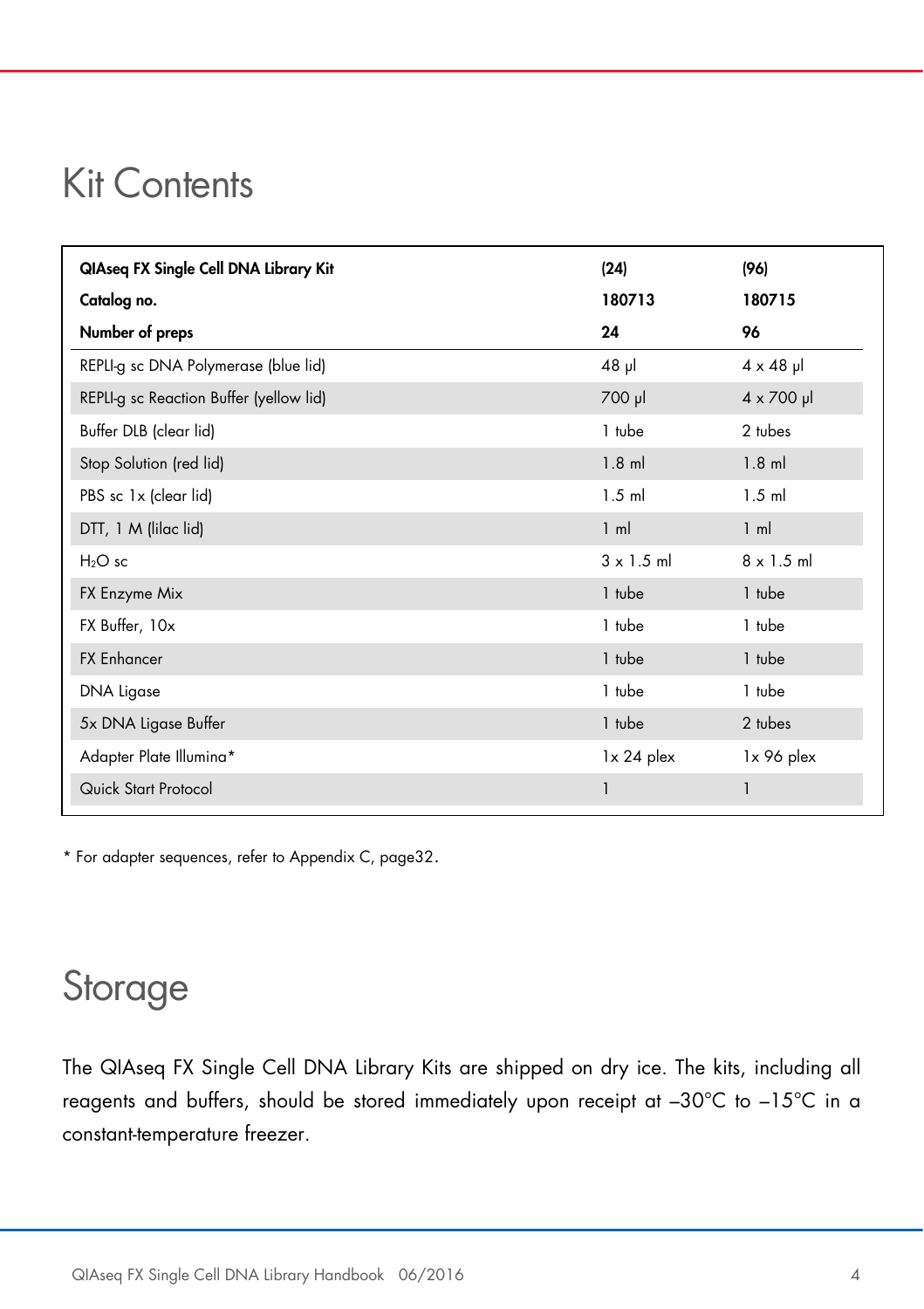# Intended Use

The QIAseq FX Single Cell DNA Library Kit is intended for molecular biology applications. This product is not intended for the diagnosis, prevention or treatment of a disease.

All due care and attention should be exercised in the handling of the products. We recommend all users of QIAGEN products to adhere to the NIH guidelines that have been developed for recombinant DNA experiments, or to other applicable guidelines.

# Safety Information

When working with chemicals, always wear a suitable lab coat, disposable gloves and protective goggles. For more information, please consult the appropriate safety data sheets (SDSs). These are available online in convenient and compact PDF format at www.qiagen.com/safety where you can find, view and print the SDS for each QIAGEN® kit and kit component.

# Quality Control

In accordance with QIAGEN's ISO-certified Quality Management System, each lot of QIAseq FX Single Cell DNA Library Kit is tested against predetermined specifications to ensure consistent product quality.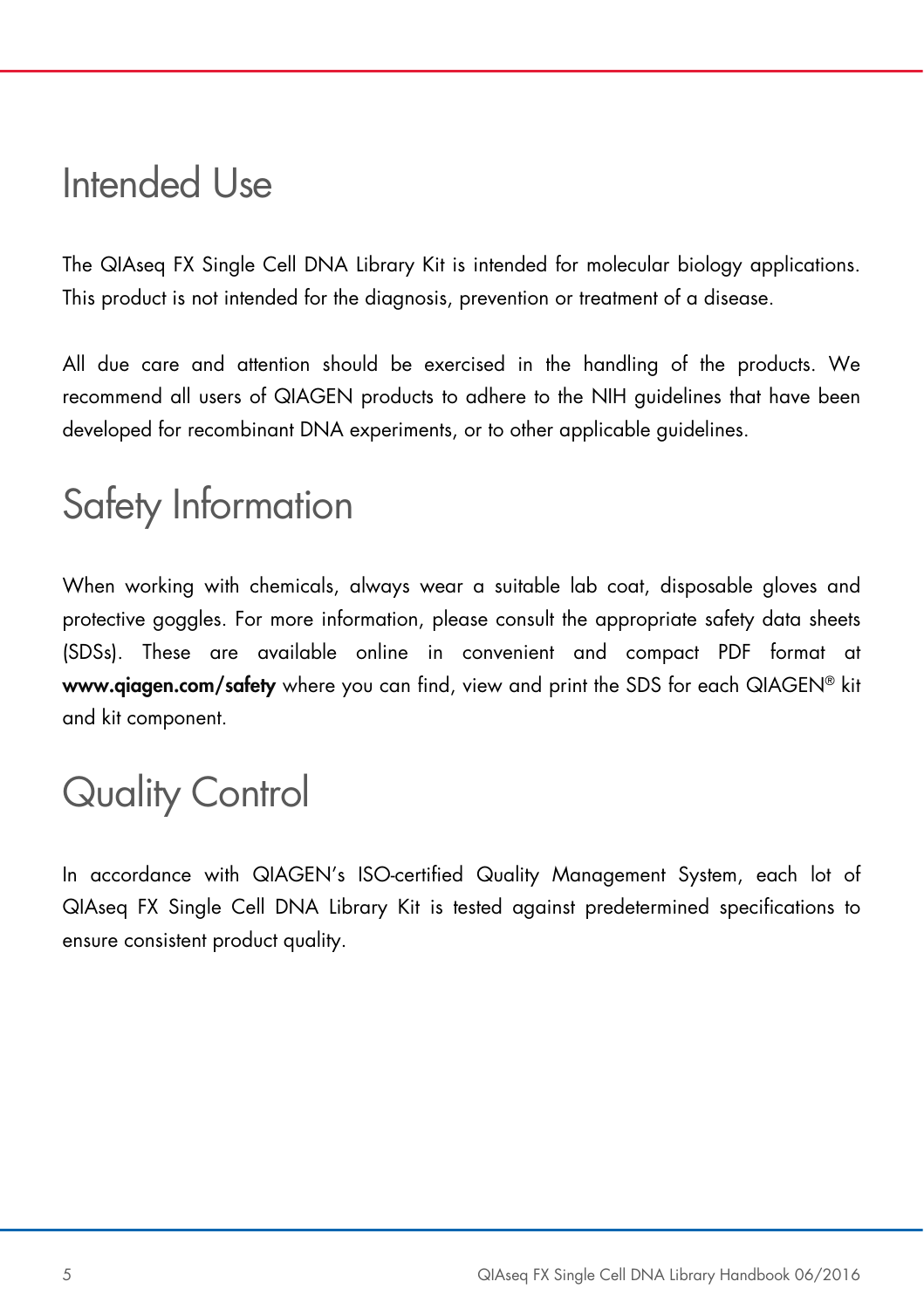# Introduction

Single cell genomic analysis enables researchers to gain novel insights across a diverse set of research areas – including developmental biology, tumor heterogeneity and disease pathogenesis and progression. Conducting single-cell genomic analysis using nextgeneration sequencing (NGS) methods has traditionally been challenging since the amount of genomic DNA present in a single cell is very limited. PCR-based whole genome amplification methods normally have high error rates, low coverage uniformity, extensive allelic drop-outs and limited amplification yields. The QIAseq FX Single Cell DNA Library Kit applies an optimized protocol using QIAGEN's unique multiple displacement amplification (MDA) technology to amplify gDNA out of single cells. The amplified DNA is subsequently fragmented using the QIAGEN QIAseq FX technology which incorporates enzymatic DNA fragmentation into a streamlined, optimized protocol that does not require sample cleanup between fragmentation and adapter ligation, saving time and reducing material loss. Optimized enzyme and buffer compositions ensure high library yield. Streamlined library construction protocols also enable straightforward automation of library preps on different liquid-handling platforms.

With the QIAseq FX Single Cell DNA Library Kit, reaction setup is straightforward and handling time is greatly reduced, allowing DNA amplification and library preparation to be completed in only a few hours. The kit provides a time-saving, one-tube library preparation protocol that does not require extra DNA fragmentation and sample cleanup between steps, minimizing starting material loss and cross-contamination risk. Co-optimization of MDA and library construction processes enables a highly streamlined and efficient protocol, reducing MDA time to only 2 hours and eliminating the library amplification step. Optimized enzyme and buffer compositions ensure superior yields of high-quality, NGS-ready libraries without the need of PCR enrichment.

In standard PCR amplification procedures, regions of DNA with high GC or AT content can result in little or no amplification, leading to misleading sequence data and NGS results. The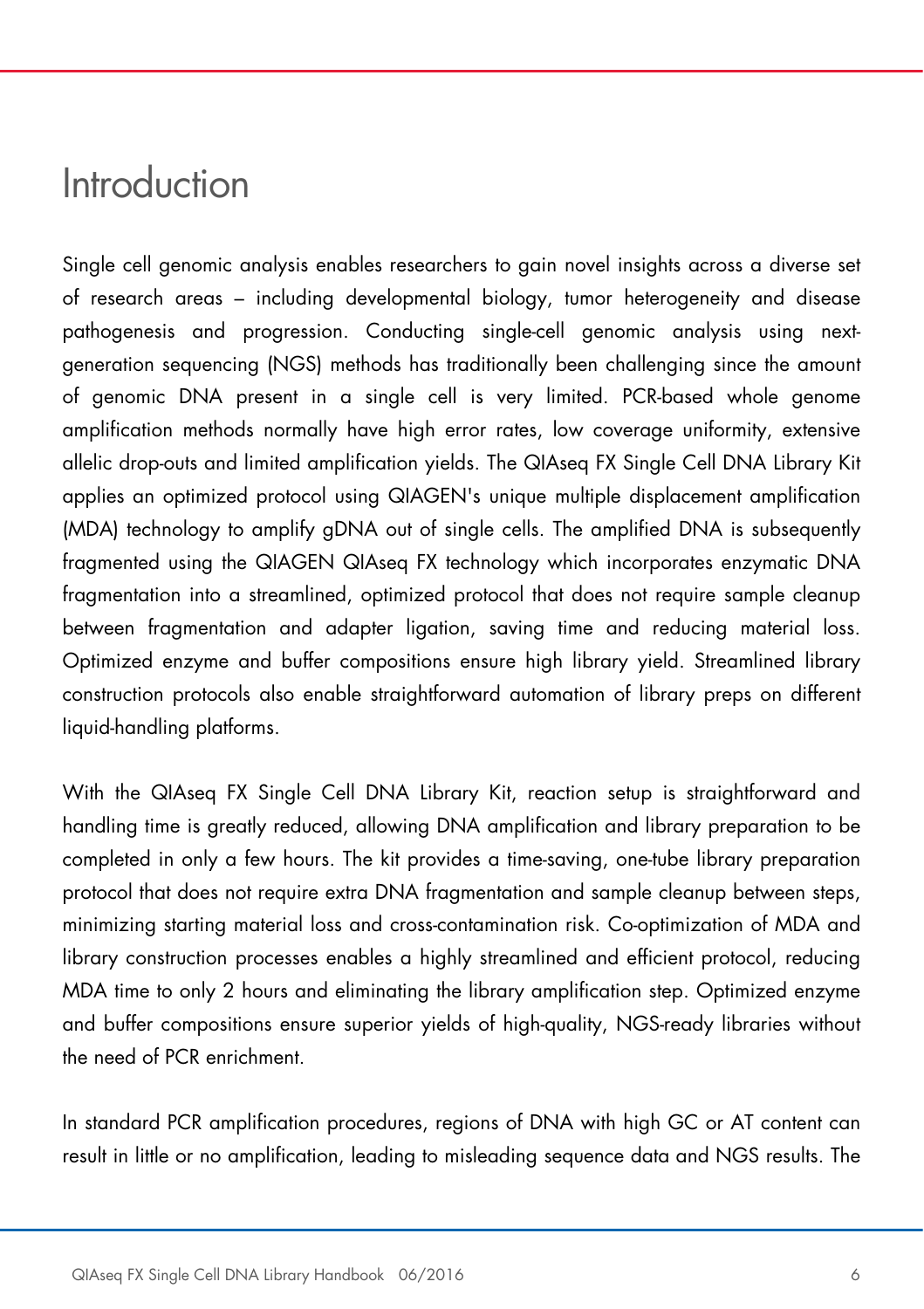QIAseq FX Single Cell DNA Library Kit employs high-fidelity MDA technology to provide accurate amplification of genomes with negligible sequence bias and minimal genomic dropouts. The QIAseq FX Single Cell DNA Library Kit contains an optimized Phi29 DNA polymerase formulation, which – together with its proprietary buffer formulation and an optimized protocol – ensures uniform amplification of genomic regions that contain highly variable GC content, thereby ensuring even coverage in subsequent sequencing reactions. Costly false-positive or -negative results are minimized with REPLI-g technology due to Phi29 DNA polymerase, which has up to 1000-fold higher fidelity compared to normal PCR polymerases. Dedicated buffers and reagents undergo a unique, robust decontamination procedure to avoid amplification of contaminating DNA, ensuring high reliability.

The QIAseq FX Single Cell DNA Library Kit combines the advantages of REPLI-g Single Cell technology with the fast and fully enzymatic procedure of QIAseq FX. High-quality libraries ready for NGS are delivered without the need for any library enrichment, thereby avoiding additional amplification bias. Due to the high yields achieved during the WGA step – as well as the high ligation efficiency of the library construction reagents – library preparation can be performed without PCR-based library amplification, which can introduce bias and reduce library diversity. The kit allows construction of complex libraries from single cells or limited DNA materials with a high percentage of mapped reads, uniform genome coverage, high sequence complexity and low error rates. It also outperforms PCR-based single cell library construction products from alternative suppliers.

Dual-barcoded, plate-format adapters are included with the QIAseq FX Single Cell DNA Library Kit (24) and QIAseq FX Single Cell DNA Library Kit (96). Each adapter well contains a single-use adapter consisting of a unique combination of two eight-nucleotide identification barcodes. By combining one of eight D5 barcodes and one of twelve D7 barcodes in each ready-to-use adapter, this kit supports up to 96-plexing prior to sequencing (see Appendix C for barcode IDs). By supplying adapters in a single-use plate format, the possibility of adapter cross-contamination, and the resulting misassignment of reads between different libraries, is eliminated.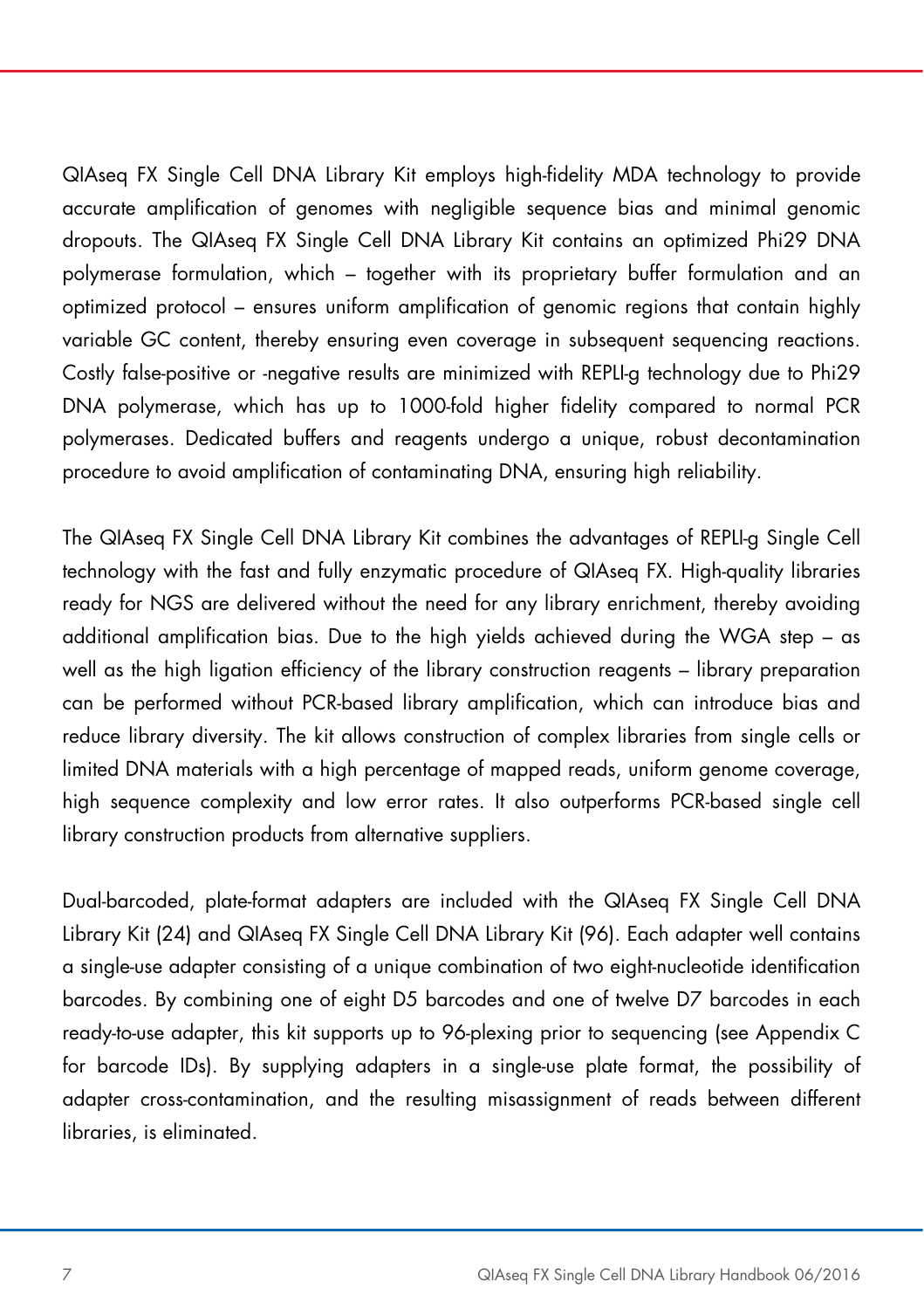The average product length of REPLI-g Single Cell (SC) amplified DNA using high-quality single cells or intact gDNA is typically more than 10 kb, with a range between 2 kb and 100 kb, enabling all downstream applications such as complex genetic analysis – including long-range copy number variations – to be carried out.

Typical DNA yields from a QIAseq FX Single Cell DNA Library Kit reaction depending on incubation time are approximately 20-50 μg per 50 μl reaction. Only a part of this amplified gDNA is required for the library preparation, the remainder can be frozen and stored for future experiments and follow-up studies. The quality and number of the used cells will also affect the resulting amount of DNA (storage of cells for periods longer than 2–3 months will lead to lower yields of amplified DNA). For best amplification results, cells must be correctly collected and stored.

### Principle and procedure

The QIAseq FX Single Cell DNA Library Kit provides a fast, fully enzymatic procedure for cell lysis, DNA amplification, amplified DNA fragmentation, and NGS library construction with no need for PCR-based library enrichment. The QIAseq FX Single Cell DNA Library Kit uses MDA technology to amplify complex genomic DNA. It includes a modified REPLI-g Amplification protocol using high-fidelity REPLI-g sc DNA Polymerase and an optimized Buffer formulation, along with gentle alkaline incubation, to ensure high DNA integrity and optimal amplification. It is specifically designed to provide high yields of uniformly amplified DNA from single cells and to maximize genome coverage, ensuring regions potentially containing sequence variants or features of interest are not missed.

The QIAseq FX Single Cell DNA Library Kit uses isothermal genome amplification, termed multiple displacement amplification, which involves the binding of random hexamers to denatured DNA. This procedure is followed by strand displacement synthesis at a constant temperature with an optimized form of the enzyme Phi29 polymerase – a polymerase that has exceptionally strong strand displacement properties. Additional priming events occur on each displaced strand that serve as a template, enabling generation of high yields of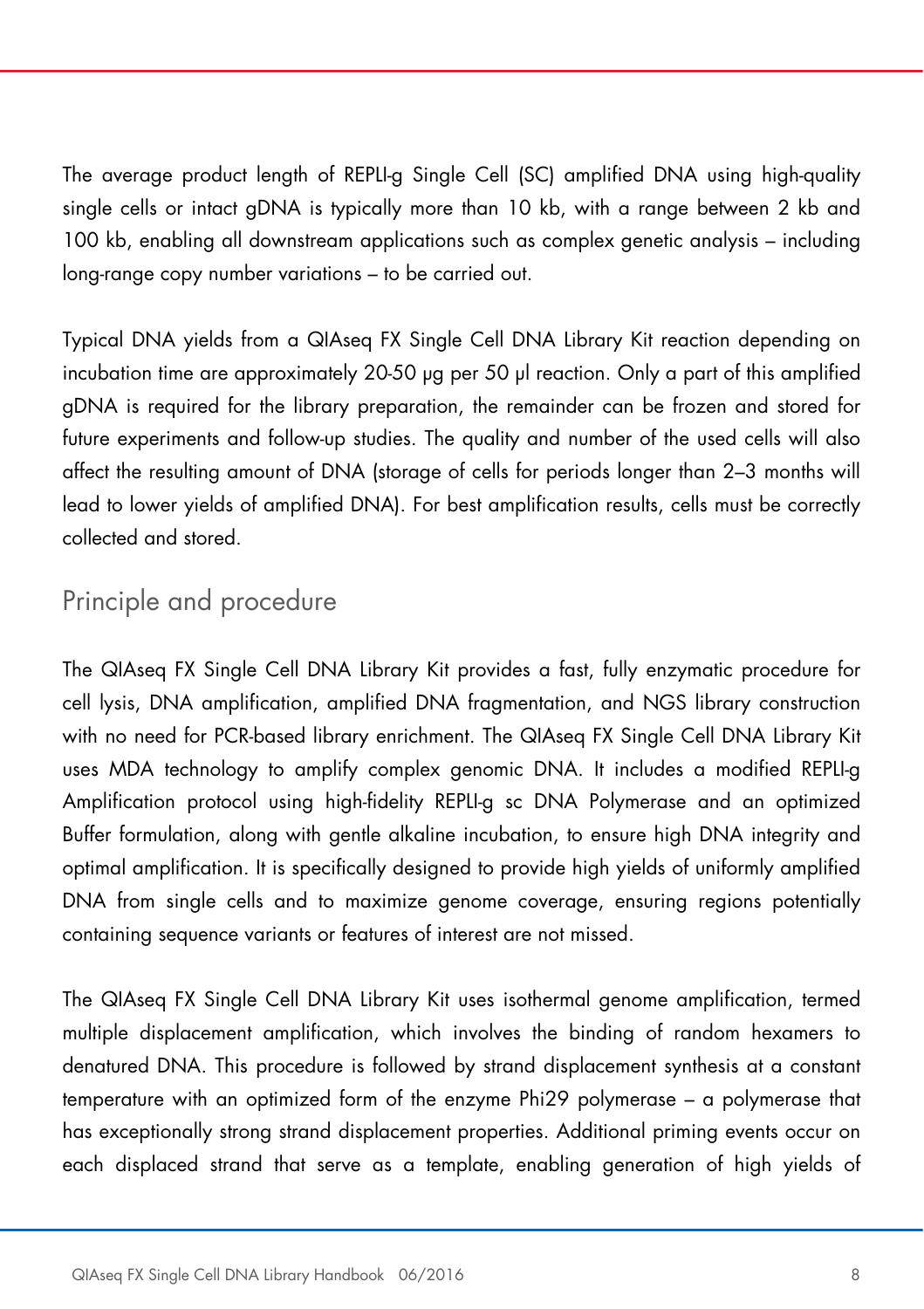amplified DNA. Phi29 polymerase, a phage-derived enzyme, is a DNA polymerase with 3'→5' exonuclease activity (proofreading activity) that delivers up to 1000-fold higher fidelity compared to Taq DNA polymerase. Supported by the unique, optimized REPLI-g Single Cell buffer system, Phi29 polymerase easily solves secondary structures such as hairpin loops – thereby preventing slipping, stoppage and dissociation of the polymerase during amplification. This feature enables the generation of DNA fragments up to 100 kb without sequence bias.

Genomic DNA must be denatured before use in enzymatic amplification procedures. Denaturation of genomic DNA is often accomplished using harsh methods such as incubation at elevated temperatures (heat incubation) or increased pH (chemical alkaline incubation). The QIAseq FX Single Cell DNA Library Kit uses gentle alkaline incubation, allowing effective cell lysis and uniform DNA denaturation of gDNA with very low DNA fragmentation or generation of abasic sites. This step results in amplified DNA with very high integrity, and maximizes the length of amplified fragments so that genomic loci and sequences are uniformly represented.

All kit components used for WGA undergo a unique, controlled decontamination procedure to ensure elimination of all MDA amplifiable contaminating DNA. Buffers and reagents are treated with an innovative and standardized procedure during manufacturing to ensure the absence of any detectable residual contaminating DNA. Following decontamination, the kits undergo stringent quality control to ensure complete functionality.

The QIAseq FX Single Cell DNA Library Kit provides a simple and reliable method to efficiently generate DNA libraries in less than 3.5 hours. These libraries are suitable for sequencing on any Illumina NGS instrument. The kit provides a complete workflow for highly uniform amplification across the entire genome – with negligible sequence bias – followed by a fast, one-tube library construction including enzymatic fragmentation.

In the first step of the WGA procedure, the cell sample is lysed and the DNA is denatured. After denaturation has been stopped by the addition of neutralization buffer, a master mix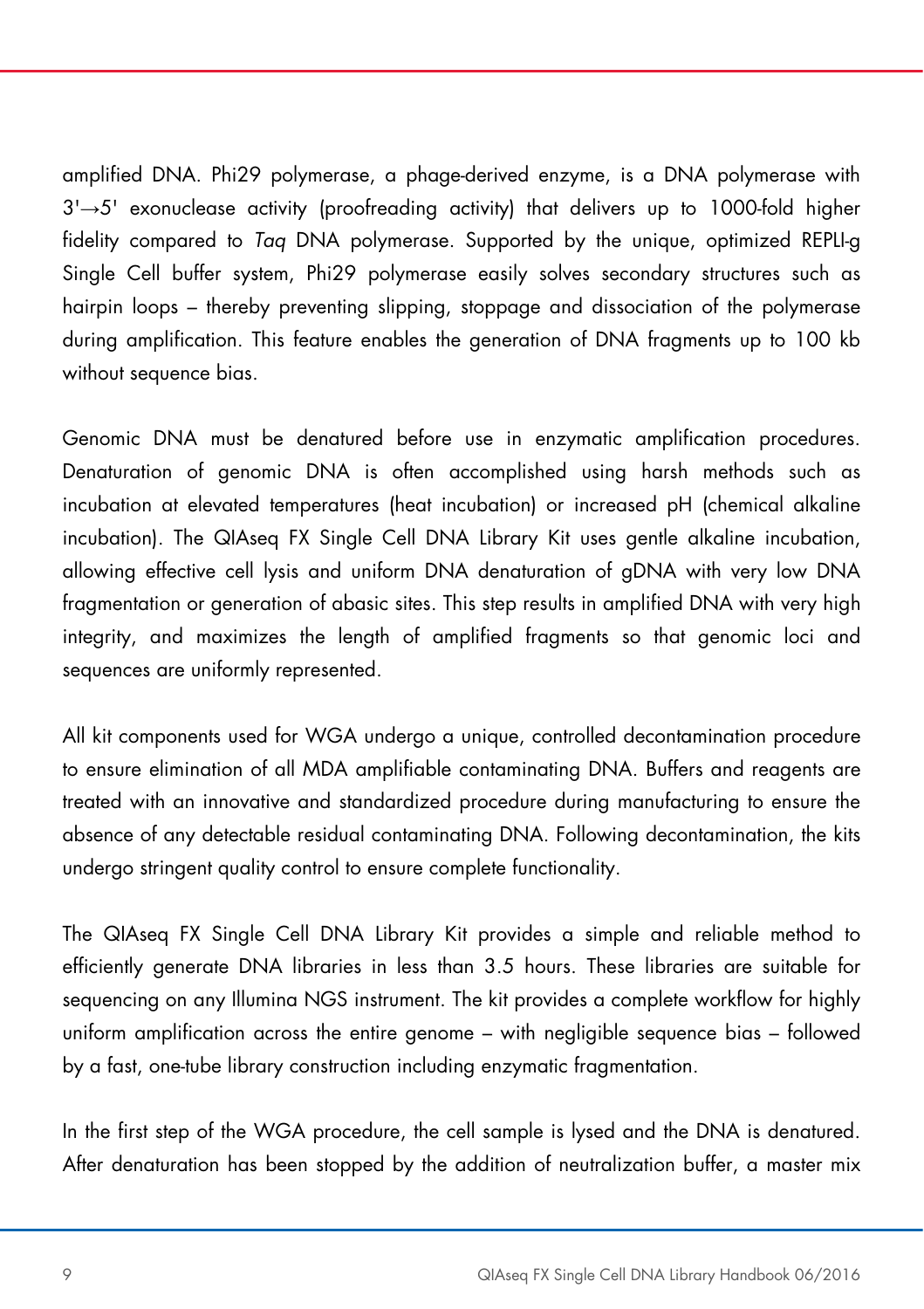containing buffer and DNA polymerase is added. The isothermal amplification reaction proceeds for 2 hours at 30°C, and can be preprogrammed in a thermal cycler. REPLI-g SC amplified DNA can be stored long-term at –20°C with no negative effects; or it can be used directly to generate sequencing libraries. For library construction, the samples consisting of long WGA-DNA strands are first enzymatically sheared into smaller fragments. The median fragment size is dependent on the desired application and sequencing read length, and can be adjusted by varying the QIAseq FX DNA fragmentation reaction conditions. The fragmented DNA is directly end-repaired and an 'A' is added to the 3' ends in the same tube following enzymatic shearing, making the DNA fragments ready for ligation. Following this step, platform-specific adapters are ligated to both ends of the DNA fragments. These adapters contain sequences essential for bridge amplification and sequencing on any Illumina sequencer.

The WGA procedure normally results in high yields of DNA so that library preparation can be performed with a high amount of input DNA, and so subsequent PCR-based library enrichment can be avoided. However, if library enrichment is required, an optional, highfidelity amplification step using the GeneRead DNA I Amp Kit can also be performed that provides highly accurate amplification of library DNA with low error rates and minimum bias.

Dual-barcoded, plate-format adapters are included with the QIAseq FX Single Cell DNA Library Kits. Each adapter well contains a single-use adapter consisting of a unique combination of two eight-nucleotide identification barcodes. For guidelines on multiplexing low numbers of samples, please refer to guidelines provided by your sequencing platform provider. By combining one of eight D5 barcodes and one of twelve D7 barcodes in each ready-to-use adapter, this kit supports up to 96-plexing prior to sequencing (see Appendix C for barcode IDs). Following library construction, the reaction cleanup and removal of adapter dimers can be achieved either by: 1) using the GeneRead™ Size Selection Kit (cat. no. 180514) – based on a simple, easy and precise silica column-based method, or 2) by using Agencourt® AMPure® XP Beads (Beckman Coulter, cat. no. A63880).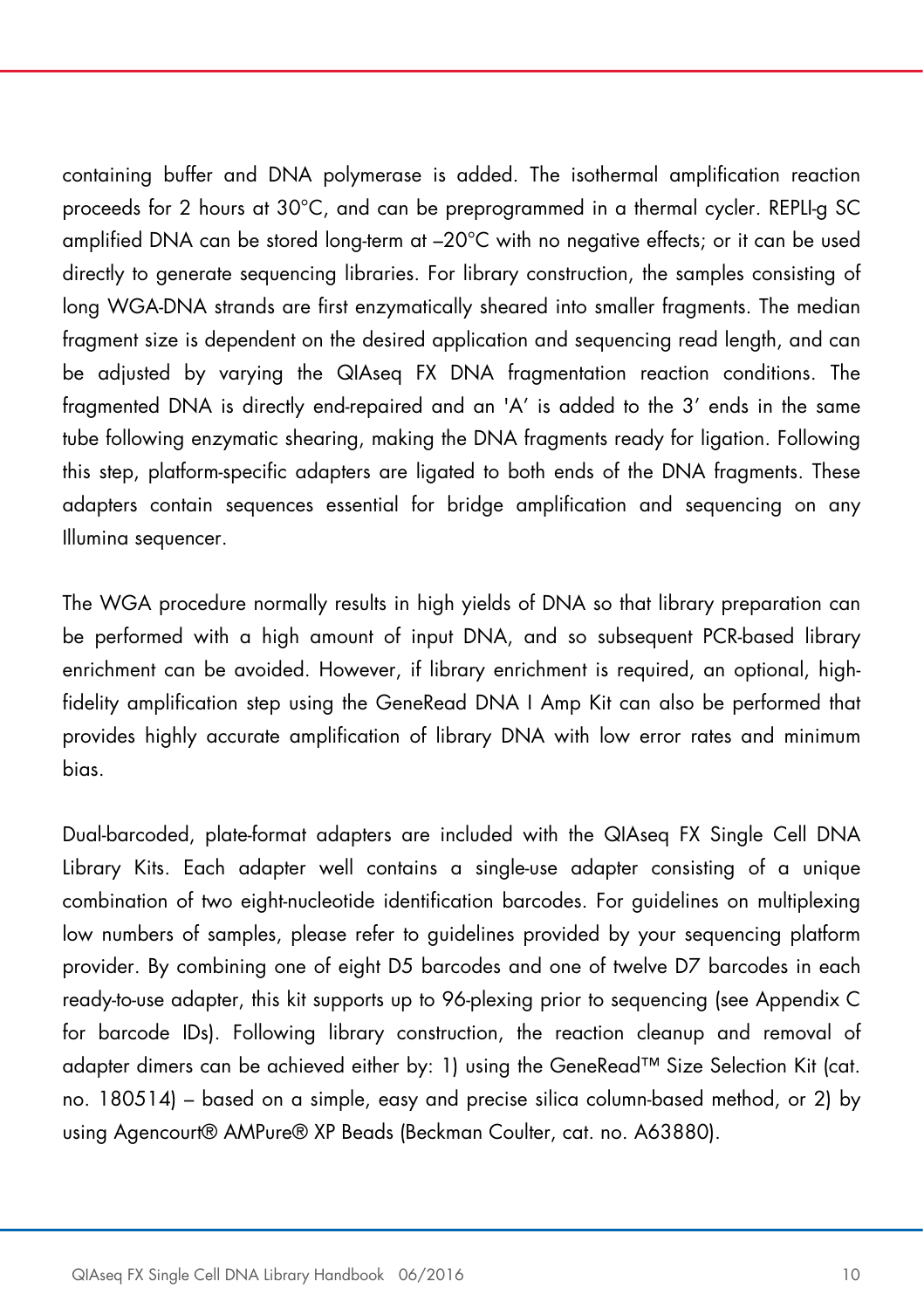# Description of protocols

This handbook contains protocols for the amplification of DNA from single cells – such as eukaryotic cells or bacteria – for the enzymatic fragmentation of amplified DNA, and for subsequent library preparation. The genome amplification protocol is described in "Whole Genome Amplification" (page 15).

The PCR-free library preparation procedure that includes end-repair, A-addition, adapter ligation and cleanup and removal of adapters and adapter dimers is described in the protocol "Enzymatic fragmentation and library preparation" (page 19). The prepared library can be quantified with the QIAseq Library Quant system and is optimized for use on Illumina sequencing platforms.

Compatible sequencing platforms

- Illumina HiSeq®
- Illumina MiSeq®
- Illumina NextSeq®



11 QIAseq FX Single Cell DNA Library Handbook 06/2016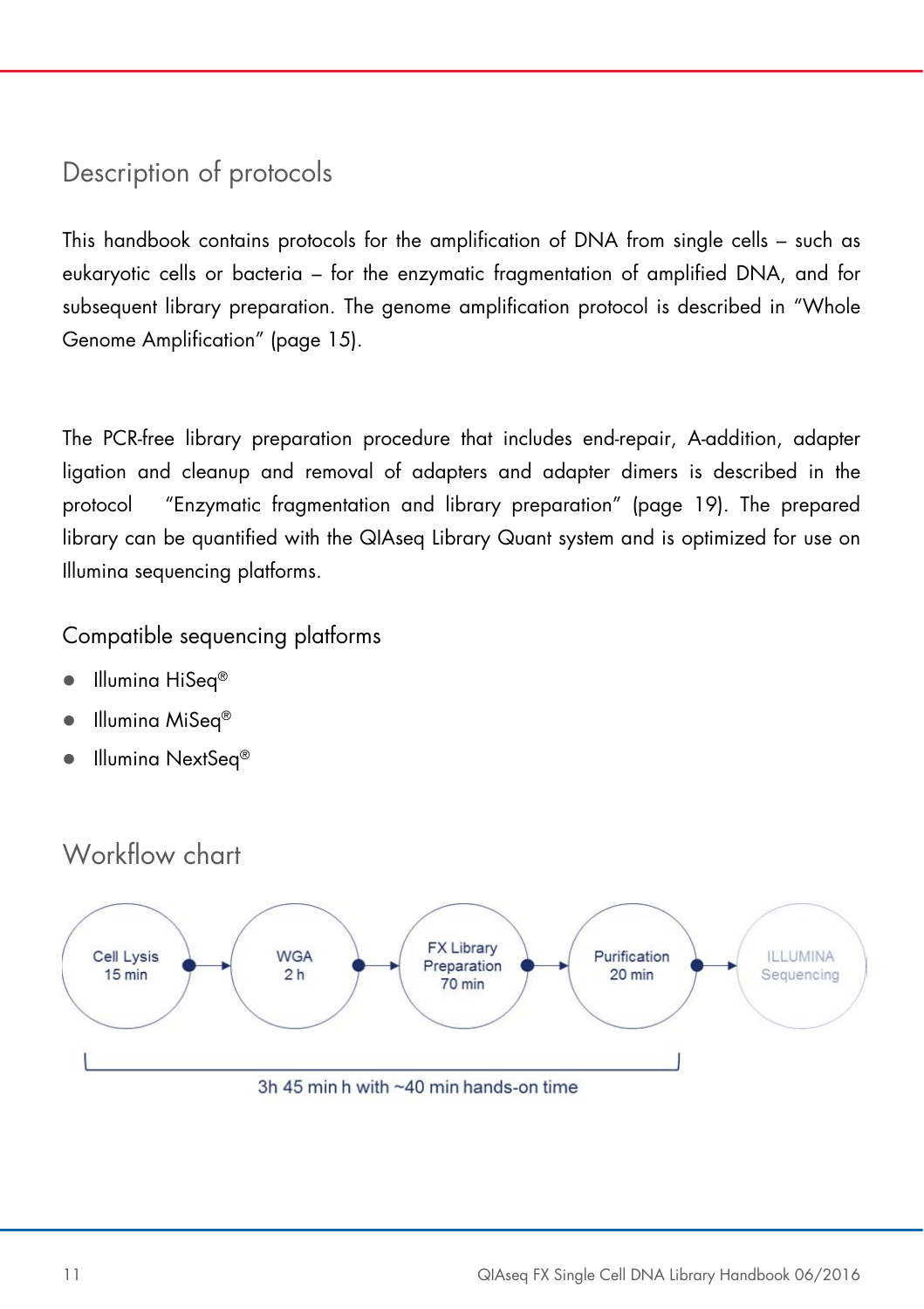### Equipment and Reagents to Be Supplied by User

When working with chemicals, always wear a suitable lab coat, disposable gloves and protective goggles. For more information, consult the appropriate safety data sheets (SDSs), available from the product supplier.

- Agencourt AMPure XP Beads (cat. no. A63880, A63881) for bead-based size selection OR the GeneRead Size Selection Kit (QIAGEN, cat. no. 180514) for column-based size selection
- Microcentrifuge tubes
- 100% ethanol (ACS grade)
- Nuclease-free water
- Buffer EB (QIAGEN, cat. no. 19086) or 10 mM Tris-HCl pH 8.0
- PCR tubes or plates
- LoBind tubes (e.g., from Axygene or Eppendorf)
- Pipettes and pipette tips
- Magnetic racks for magnetic beads separation (e.g., Thermo Fisher Scientific/Life Technologies, DynaMag™-2 Magnet, cat. no. 12321D)
- Heating block
- **Thermocycler**
- Microcentrifuge
- Vortexer
- Ice
- QIAxcel, Agilent® 2100 Bioanalyzer or similar to evaluate the DNA fragmentation profile (optional) or other comparable Capillary electrophoresis device or method to assess the quality of DNA library
- QIAseq Library Quant Assay Kit (product number 333314)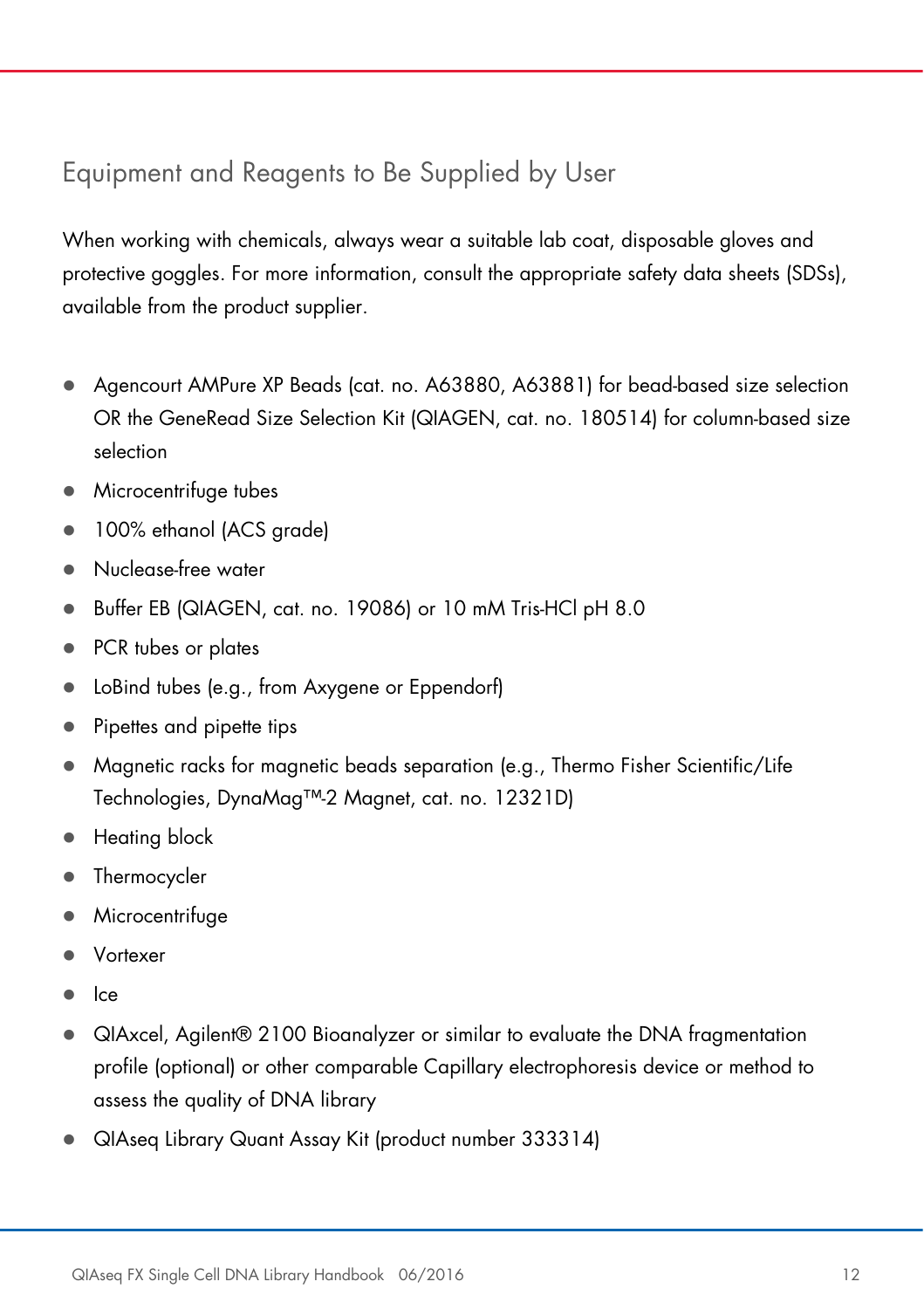- GeneRead DNA I Amp Kit (100) (optional)
- Quant-iT™ PicoGreen® dsDNA Assay Kit (optional)

### Important Notes

### Cells, DNA preparation and quality control

High-quality DNA is essential for obtaining good amplification and sequencing results. The most important prerequisite for any DNA sequence analysis experiment is consistent, highquality DNA from every experimental sample. Therefore, cell handling and DNA isolation procedures are critical to the success of the experiment. Low integrity DNA decreases the efficiency of amplification and the quality of the generated libraries.

### General precautions

- Use good laboratory practices to minimize cross-contamination of nucleic acid products.
- Always use PCR tubes, microcentrifuge tubes and pipette tips that are certified sterile, DNase- and RNase-free.
- Before starting, wipe down work area and pipettes with an RNase and DNA cleaning product such as RNase Away® (Molecular BioProducts, Inc., San Diego, CA) or LookOut® DNA Erase (Sigma-Aldrich).
- For consistent genome amplification, library construction and amplification ensure that the thermal cycler used in this protocol is in good working order and has been calibrated according to the manufacturer's specifications.
- Read the entire protocol before beginning. Take note of stopping points where samples can be frozen at –20°C and plan your workflow accordingly.
- Enzyme-based DNA fragmentation is sensitive to many factors, such as reaction temperature, time and setup conditions, as well as the quality of the input DNA.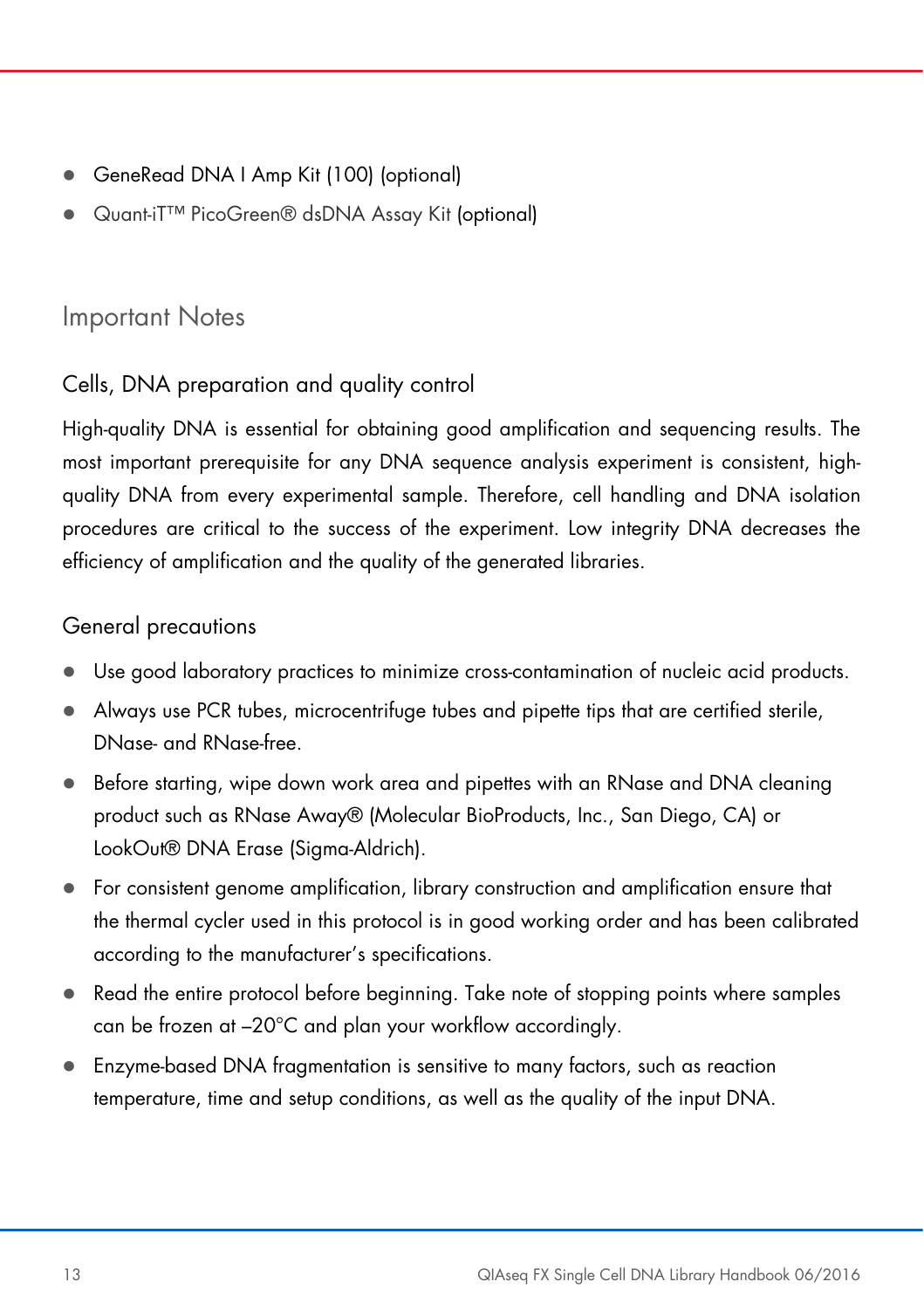### Recommended library quantification method

QIAGEN's QIAseq Library Quant Assay Kit (product number 333314) – which contains laboratory-verified forward and reverse primers together with a DNA standard – is highly recommended for accurate quantification of the prepared library. Alternatively Qubit may be used but it is not recommended for non-enriched libraries.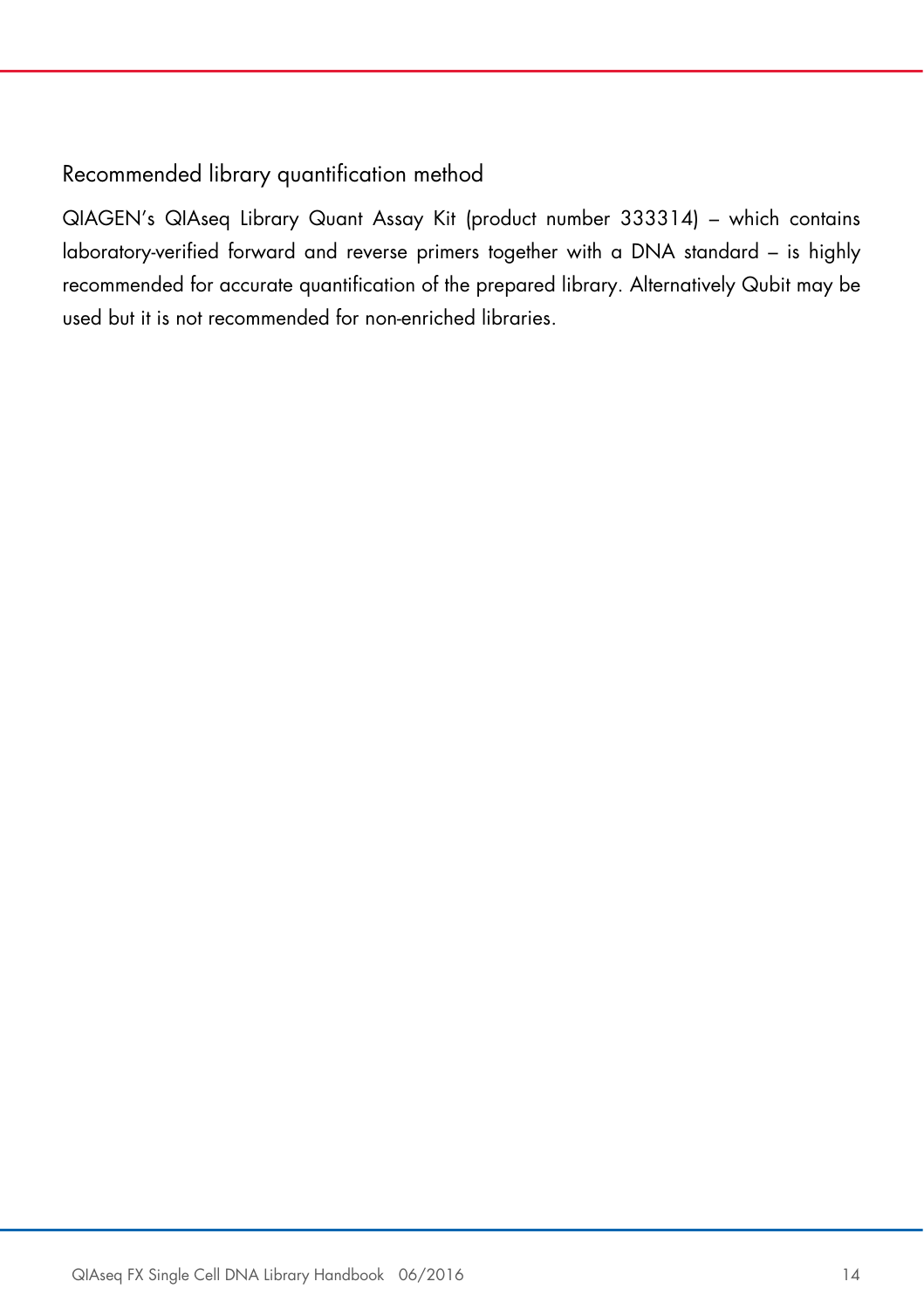## Protocol: Whole Genome Amplification

This protocol is for the amplification of genomic DNA from  $1-1000$  intact cells, or  $>6$  pg purified gDNA.

### Important points before starting

- This protocol is optimized for single cell material from all species, including: vertebrates, bacteria (gram positive and gram negative, flow-sorted cells, tissue culture cells, micromanipulated cells and laser-microdissected cells from frozen sections. The protocol cannot be used with cells fixed with formalin or other cross-linking agents (e.g., single cell samples obtained by laser microdissection from formalin-fixed, paraffin-embedded tissues).
- Samples of 1–1000 intact cells (e.g., eukaryotic or bacterial cells) are optimal for whole genome amplification reactions using the QIAseq FX Single Cell DNA Library Kit.
- If starting with purified DNA and not intact cells, ensure that the DNA is of high quality (high molecular weight DNA and free of inhibitors, such as solvents and detergents) and suspended in TE. If working with eukaryotic DNA, we recommend using 1–10 ng; for bacterial gDNA, we recommend using 6–100 pg.
- Avoid DNA contamination of reagents by using separate laboratory equipment (e.g., pipettes, filter pipette tips, reaction vials, etc.). Set up the REPLI-g Single Cell reaction in a location free of DNA.
- REPLI-g sc DNA Polymerase should be thawed on ice (see step 6). All other components can be thawed at room temperature (15–25°C).
- Buffer D2 (denaturation buffer) should not be stored for longer than 3 months.
- DNA yields of up to 20 μg may be present in negative (no template) controls, as DNA is generated during the REPLI-g Single Cell reaction by random extension of primer dimers – generating high-molecular-weight product. This DNA will not affect the quality of the actual samples and will not give a positive result in downstream assays.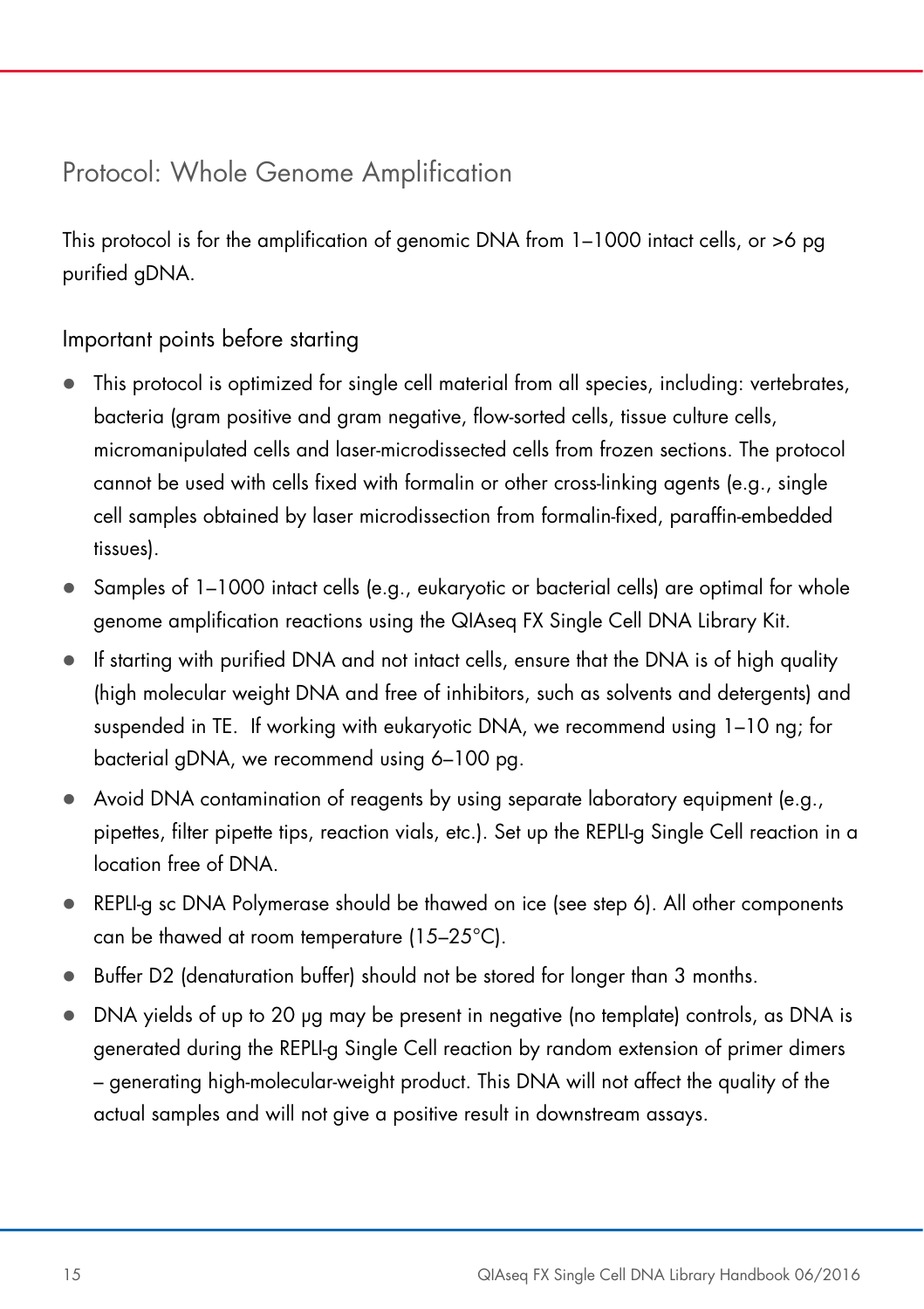Things to do before starting

 Prepare Buffer DLB by adding 500 μl H2O sc to the tube provided. Mix thoroughly and centrifuge briefly to dissolve.

Note: Reconstituted Buffer DLB can be stored for 6 months at -20°C. Buffer DLB is pHlabile.

- All buffers and reagents should be vortexed before use to ensure thorough mixing.
- Set a programmable thermal cycler, or a heating block, to 30°C.
- If a thermal cycler is used with a heated lid, the temperature of the lid should be set to 70°C.

### Procedure

- 1. Thaw H2O sc, DTT and RepliG reaction buffer at room temperature, vortex and then centrifuge briefly. The REPLI-g sc Reaction Buffer may form a precipitate after thawing. The precipitate will dissolve by vortexing for 10 s.
- 2. Prepare sufficient Buffer D2 (denaturation buffer) for the total number of whole genome amplification reactions (Table 2).

Note: The total volume of Buffer D2 given in Table 2 is sufficient for 12 reactions. If performing fewer reactions, store residual Buffer D2 at –20°C. Buffer D2 should not be stored longer than 3 months.

#### Table 2. Preparation of Buffer D2 for 12 reactions

| Component                   | Volume for 12 reactions |
|-----------------------------|-------------------------|
| DTT, 1 M                    | $3 \mu$                 |
| Buffer DLB (reconstituted)* | 33 <sub>pl</sub>        |
| <b>Total volume</b>         | 36 pl                   |

\* Reconstitution of Buffer DLB is described in "Things to do before starting, " page 16.

3. Prepare sufficient 1:10 dilution DTT in H2O sc for the total number of reactions (Table 3).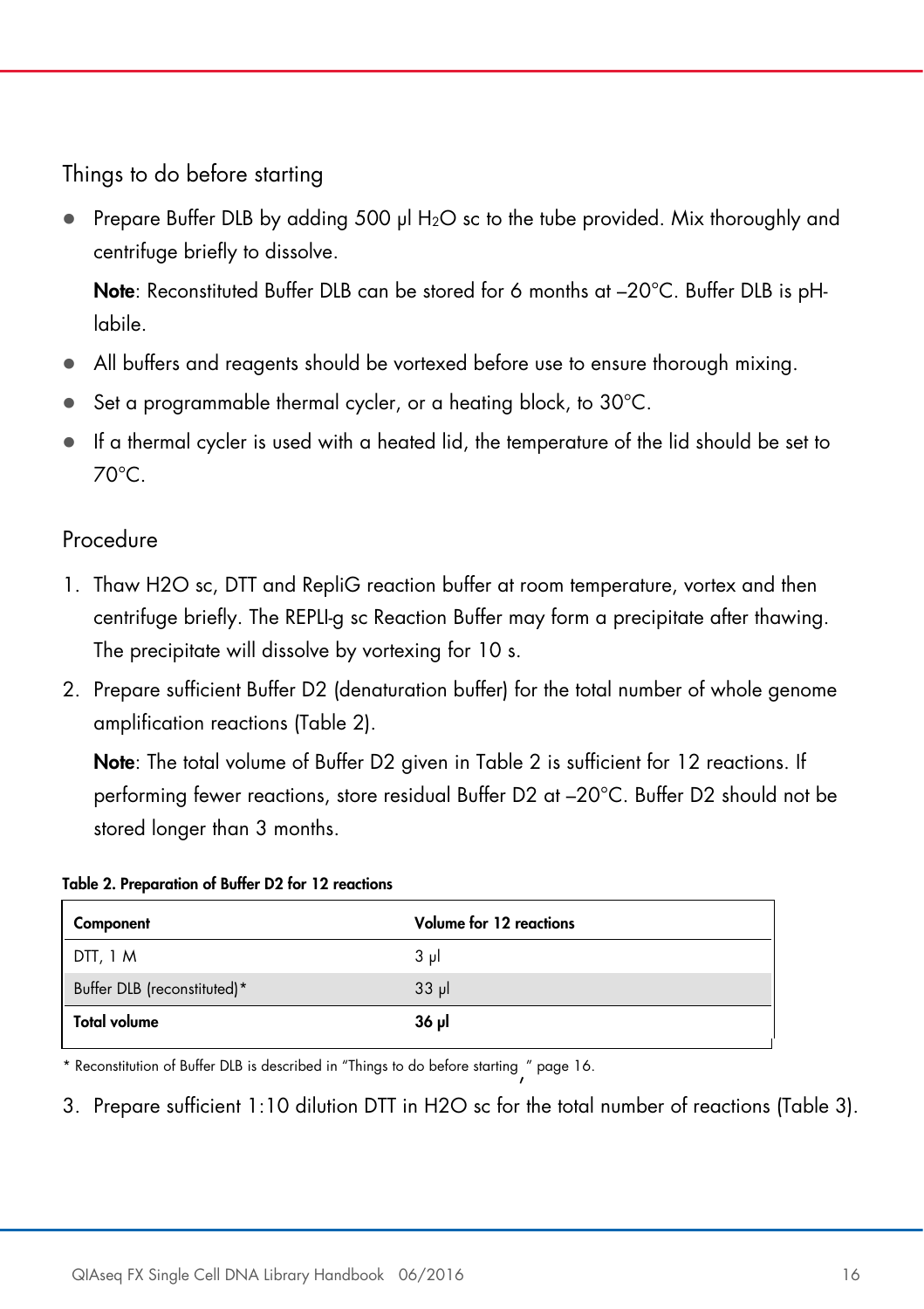Table 3. Preparation of DTT 1:10 dilution for 12 reactions

| Component                      | Volume for 12 reactions* |
|--------------------------------|--------------------------|
| DTT, 1 M                       | $3 \mu$                  |
| H <sub>2</sub> O <sub>sc</sub> | $27$ pl                  |
| <b>Total volume</b>            | 30 µl                    |

\* Add 10%.

4. Place 4 μl cell material (supplied with PBS) or gDNA into each well of a 96-well plate or microcetrifuge tube. If using less than 4 μl of starting material, add PBS sc to bring the volume up to 4 μl.

Note: During pipetting, avoid contact of pipette tips and cell material.

- 5. Add 3 μl Buffer D2. Mix carefully by gently flicking the tube and centrifuge briefly. Note: Ensure that the cell material does not stick to the tube wall above the buffer line. During pipetting, avoid any contact of pipette tips with cell material.
- 6. Incubate for cell preparations 10 min at 65°C and gDNA preparations 3 min at room temperature, then cool down to 4°C.

Note: If a thermal cycler is used, the temperature of the heating lid should be set at 70°C to avoid evaporation. Alternatively, incubation can be performed in a heating block.

- 7. Add 3 μl Stop Solution. Mix carefully by flicking the tube and centrifuge briefly. Store on ice.
- 8. Thaw REPLI-g sc DNA Polymerase on ice. Tip gently on the tube to mix and centrifuge briefly.
- 9. Prepare a master mix according Table 4. Mix and centrifuge briefly.

IMPORTANT: Add the master mix components in the order listed in Table 4. After the addition of water, REPLI-g sc Reaction Buffer and DTT, briefly vortex and centrifuge the mixture before adding REPLI-g sc DNA Polymerase. After adding REPLI-g sc DNA Polymerase, flick carefully and centrifuge briefly. The master mix should be kept on ice and used immediately upon addition of REPLI-g sc DNA Polymerase.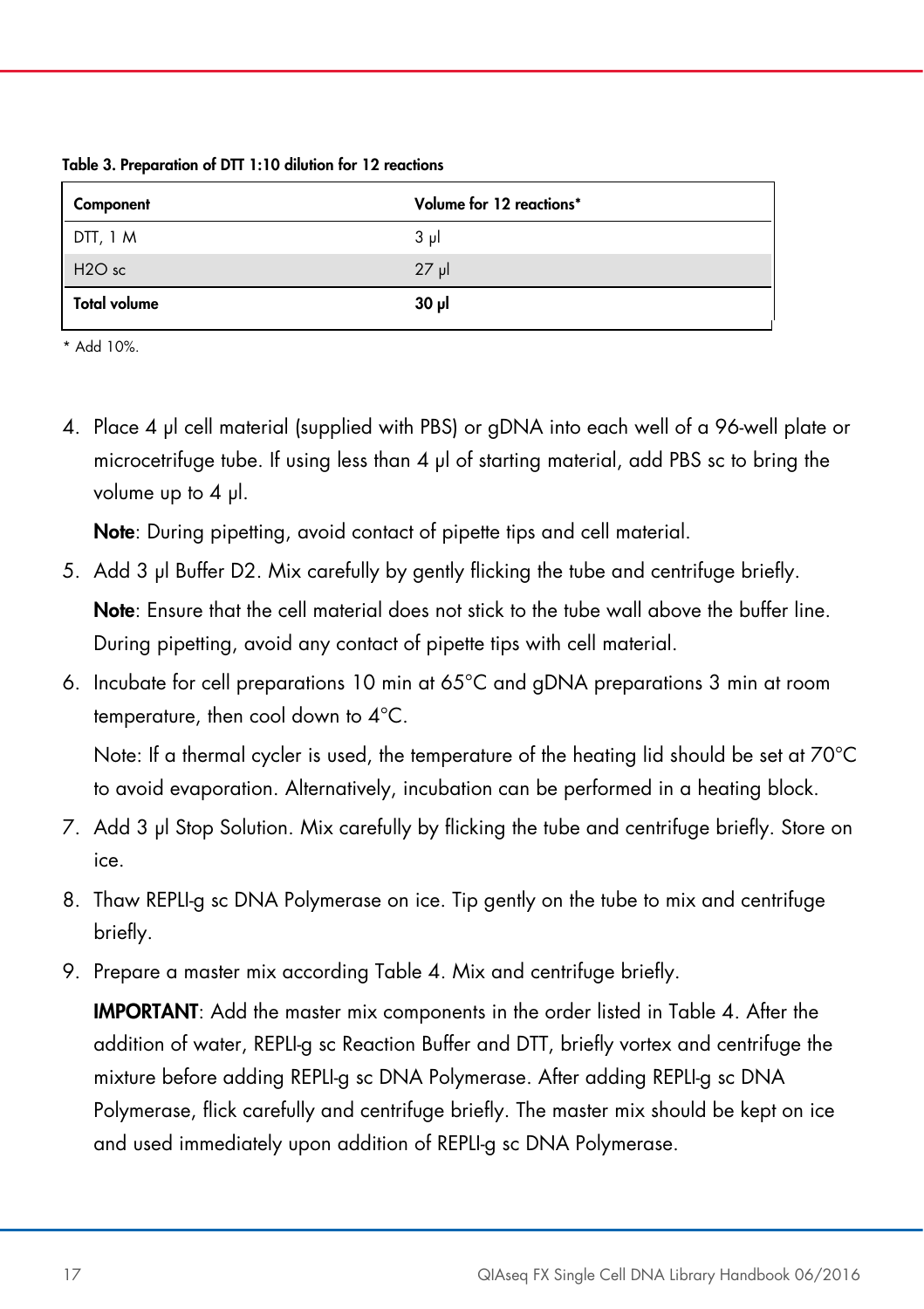Note: Scale up accordingly if performing several reactions at once by preparing a master mix sufficient for the total number of reactions.

| Component                         | Volume/reaction |
|-----------------------------------|-----------------|
| $H2O$ sc                          | $6.5$ pl        |
| <b>REPLI-g sc Reaction Buffer</b> | $29$ µ          |
| DTT (1:10)                        | $2.5$ pl        |
| REPLI-g sc DNA Polymerase         | $2 \mu$         |
| <b>Total volume</b>               | 40 μl           |

Table 4. Preparation of master mix\*

\* To prepare a master mix for multiple reactions, scale up according to the number of reactions and add 10%.

- 10.For each amplification reaction, add 40 μl master mix to 10 μl denatured DNA (from step 7). Mix by flicking the tube and centrifuge briefly.
- 11. Incubate at 30°C for 2 h.

Note: Incubating the sample for 2 hours generates sufficient DNA for PCR-free library prep using this kit. Incubation of 1 hour is also possible but leads to reduced yields and may not be appropriate for all types of cells.

After incubation at 30°C, heat the heating block up to 65°C if the same heating block will be used in step 11.

Note: If a thermal cycler is used with a heated lid, the temperature of the lid should be set to 70°C.

- 12. Inactivate REPLI-g sc DNA Polymerase at 65°C for 3 min.
- 13. If not being used directly, store amplified DNA either at 4°C for short-term storage, or at –20°C for long-term storage.

 DNA amplified using the QIAseq FX Single Cell DNA Library Kit should be treated as genomic DNA and undergo minimal freeze-thaw cycles. We recommend storage of nucleic acids at a concentration of at least 100 ng/μl.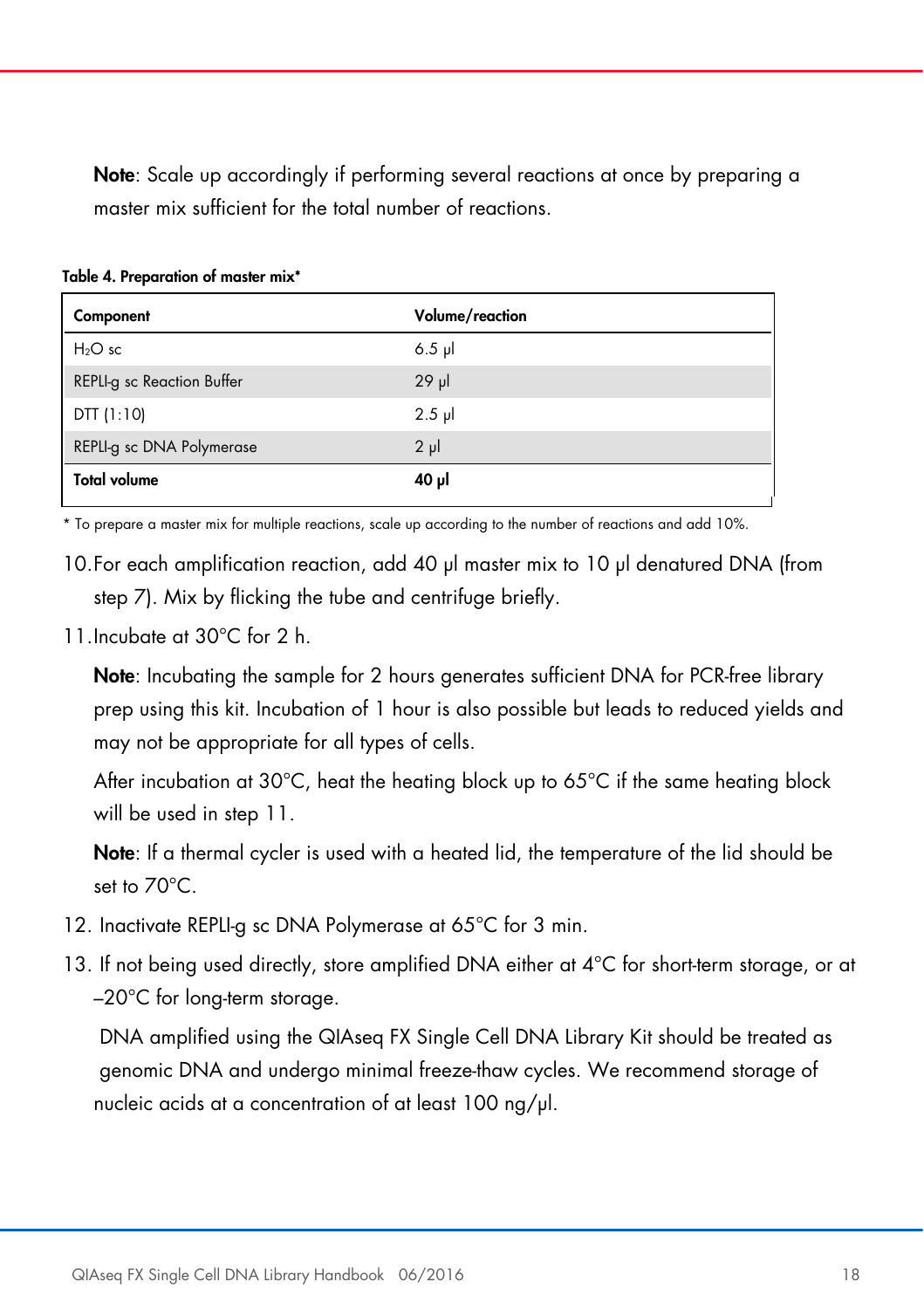14. Amplified DNA can be directly used for library construction. Additionally, extra amplified DNA can be used for PCR analysis or for targeted resequencing.

Note: To proceed with library preparation, you may quantify the amplified DNA following the instructions in Appendix B (page 29). Optical density (OD) measurements overestimate REPLI-g amplified DNA and should not be used. Typical DNA yields are approximately 40 μg per 50 μl reaction.

# Protocol: Enzymatic fragmentation and Library Preparation Using QIAseq FX Single Cell Amplified DNA

This protocol describes the FX reaction for single-tube fragmentation, end-repair, A-addition and size selection of QIAseq FX Single Cell amplified DNA – for the preparation of libraries that are ready for quantification and use in next-generation sequencing on instruments from Illumina.

### Important points before starting

- This protocol is for constructing sequencing libraries for Illumina NGS platforms using the QIAseq FX Single Cell DNA Library Kit.
- The following QIAGEN products are required also for this protocol: for reaction cleanup and removal of adapter dimers following library construction, either Agencourt AMPure XP Beads (cat. no. A63880, A63881) or the GeneRead Size Selection Kit (cat. no. 180514) are required and should be ordered separately.
- The amplified DNA should be diluted in H<sub>2</sub>O before starting.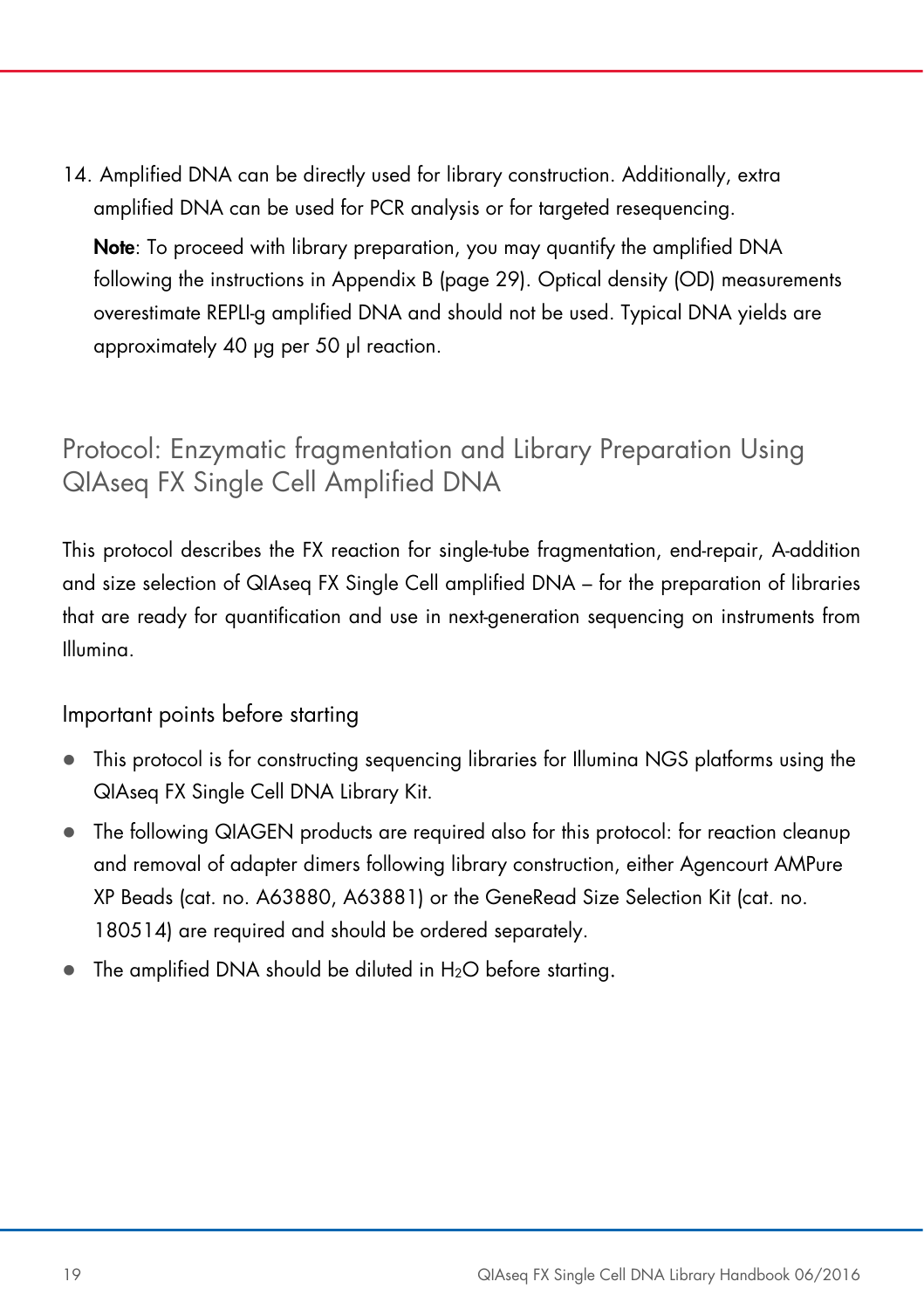Things to do before starting

 Program thermal cyclers. For increased speed and convenience, all incubation steps of the protocol can be preprogrammed and saved on a thermal cycler in advance (Table 5).

Refer to Table 5 to determine the time and protocol required to fragment input DNA to the desired size.

Prepare fresh 80% ethanol.

Prepare Buffer 10 mM Tris-HCl, pH 8.0

Procedure: Enzymatic Fragmentation and Library Preparation

FX Single-Tube fragmentation, end repair and A-addition

1. Thaw all kit components on ice. Once reagents are thawed, mix buffers thoroughly by quick vortexing to avoid any localized concentrations. Briefly spin down vortexed reagents before use.

Program a thermocycler according to Table 5 and start the program. If possible, set the temperature of the heated lid to ~70°C.

2. When the thermocycler block reaches 4°C, pause the program.

| Step           | <b>Temperature</b> | <b>Incubation time</b> | <b>Incubation time</b> |
|----------------|--------------------|------------------------|------------------------|
|                |                    | (Fragment size 300 bp) | (Fragment size 500 bp) |
|                | $4^{\circ}$ C      | 1 min                  | 1 min                  |
| $\overline{2}$ | $32^{\circ}$ C     | $15 \text{ min}^*$     | $10$ min               |
| 3              | $65^{\circ}$ C     | 30 min                 | 30 min                 |
| $\overline{4}$ | $4^{\circ}$ C      | Hold                   | Hold                   |

The insert size of the completed libraries is determined by the duration of step 2. Using 200–1000 ng input DNA and the FX enhancer, 15 min fragmentation time produces a fragment distribution of around 300 bp, 500 bp if the enhancer is not used. Fragmentation time can be increased or decreased to generate shorter or longer inserts, respectively. Use a thermocycler with a heated lid.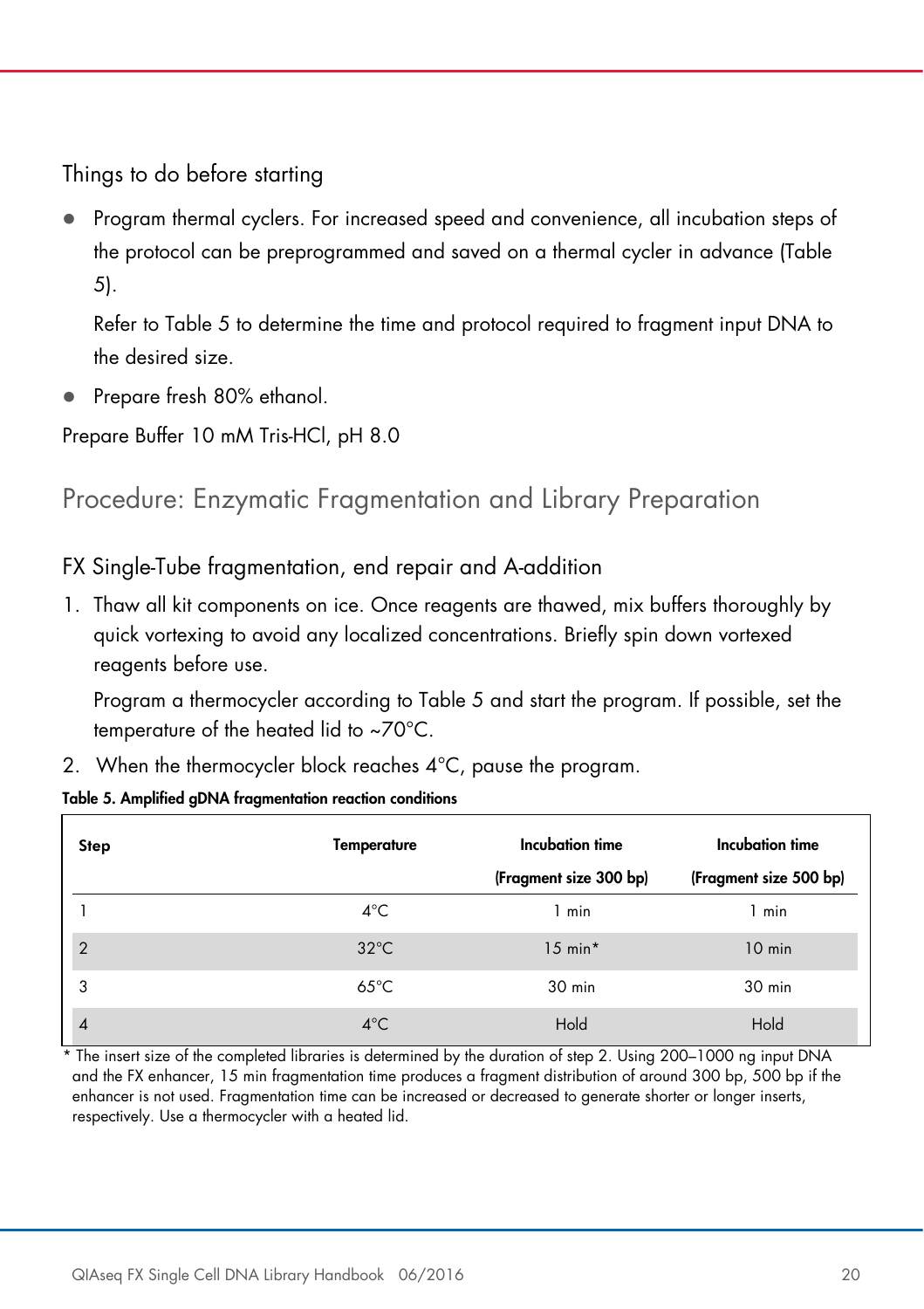- 3. Dilute amplified gDNA 1:10 in H2O sc. This step should give 200–1000 ng total amplified DNA in 10 μl H2O sc (20–100 ng/μl). If you have quantified the DNA obtained from the WGA, do not exceed 5 μl undiluted DNA input in the FX reaction. Pipette 10 μl of the diluted DNA in PCR tubes or stripes, and place them on ice or on a cooling block.
- 4. Prepare the FX Reaction Mix on ice according to Table 6 if the desired fragment size of library is 300 bp, or according to Table 7 for library fragment size of 500 bp – and mix by pipetting. Add the components of the FX Reaction Mix in the same order as stated in the table. Before adding the FX Enzyme Mix, pipette up and down the Buffer Mix. You can scale up the FX Reaction Mix according to the number of samples required.

| Volume/reaction* |
|------------------|
| $5 \mu$          |
| $20$ $\mu$       |
| $5 \mu$          |
| 10 <sub>µ</sub>  |
| 40 µl            |
|                  |

Table 6. FX Reaction Setup for inserting fragment size of 300 bp

\* Mix by pipetting and keep on ice.

#### Table 7. FX Reaction Setup for inserting fragment size of 500bp

| Component                    | Volume/reaction* |
|------------------------------|------------------|
| FX Buffer, 10x               | $5 \mu$          |
| $H2O$ sc                     | 25 <sub>pl</sub> |
| FX Enzyme Mix                | 10 <sub>µ</sub>  |
| <b>Total reaction volume</b> | 40 µl            |

Mix by pipetting and keep on ice.

5. Add 40 μl FX Reaction Mix to each diluted amplified gDNA sample on ice and gently vortex to mix.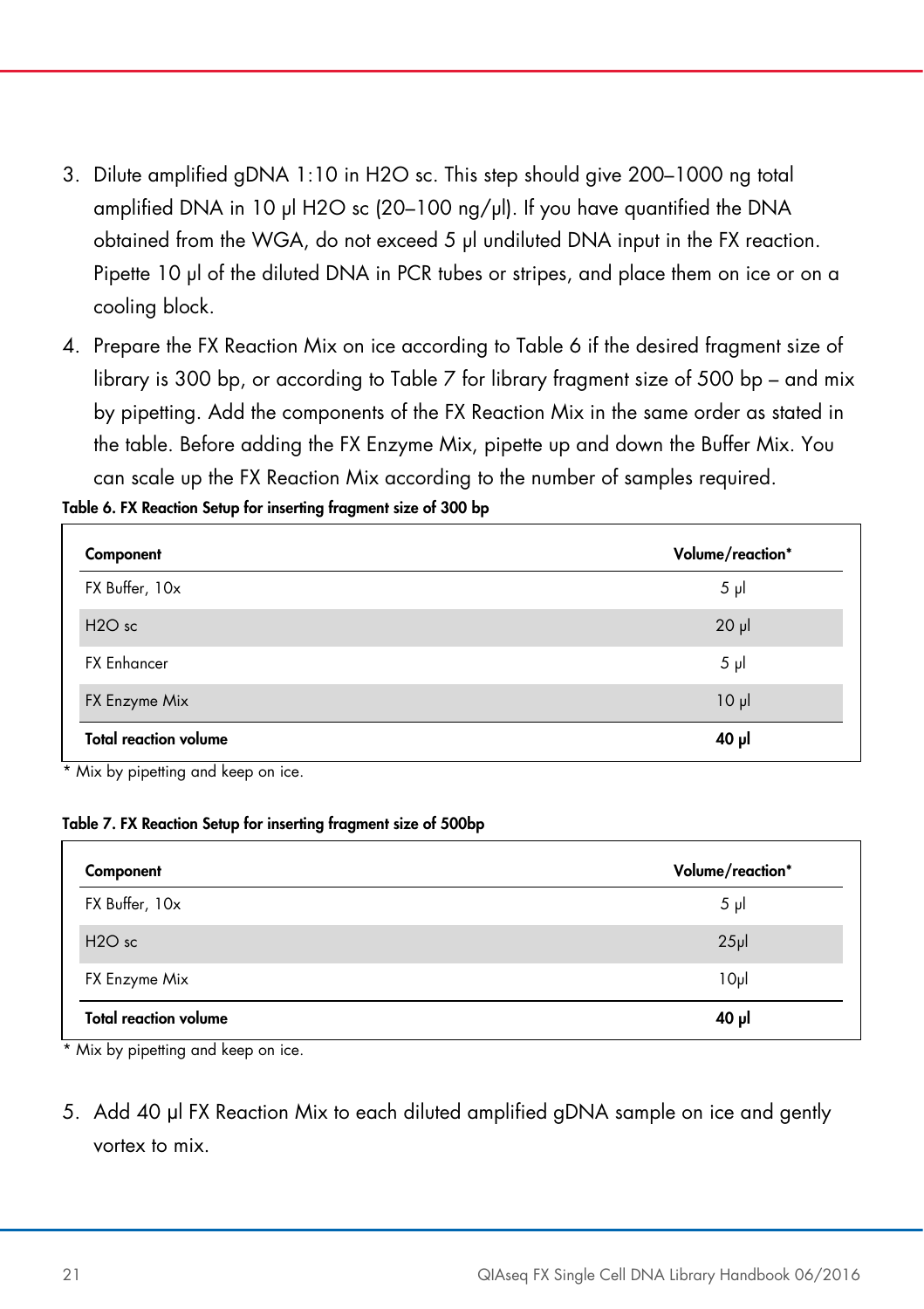- 6. Briefly spin down the PCR plate/tubes, immediately transfer to the pre-chilled thermocycler (4°C) and resume the program. Once the fragmentation program is complete, transfer samples to ice.
- 7. Immediately proceed with adapter ligation as described in the next protocol.

#### Adapter ligation

- 8. Equilibrate Agencourt AMPure XP beads to room temperature for 20–30 min before use.
- 9. Vortex and spin down the adapter plate. Remove the protective adapter plate lid, carefully pierce the foil seal and transfer 5 μl from one DNA adapter well to each 50 μl sample from the previous protocol. Track the barcodes used for each sample.
- 10.Replace the adapter plate lid and freeze unused adapters. The adapter plate is stable for a minimum of 10 freeze-thaw cycles.

IMPORTANT: Only one single adapter should be used per ligation reaction. If adapters from another supplier are used, follow the manufacturer's instructions.

11.Prepare the Ligation master mix (per DNA sample) in a separate tube on ice according to Table 8. Mix well by gently vortexing at low rpm.

Table 8. Ligation master mix (per sample)

| Component                    | Volume/reaction* |
|------------------------------|------------------|
| DNA Ligase Buffer, 5x        | $20 \mu$         |
| $H2O$ sc                     | $15$ $\mu$       |
| DNA Ligase                   | $10 \mu$         |
| <b>Total reaction volume</b> | 45 pl            |

\* Mix by pipetting and keep on ice.

12.Add 45 μl of the ligation master mix to each sample. Mix well and incubate at 20°C for 15 min.

IMPORTANT: Do not use a thermocycler with a heated lid.

13.Proceed immediately to adapter ligation cleanup (steps 14–23) using 0.8x (80 μl) Agencourt AMPure XP beads.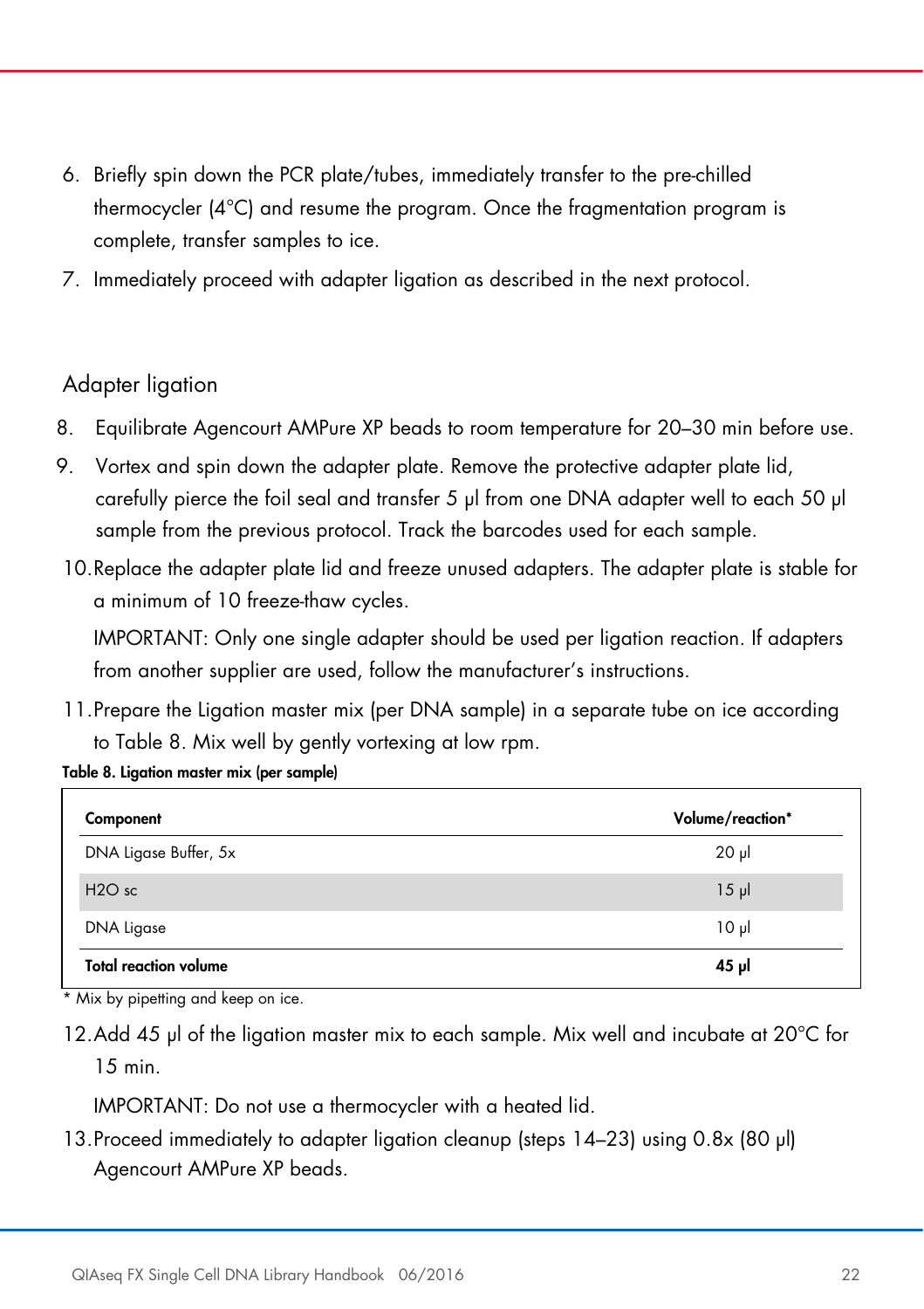- 14.Add 80 μl resuspended Agencourt AMPure XP beads slurry to each ligated sample and mix well by pipetting or gently vortexing.
- 15.Incubate the mixture for 5 min at room temperature.
- 16.Pellet the beads on a magnetic stand for 2 min and carefully discard the supernatant.
- 17. Wash the beads by adding 200 μl fresh 80% ethanol to each pellet. Pellet the beads on the magnetic stand for 2 min, then carefully discard the supernatant.
- 18.Repeat the wash step 17 once for a total of 2 ethanol washes.
- 19.Incubate on the magnetic stand for 5–10 min or until the beads are dry. Avoid overdrying, which may result in lower DNA recovery. Remove from the magnetic stand.
- 20.Elute by resuspending in 52.5 μl 10 mM Tris-HCl, pH 8.0. Pellet beads on the magnetic stand. Carefully transfer 50 μl supernatant to a new PCR plate.
- 21.Perform a second purification. Add 50 μl of resuspended 1x Agencourt AMPure XP beads to each sample and mix.
- 22.Follow steps 15–19.
- 23.Elute by resuspending in 26 μl 10 mM Tris-HCl, pH 8.0. Pellet the beads on the magnetic stand. Carefully transfer 23.5 μl of supernatant into a new PCR plate. Store purified libraries at –20°C until ready for sequencing.
- 24.Assess the quality of the library using a capillary electrophoresis device or comparable method. Check for the correct size distribution (Figure 1) of library fragments and for the absence of adapters or adapter dimers.

Note: The median size of the DNA fragment should be shifted by the size of the adapters that were ligated to the library fragments (~120 bp).

Note: The median fragment size can be used for subsequent qPCR-based quantification methods.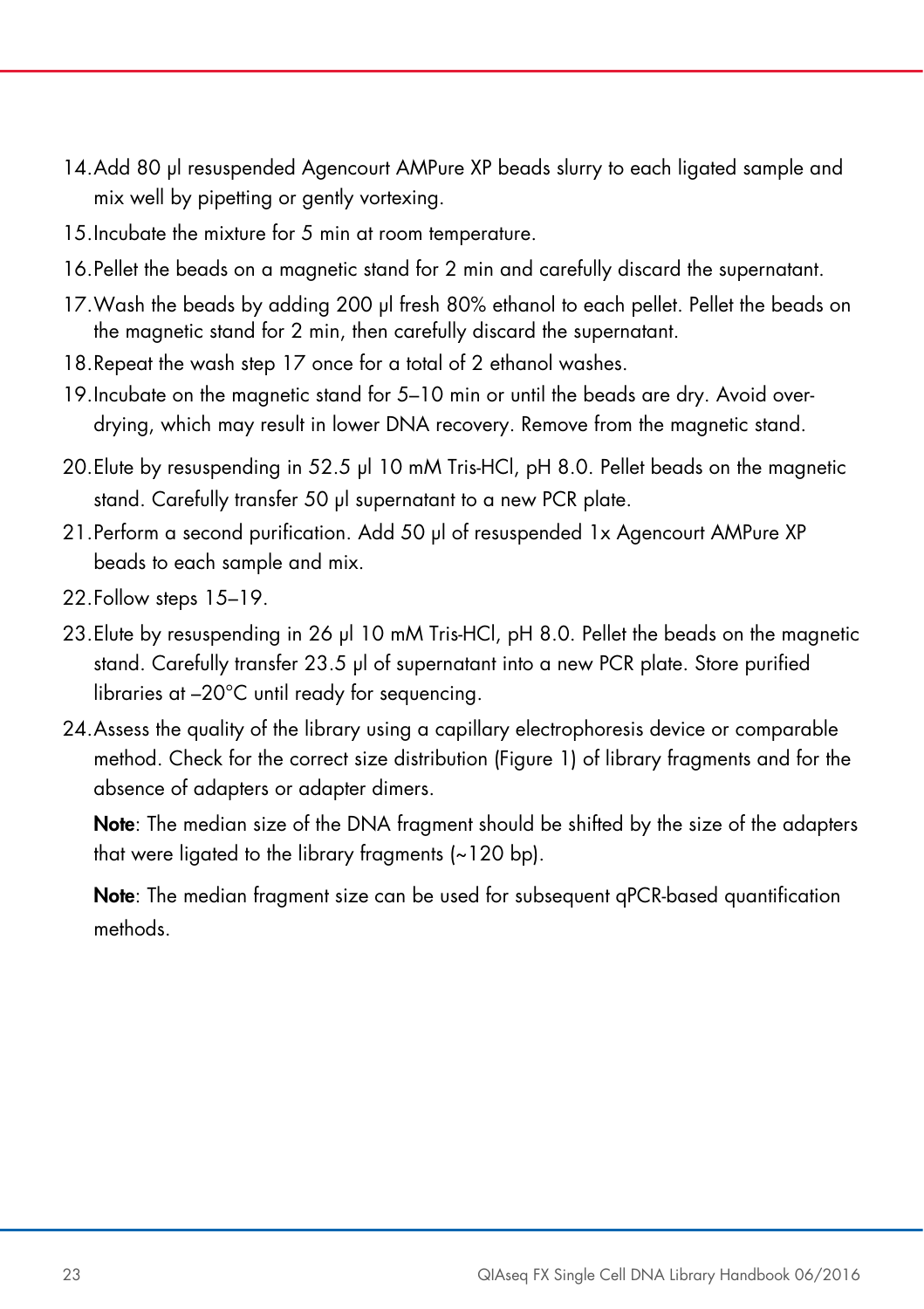

Figure 1. Capillary electrophoresis device trace of generated libraries. Capillary electrophoresis device trace data showing the correct size distribution of 4 replicate completed libraries and the absence of adapters or adapter dimers.

25. Quantify the library using the QIAseq Library Quant Assay Kit (product number 333314, not provided by this kit), or other comparable method.

Note: Library quantitation with qPCR is strongly recommended in order to ensure accurate library dilution and flow-cell loading. Inaccurate library quantitation may result in under- or over-clustering the flowcell. Capillary electrophoresis or Qubit® methods can overestimate library quantity since they cannot distinguish DNA fragments with and without adapters. However if Qubit® quantification is required, we recommend amplification of the library first (see Appendix D, page 37) prior Qubit quantification. With 200 ng – 1 μg WGA DNA input, sufficient library should be generated for clustering on Illumina platforms without further PCR amplification (Figure 2).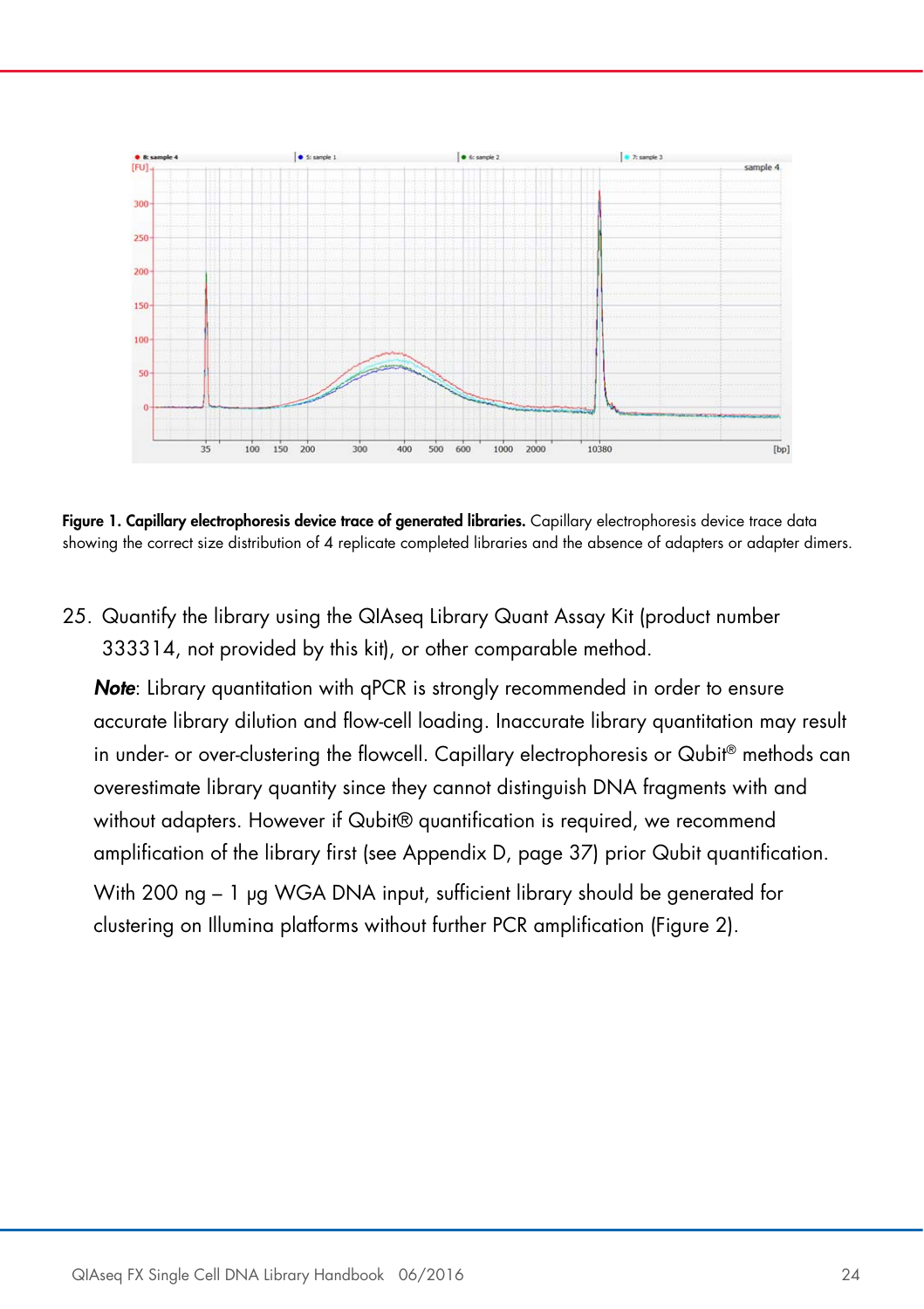

Figure 2: Library yields vs input of WGA DNA. Plotted are means of triplicate reactions with SD.

26.The purified library can be safely stored at –20°C until further applications or amplifications. LoBind tubes should be used to store library.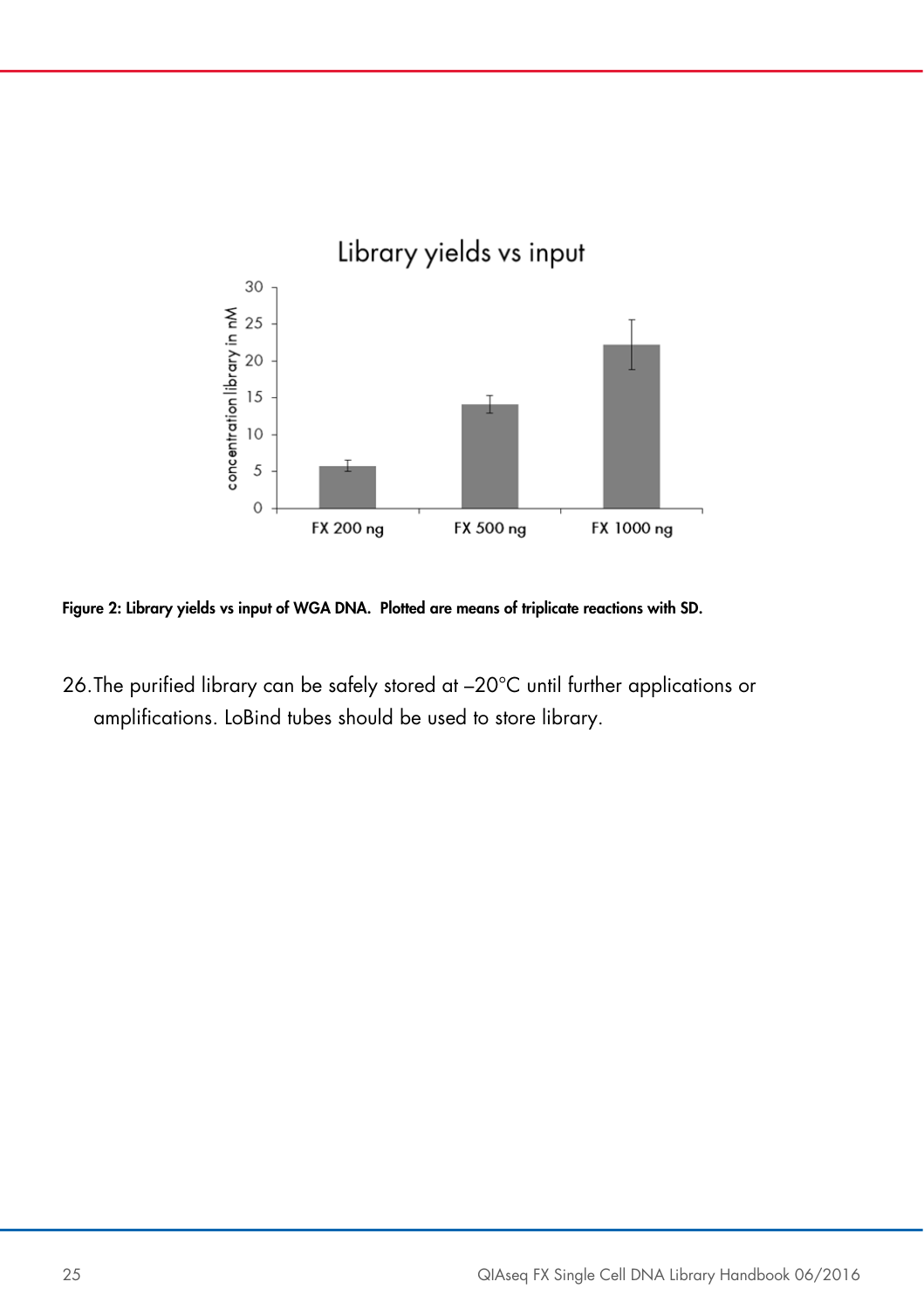# Troubleshooting Guide

This troubleshooting guide may be helpful in solving any problems that may arise. For more information, see also the Frequently Asked Questions page at our Technical Support Center: www.qiagen.com/FAQ/FAQList.aspx. The scientists in QIAGEN Technical Services are always happy to answer any questions you may have about either the information and/or protocols in this handbook or sample and assay technologies (for contact information, visit www.qiagen.com).

### REPLI-g DNA amplification Reduced yields and no high-molecular-weight product in agarose gel in some samples, but DNA yield in other samples is approximately 40 μg

Comments and suggestions

| a) | Cells are not suitable for<br>whole genome<br>amplification            | DNA within the cells is degraded (e.g., inappropriate storage of cells, use of<br>fixed or apoptotic cells). If plant or fungal cells were used, lysis may not be<br>complete due to the presence of cell walls.                                                         |
|----|------------------------------------------------------------------------|--------------------------------------------------------------------------------------------------------------------------------------------------------------------------------------------------------------------------------------------------------------------------|
| b) | gDNA not suitable for<br>whole genome<br>amplification                 | Purified gDNA is degraded (e.g., inappropriate storage, long storage).                                                                                                                                                                                                   |
| c) | Reaction failed - possible<br>inhibitor in the genomic<br>DNA template | Clean up or dilute the purified genomic DNA and reamplify.                                                                                                                                                                                                               |
| d) | Carryover of alcohol in<br>isolated DNA sample                         | Residual alcohol in the DNA sample may reduce the yield of REPLI-g<br>reactions. When using column-based purification procedures, ensure that the<br>duration of the drying step prior to elution of DNA from the column is<br>sufficient to evaporate residual ethanol. |
| e) | Reaction time is too short                                             | 2h is sufficient to amplify gDNA from bacterial and eukaryotic cells. While<br>sufficient yield is possible with shorter incubation in some experimental<br>systems, this may not be appropriate for all cell types and should be<br>confirmed experimentally.           |

#### Reduced yields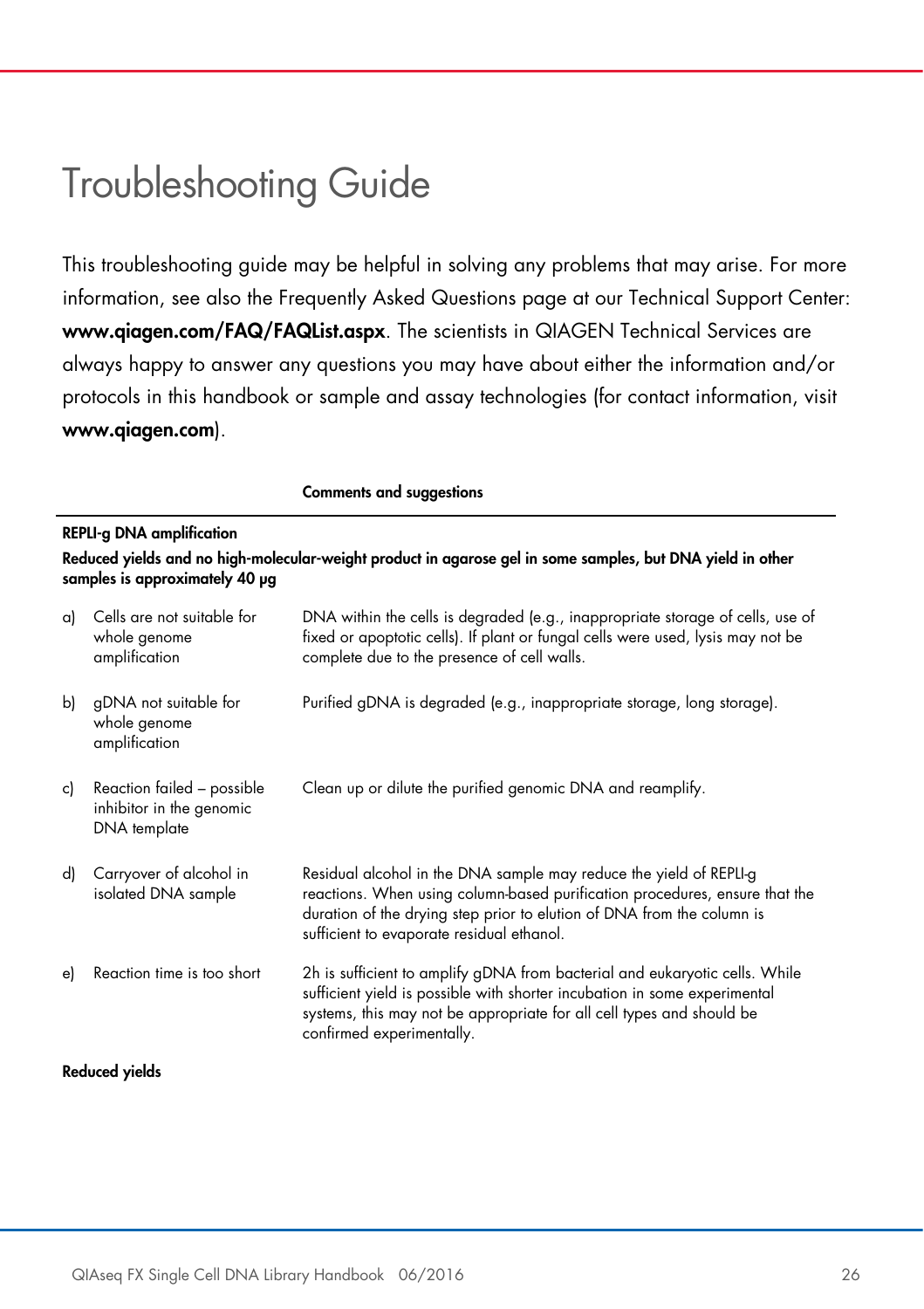#### Comments and suggestions

| αÌ | Reaction temperature is too<br>high                                      | Check the incubator for correct reaction temperature (30°C) during the whole<br>genome amplification reaction. If cycler with heated lid is used, set<br>temperature to 70°C. As a control, the whole genome amplification reaction<br>can be performed at a lower temperature (e.g., 25-28°C), which should give<br>the appropriate yield. |
|----|--------------------------------------------------------------------------|---------------------------------------------------------------------------------------------------------------------------------------------------------------------------------------------------------------------------------------------------------------------------------------------------------------------------------------------|
|    | (e.g., PCR)                                                              | The negative (no template) controls have DNA yields of up to 20 µg but no positive result in downstream assay                                                                                                                                                                                                                               |
| αÌ | DNA is generated during<br>the whole genome<br>amplification reaction by | High-molecular-weight product can be generated by random extension of<br>primer-dimers. This DNA will not affect the quality of actual samples or<br>specific downstream genetic assays.                                                                                                                                                    |
|    | random extension of<br>primer-dimers or                                  | Decontaminate all laboratory equipment and take all necessary precautions to<br>avoid contamination of reagents and samples with extraneous DNA.                                                                                                                                                                                            |
|    | amplification of<br>contaminating DNA                                    | If possible, work in a laminar flow hood. Use sterile equipment and barrier<br>pipette tips only, and keep amplification chemistry and DNA templates in<br>separate storage locations.                                                                                                                                                      |

#### Single cell protocol

Reduced/no locus representation or allele dropout in downstream analysis, but DNA yield is approximately 40 μg

| al | Cells are not suitable for<br>whole genome amplification      | DNA within the cells is degraded (e.g., inappropriate storage of cells, use of fixed<br>or apoptotic cells). Cells were lost during procedure or insufficient mixing of lysis of<br>cells occurred. Perform mixing by gently flicking the tube and avoid contact of<br>pipette tips with the cell material. |
|----|---------------------------------------------------------------|-------------------------------------------------------------------------------------------------------------------------------------------------------------------------------------------------------------------------------------------------------------------------------------------------------------|
| bl | DNA degraded after cell lysis                                 | Perform cell lysis carefully according to the protocol and avoid vigorous vortexing.<br>Do not store DNA after cell lysis.                                                                                                                                                                                  |
| c) | Genomic DNA template is<br>degraded                           | Use intact genomic DNA template and avoid repeated pipetting of DNA. Use a<br>larger amount of genomic DNA.                                                                                                                                                                                                 |
| d) | Microdissected material does<br>not contain the whole nucleus | When carrying out microdissection, ensure that the section thickness allows the<br>capturing of the whole nucleus and that the nucleus is not damaged                                                                                                                                                       |

#### Genome is not amplified at all, but DNA yield is up to 40 μg

| a) Cells were not lysed. DNA is<br>generated during the whole<br>genome amplification<br>reaction by random<br>extension of primer-dimers | Additional cell envelope breakdown is necessary for cells that have strong cell<br>walls (e.g., plant cells and cells in dormant stages, such as spores and cysts). |
|-------------------------------------------------------------------------------------------------------------------------------------------|---------------------------------------------------------------------------------------------------------------------------------------------------------------------|
|                                                                                                                                           |                                                                                                                                                                     |

b) Sample is contaminated Contaminating DNA may out compete the amplification of single cells genome.

A higher than expected proportion of reads map to the mitochondrial genome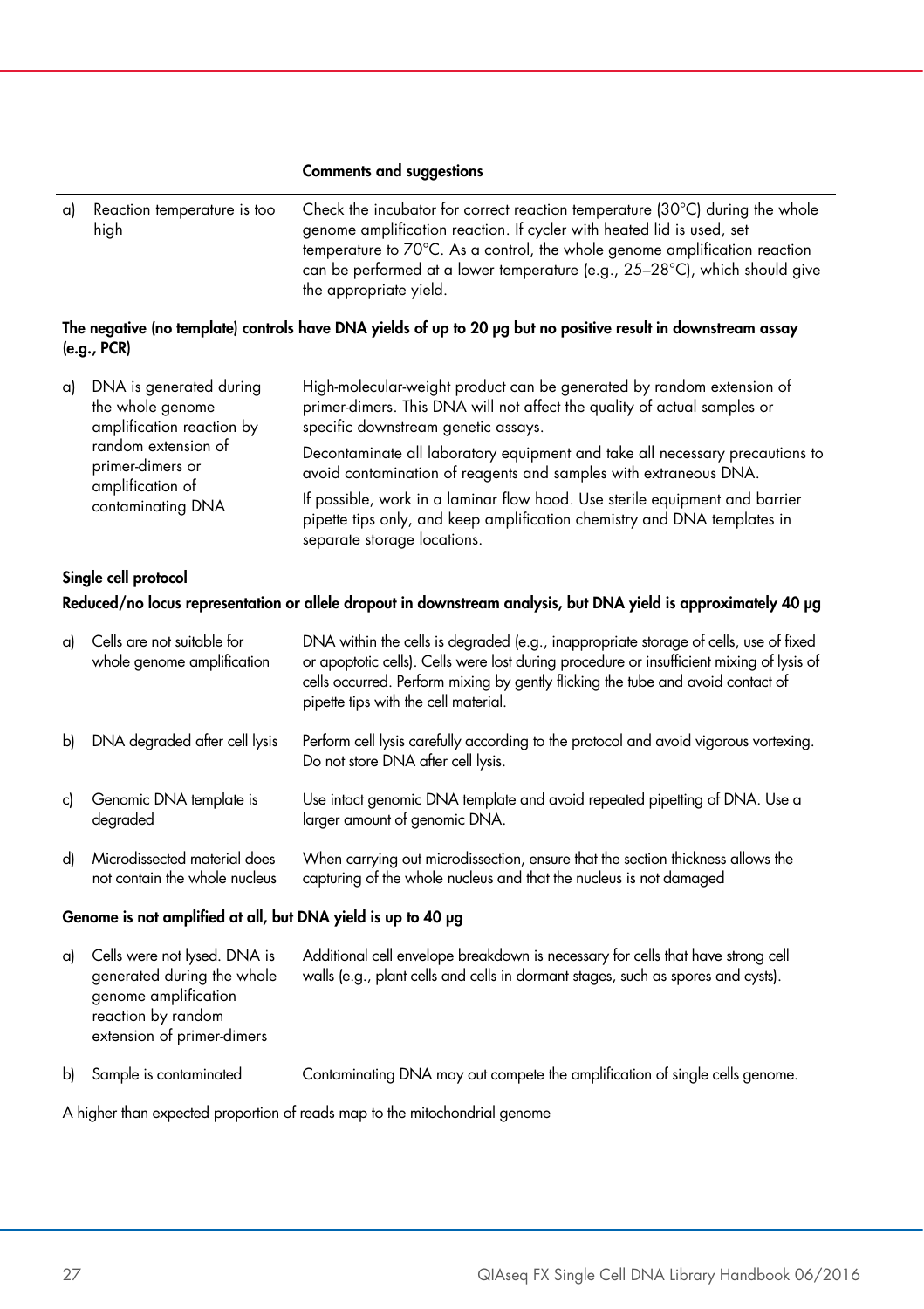#### Comments and suggestions

a) Cell lysis was incomplete, exposing mtDNA but leaving the nucleus partially intact During cell lysis, ensure the lysis buffer and cell are mixed gently but thoroughly.

Using cells isolated with laser-capture microdissection, coverage of a particular chromosome is absent, or a complete loss of heterozygosity is observed

a) Chromosomes were damaged During microdissection, take extra care not to damage the nucleus. during laser capture

#### Library preparation protocol Low library yields

| al | WGA yields were lower than<br>expected                      | Quantify the yield of WGA using PicoGreen® Reagent.<br>Typically, 100 ng of WGA DNA generates enough Illumina-compatible library to<br>use directly for sequencing without amplification. If the final library yield is not<br>sufficient for the expected number of sequencing runs, a library amplification step<br>can be performed following the adapter ligation step. |
|----|-------------------------------------------------------------|-----------------------------------------------------------------------------------------------------------------------------------------------------------------------------------------------------------------------------------------------------------------------------------------------------------------------------------------------------------------------------|
| bì | Suboptimal reaction<br>conditions due to low DNA<br>quality | Follow the protocol recommendation; do not exceed 10 µl DNA input in the FX<br>reaction.                                                                                                                                                                                                                                                                                    |

#### Unexpected signal peaks in capillary electrophoresis device traces

| a) | Presence of shorter peaks<br>between 60 and 120 bp                  | These peaks represent library adapters and adapter dimers that occur when there<br>is no, or insufficient, adapter depletion after library preparation. As adapter dimers<br>can form clusters on the flow cell and will be sequenced, this will reduce the<br>capacity of the flow cell for the library fragments, even though a low ratio of<br>adapter dimers versus library will not be a problem. Agencourt AMPure Beads or<br>the GeneRead Size Selection Kit (cat. no. 180514) efficiently removes adapter<br>dimers as well as free adapter molecules. |
|----|---------------------------------------------------------------------|----------------------------------------------------------------------------------------------------------------------------------------------------------------------------------------------------------------------------------------------------------------------------------------------------------------------------------------------------------------------------------------------------------------------------------------------------------------------------------------------------------------------------------------------------------------|
| b) | Presence of larger library<br>fragments after library<br>enrichment | If performing library enrichment and the fragment population shifts higher than<br>expected after adapter ligation and PCR enrichment (e.g., more than the expected<br>120 bp shift) -a PCR artifact may be the cause, due to over-amplification of the<br>DNA library. Make sure to use as few amplification cycles as possible (8-10) to<br>avoid this effect or avoid PCR enrichment completely.                                                                                                                                                            |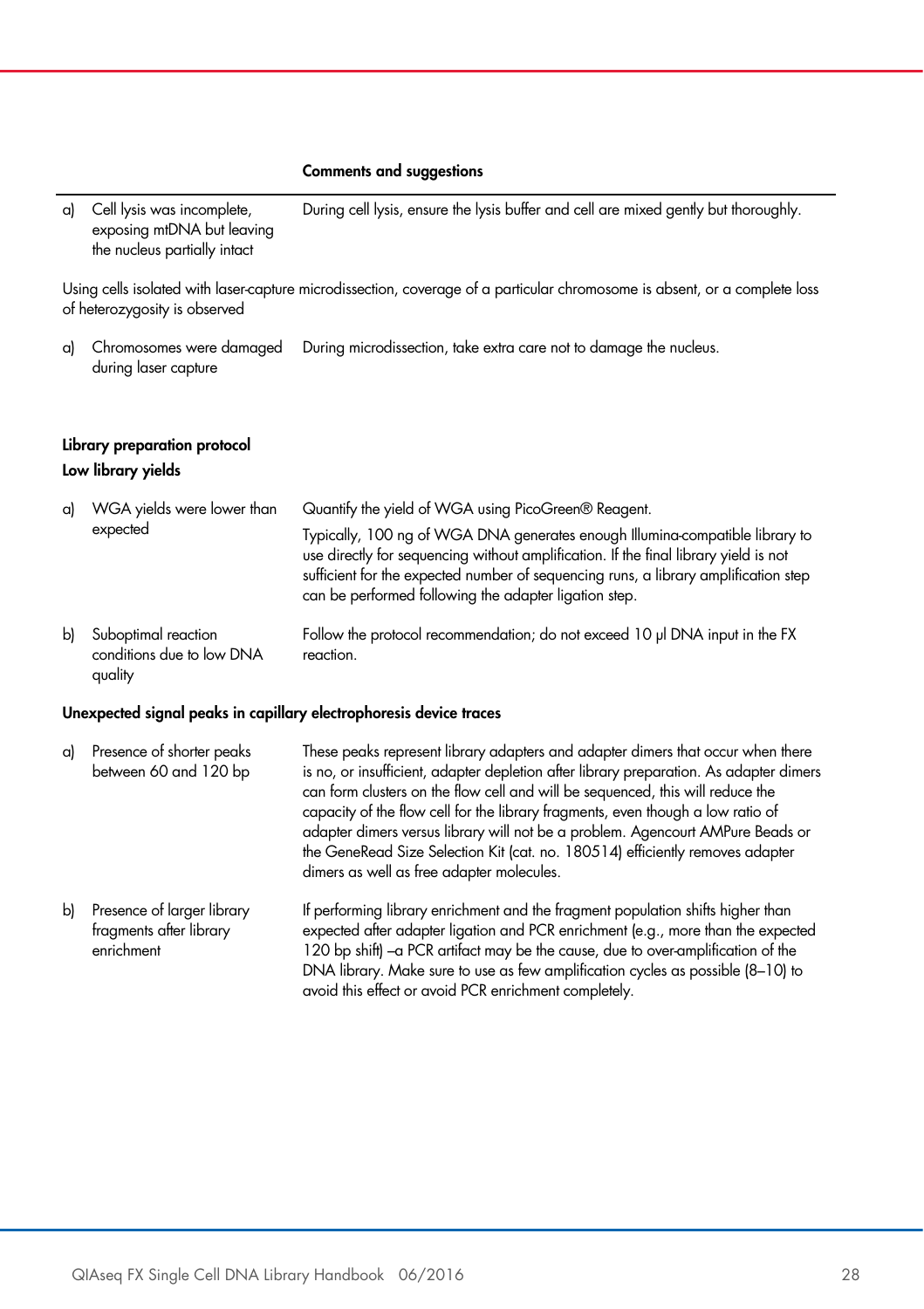#### Comments and suggestions

| c) | Incorrect library fragment size<br>after adapter ligation | During library preparation, adapters of approximately 60 bp are ligated to both<br>ends of the DNA library fragments. This ligation should be reflected on a capillary<br>electrophoresis device by a shift in size of all library fragments of 120 bp. If using<br>library adapters from other suppliers, please refer to the size information given in<br>the respective documentation. The fragment distribution of non- amplified libraries<br>may differ from the distribution of amplified libraries. The absence of a clear size<br>shift may be indicate no, or only low, adapter ligation efficiency. Make sure to use<br>the parameters and incubation times described in the handbook for end repair, A-<br>addition and ligation – as well as the correct amount of starting DNA. |
|----|-----------------------------------------------------------|-----------------------------------------------------------------------------------------------------------------------------------------------------------------------------------------------------------------------------------------------------------------------------------------------------------------------------------------------------------------------------------------------------------------------------------------------------------------------------------------------------------------------------------------------------------------------------------------------------------------------------------------------------------------------------------------------------------------------------------------------------------------------------------------------|
| d) | Mean fragment size is smaller<br>than expected            | The temperature of the fragmentation reaction is higher than $32^{\circ}$ C, check for the<br>correct temperature and calibrate the thermocycler if necessary. Alternatively, to<br>increase fragment size reduce incubation time to 10-12min.                                                                                                                                                                                                                                                                                                                                                                                                                                                                                                                                                |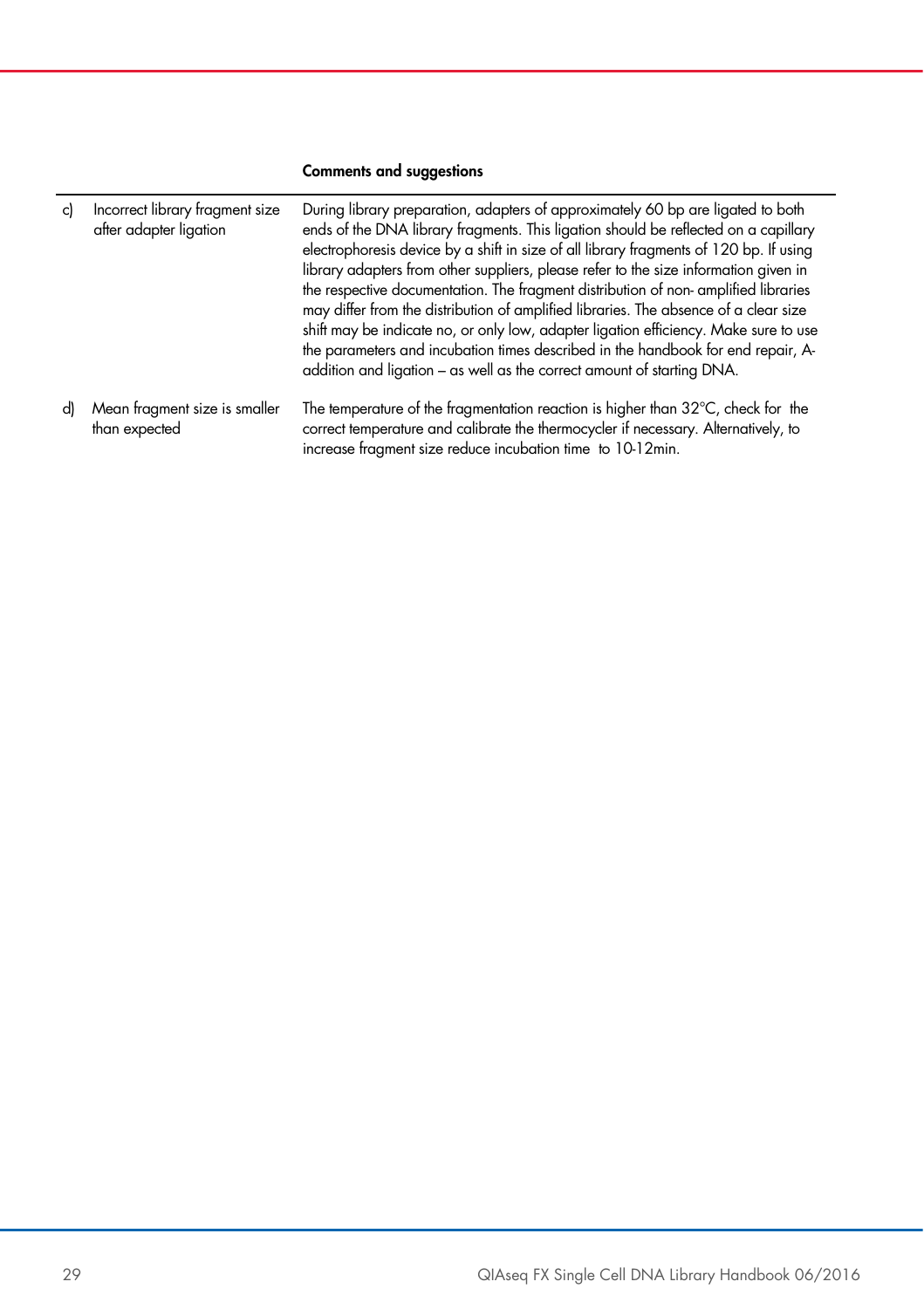# Appendix A: Determination of Concentration and Quality of Amplified DNA

### Quantification of DNA yield

A 50 μl QIAseq WGA reaction typically yields approximately 40 μg of DNA, allowing direct use of the amplified DNA in most downstream genotyping experiments and library preparation for sequencing. Depending on the quality of the input material, the resulting amount of DNA may be less (dead or apoptotic cells with fragmented or damaged DNA should not be used). For a more accurate quantification of the amplified DNA, it is important to utilize a DNA quantification method that is specific for double-stranded DNA, since amplification products contain unused reaction primers. Quant-iT™ PicoGreen® dsDNA reagent displays enhanced binding to double-stranded DNA and may be used in conjunction with a fluorometer, to quantify the double-stranded DNA product. A protocol for the quantification of QIAseq FX Single Cell amplified DNA can be found in Appendix B, page 29.

### Quantification of locus representation

Locus representation for each sample can be quantified by real-time PCR.

If gDNA amplified via WGA is to be used in costly and labor-intensive downstream applications such as NGS, we strongly recommend first controlling the quality of the WGA samples using qPCR.

Each qPCR reaction should contain 5-10 ng of the gDNA amplified via WGA. Real-time PCR assays that recognize conservative gDNA regions are recommended. For example, QIAGEN's QuantiFast® Probe Assays, which detect exon region of the genes and therefore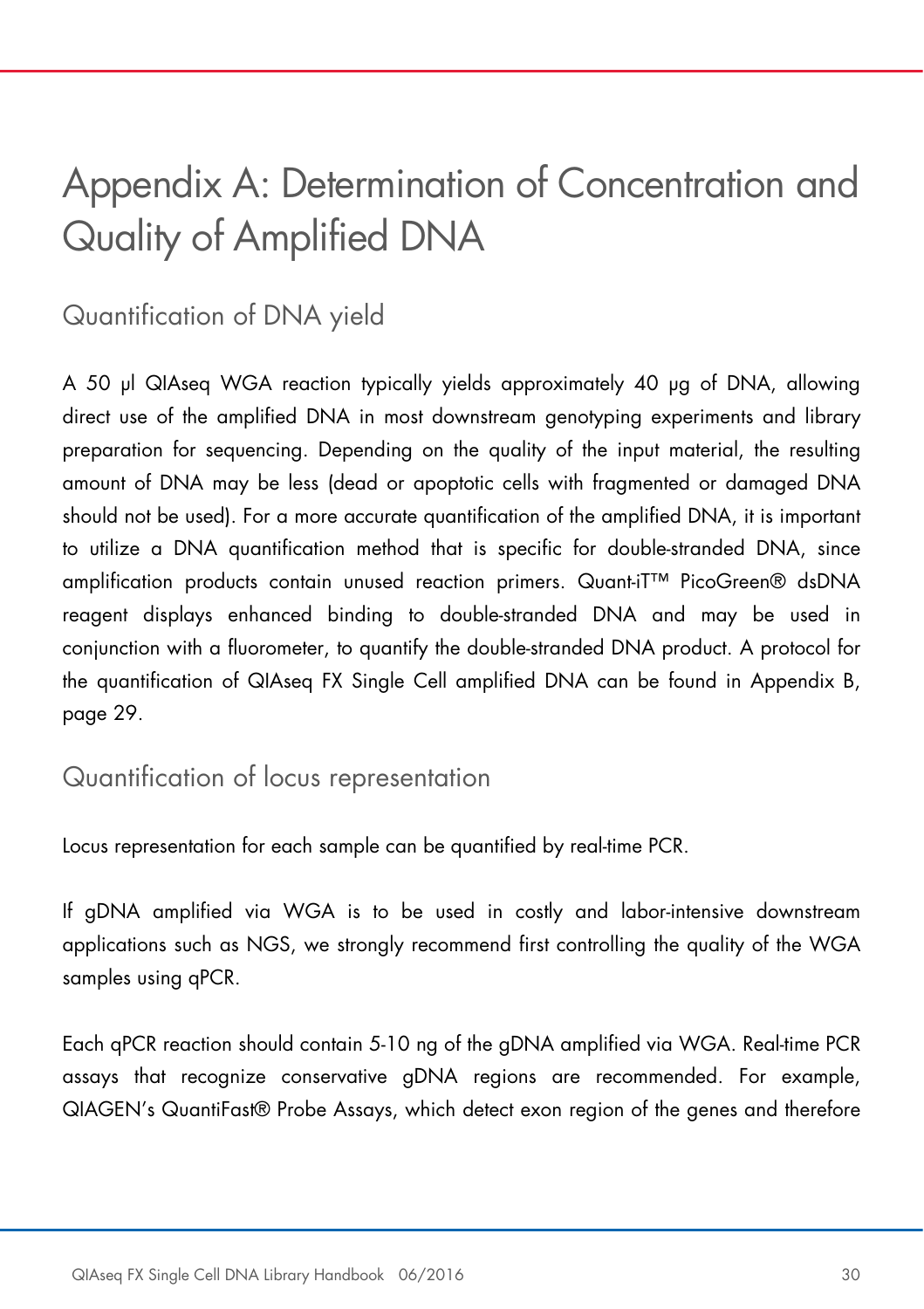amplify gDNA, in combination with QuantiNova™ or QuantiFast mixes are recommended for such quality control assays.

For further information, please refer to the respective kit handbooks, which are available at www.qiagen.com, or contact QIAGEN Technical Services.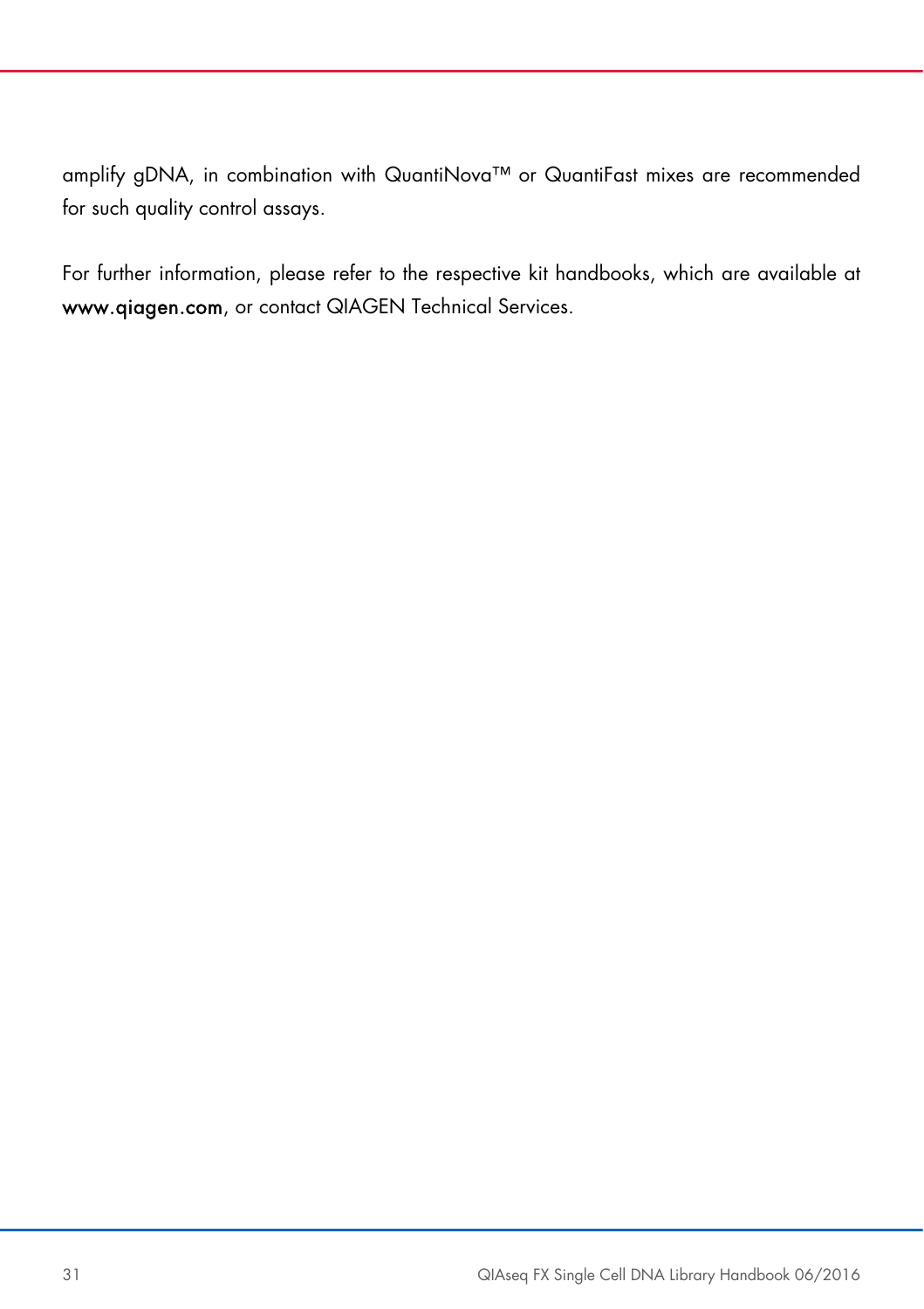# Appendix B: PicoGreen Quantification of QIAseq FX Single Cell Amplified DNA

This protocol is designed for quantification of double stranded QIAseq FX Single Cell amplified DNA using Quant-iT™ PicoGreen® dsDNA reagent.

Alternatively, Qubit quantification might be also performed according to manufacturer's protocol. We recommend diluting the QIAseq FX Single Cell amplified DNA 1:100 when using the Qubit® dsDNA HS Assay Kit

### (https://www.lifetechnologies.com/de/de/home/life-science/laboratoryinstruments/fluorometers/qubit/qubit-assays.html#ion)

IMPORTANT: When working with hazardous chemicals, always wear a suitable lab coat, disposable gloves and protective goggles. For more information, please consult the appropriate material safety data sheets (SDSs), available from the product supplier.

Equipment and reagents to be supplied by user

- Quant-iT™ PicoGreen dsDNA Reagent (Life Technologies, cat. no. P7581)
- TE buffer (10 mM TrisCl; 1mM EDTA, pH 8.0)
- Human genomic DNA (e.g., Promega, cat. no. G3041)
- 2 ml microcentrifuge tube, or 15 ml Falcon tubes
- 96-well plates (suitable for use in a fluorescence microplate reader)
- Fluorescence microplate reader (e.g., TECAN® Ultra)

#### Procedure

B1. Make a 1:200 dilution of PicoGreen stock solution in TE buffer. Each quantification reaction requires 50 μl. Depending on the final volume, use a 2 ml microcentrifuge tube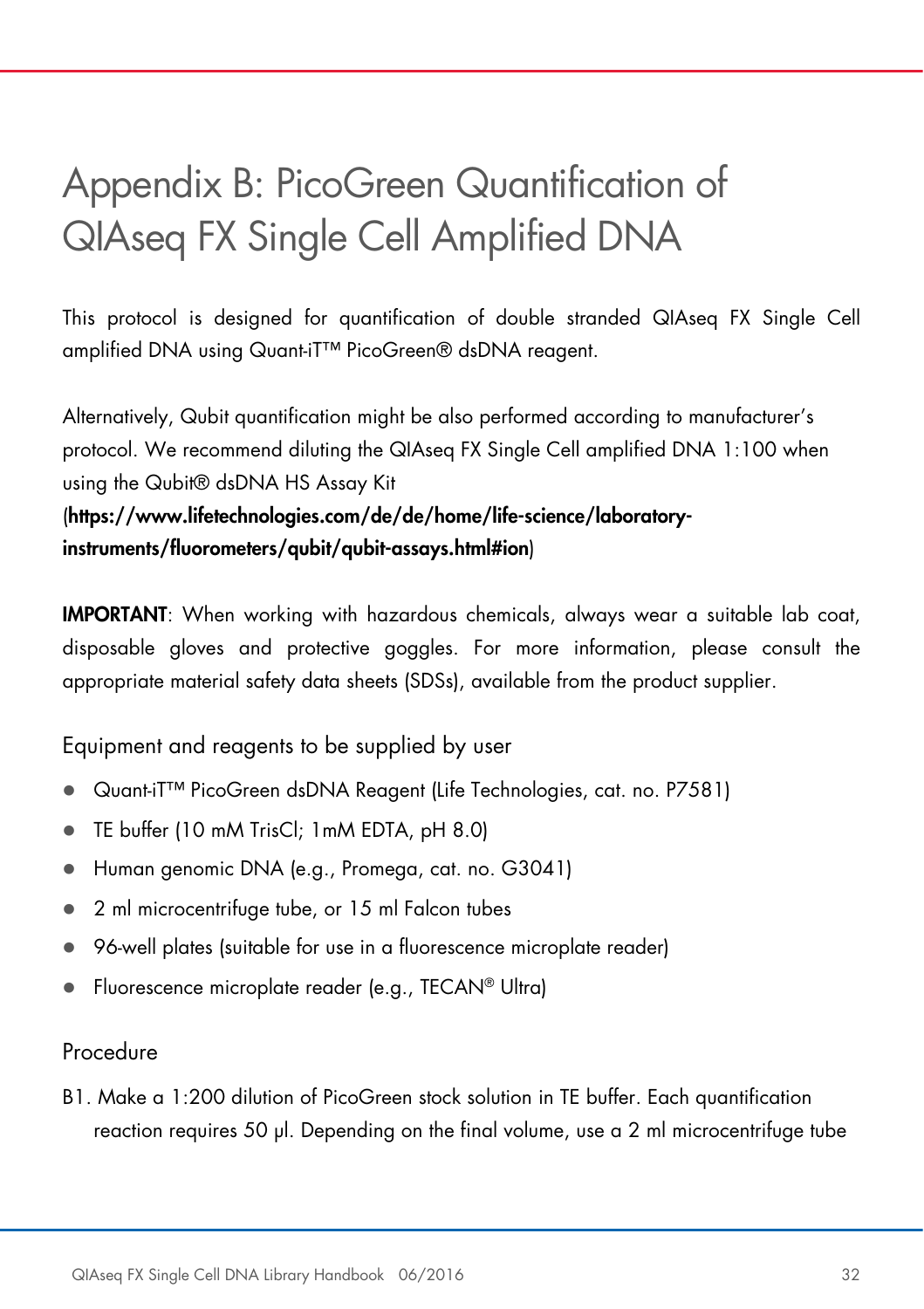or a 15 ml Falcon tube. Cover the tube in aluminum foil or place it in the dark to avoid photodegradation of the PicoGreen reagent.

For example, to prepare enough PicoGreen working solution for 100 samples, add 25 μl PicoGreen to 4975 μl TE buffer.

IMPORTANT: Prepare the PicoGreen/TE solution in a plastic container as the PicoGreen reagent may adsorb to glass surfaces.

- B2. Prepare a 16 μg/ml stock solution of genomic DNA in TE buffer.
- B3. Make 200 μl of 1.6, 0.8, 0.4, 0.2 and 0.1 μg/ml DNA standards by further diluting the 16 μg/ml genomic DNA with TE buffer.

B4. Transfer 50 μl of each DNA standard in duplicate into a 96-well plate labeled A (figure below).

Note: The 96-well plate must be suitable for use in a fluorescent microplate reader.

|                    | 1     | $2^{\sim}$ |     |     | $3 \qquad 4 \qquad 5 \qquad 6$ |     | $\overline{\mathbf{z}}$ | $\overline{\mathbf{8}}$ | 9   | 10  | 11  | 12  |
|--------------------|-------|------------|-----|-----|--------------------------------|-----|-------------------------|-------------------------|-----|-----|-----|-----|
| $\pmb{\mathsf{A}}$ |       |            |     |     |                                |     |                         |                         |     |     |     |     |
| $\, {\bf B}$       |       |            |     |     |                                |     |                         |                         |     |     |     |     |
| $\mathsf C$        |       |            |     |     |                                |     |                         |                         |     |     |     |     |
| D                  |       |            |     |     |                                |     |                         |                         |     |     |     |     |
| $\mathsf E$        |       |            |     |     |                                |     |                         |                         |     |     |     |     |
| $\mathsf F$        |       |            |     |     |                                |     |                         |                         |     |     |     |     |
| G                  |       |            |     |     |                                |     |                         |                         |     |     |     |     |
| H                  | blank | blank      | 1.6 | 0.8 | 0.4                            | 0.2 | 0.1                     | 1.6                     | 0.8 | 0.4 | 0.2 | 0.1 |

96-well plate

Gray squares: genomic DNA standards (μg/μl).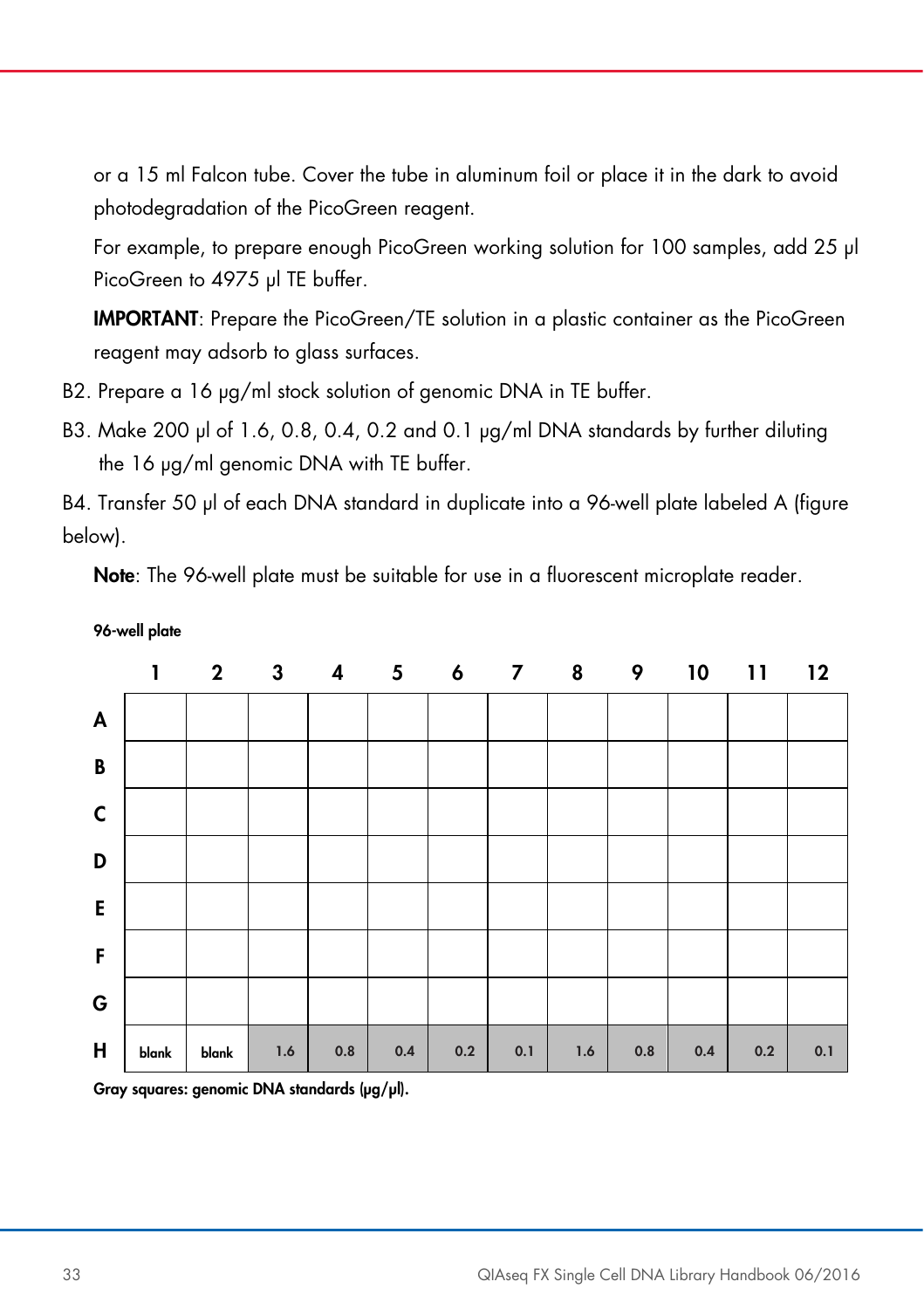- B5. Place 2 μl of each QIAseq FX Single Cell amplified DNA sample for quantification into a new 96-well plate and add 198 μl TE buffer to make a 1:100 dilution. Store the remaining QIAseq FX Single Cell amplified DNA at –20°C.
- B6. Place 5 μl diluted QIAseq FX Single Cell amplified DNA (from step B5) into an unused well of 96-well plate A and add 45 μl TE buffer to make a 1:1000 dilution.

The 1:100 dilutions from step B5 can be stored at –20°C and used for future downstream sample analysis.

- B7. For Blanc measurements, pipette 50 μl TE Buffer in tow empty wells of the plate A.
- B8. Add 50 μl PicoGreen working solution (from step B1) to each sample (amplified DNA and DNA standards) in 96-well plate A. Gently shake the plate on the bench top to mix the samples and reagent.
- B9. Centrifuge the 96-well plate briefly to collect residual liquid from the walls of the wells and incubate for 5 min at room temperature in the dark.
- B10. Measure the sample fluorescence using a fluorescence microplate reader and standard fluorescence filters (excitation approximately 480 nm; emission approximately 520 nm). To ensure that the sample readings remain in the detection range of the microplate reader, adjust the instrument's gain so that the sample with the highest DNA concentration yields fluorescence intensity near the fluorometer's maximum.

#### Calculation of DNA concentration and yield

- B11. Generate a standard curve by plotting the concentration (μg/ml) of DNA standards (xaxis) against the fluorescence reading generated by the microplate reader (y-axis). Plot an average of the fluorescence recorded for each DNA standard of the same concentration.
- B12. Use the standard curve to determine the concentration (μg/ml) of the diluted QIAseq FX Single Cell amplified DNA sample. This determination is achieved by plotting the fluorescence reading of the sample against the standard curve and reading the DNA concentration on the x-axis.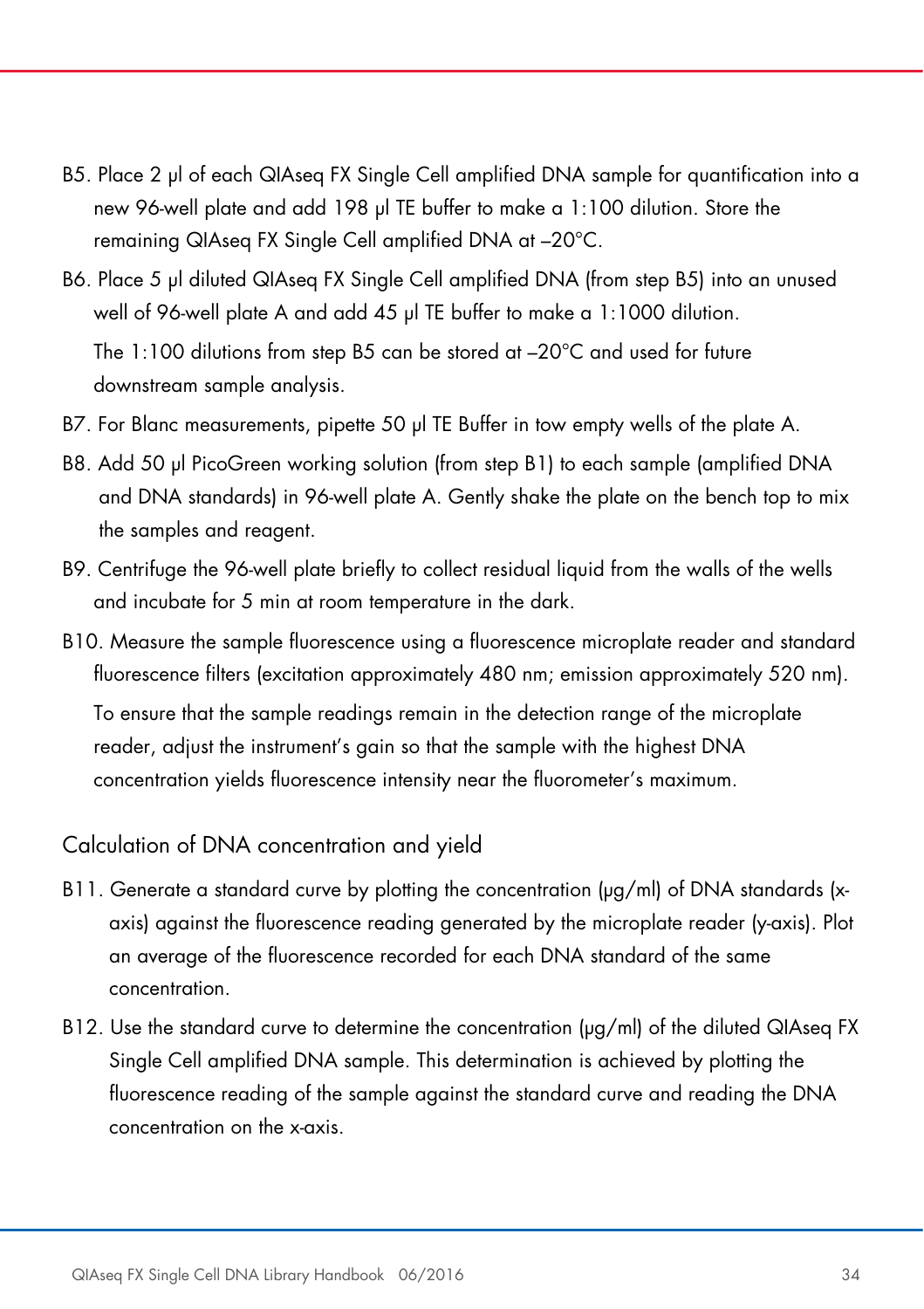Note: The calculation of DNA concentration depends on the standard curve and the determination of the slope. For accurate results, the standard curve should be a straight line. Any deviation from this may cause inaccuracies in the measurement of QIAseq FX Single Cell amplified DNA concentrations.

- B13. Multiply the value determined in step B11 by 1000 to show the concentration of undiluted sample DNA (since the sample DNA measured by PicoGreen fluorescence had been diluted 1:1000).
- B14. To determine the total amount of DNA in your sample, multiply the concentration of undiluted sample DNA (μg/ml, determined in step B12) by the reaction volume in milliliters (i.e., for a 50 μl reaction, multiply by 0.05).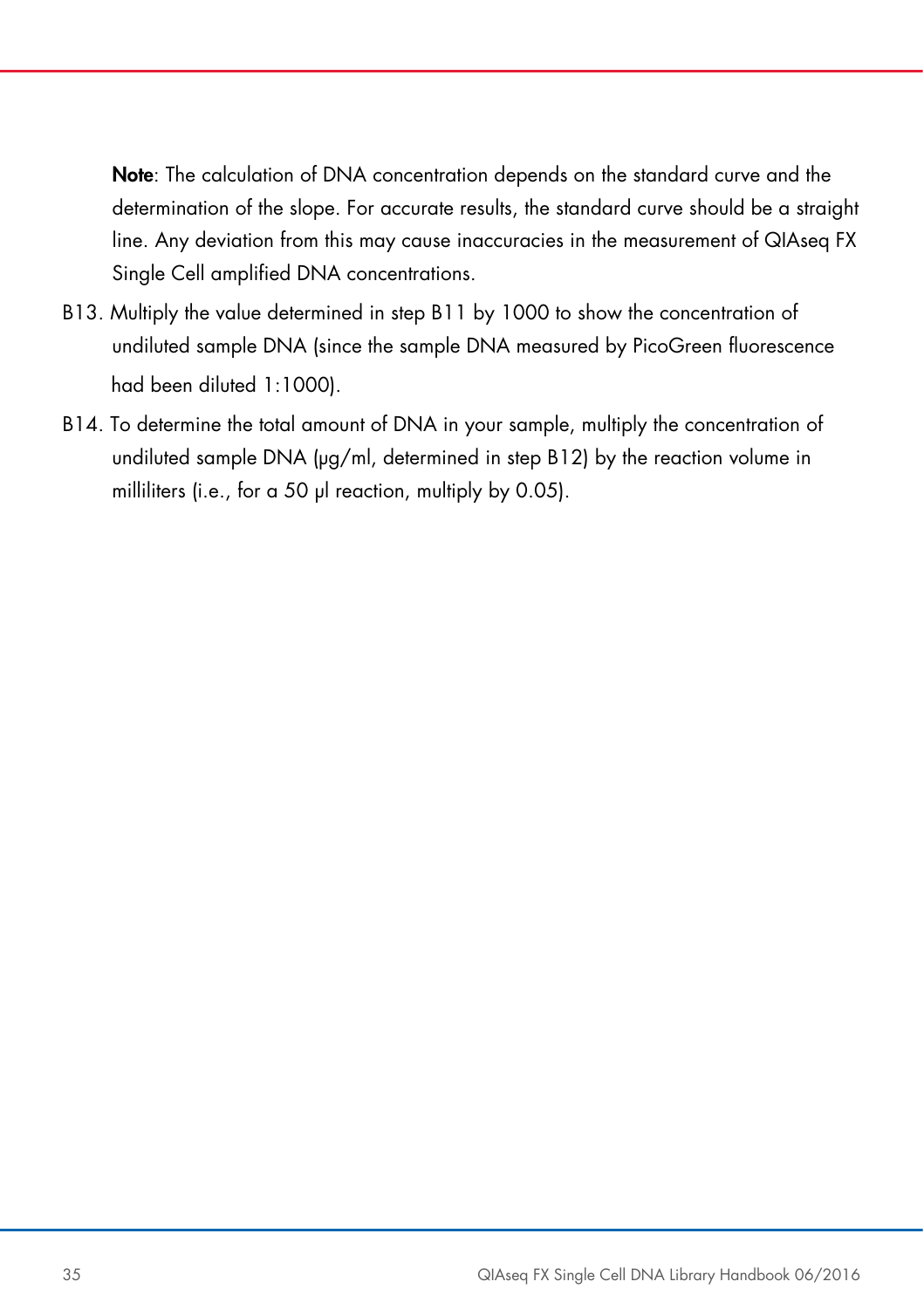# Appendix C: Adapter Barcodes for the QIAseq FX Libraries

The barcode sequences used in the QIAseq FX Single Cell DNA Library Kit 96-plex adapter and 24-plex adapter plate are listed in Table 9. Indices 501–508 and 701–712 correspond to the respective Illumina adapter barcodes. The layouts of the 96-plex and 24-plex single use adapter plate are displayed in Figure 3A and Figure 3B.

| Codes for entry on sample sheet                                   |                 |                      |                                           |  |  |  |  |  |
|-------------------------------------------------------------------|-----------------|----------------------|-------------------------------------------|--|--|--|--|--|
| D50X barcode<br>i5 bases for entry on the sample<br>sheet<br>name |                 | D70X barcode<br>name | 17 bases for entry on the sample<br>sheet |  |  |  |  |  |
| D <sub>50</sub> 1                                                 | <b>TATAGCCT</b> | D701                 | <b>ATTACTCG</b>                           |  |  |  |  |  |
| D <sub>502</sub>                                                  | <b>ATAGAGGC</b> | D702                 | <b>TCCGGAGA</b>                           |  |  |  |  |  |
| D <sub>503</sub>                                                  | <b>CCTATCCT</b> | D703                 | <b>CGCTCATT</b>                           |  |  |  |  |  |
| D <sub>504</sub>                                                  | <b>GGCTCTGA</b> | D704                 | <b>GAGATTCC</b>                           |  |  |  |  |  |
| D <sub>505</sub>                                                  | <b>AGGCGAAG</b> | D705                 | <b>ATTCAGAA</b>                           |  |  |  |  |  |
| D <sub>506</sub>                                                  | <b>TAATCTTA</b> | D706                 | <b>GAATTCGT</b>                           |  |  |  |  |  |
| D <sub>507</sub>                                                  | <b>CAGGACGT</b> | D707                 | <b>CTGAAGCT</b>                           |  |  |  |  |  |
| D <sub>508</sub>                                                  | <b>GTACTGAC</b> | D708                 | <b>TAATGCGC</b>                           |  |  |  |  |  |
|                                                                   |                 | D709                 | <b>CGGCTATG</b>                           |  |  |  |  |  |
|                                                                   |                 | D710                 | <b>TCCGCGAA</b>                           |  |  |  |  |  |
|                                                                   |                 | D711                 | <b>TCTCGCGC</b>                           |  |  |  |  |  |
|                                                                   |                 | D712                 | <b>AGCGATAG</b>                           |  |  |  |  |  |

#### Table 9. Adapter barcodes used in the QIAseq FX DNA Library Kit 96-plex Adapter Plate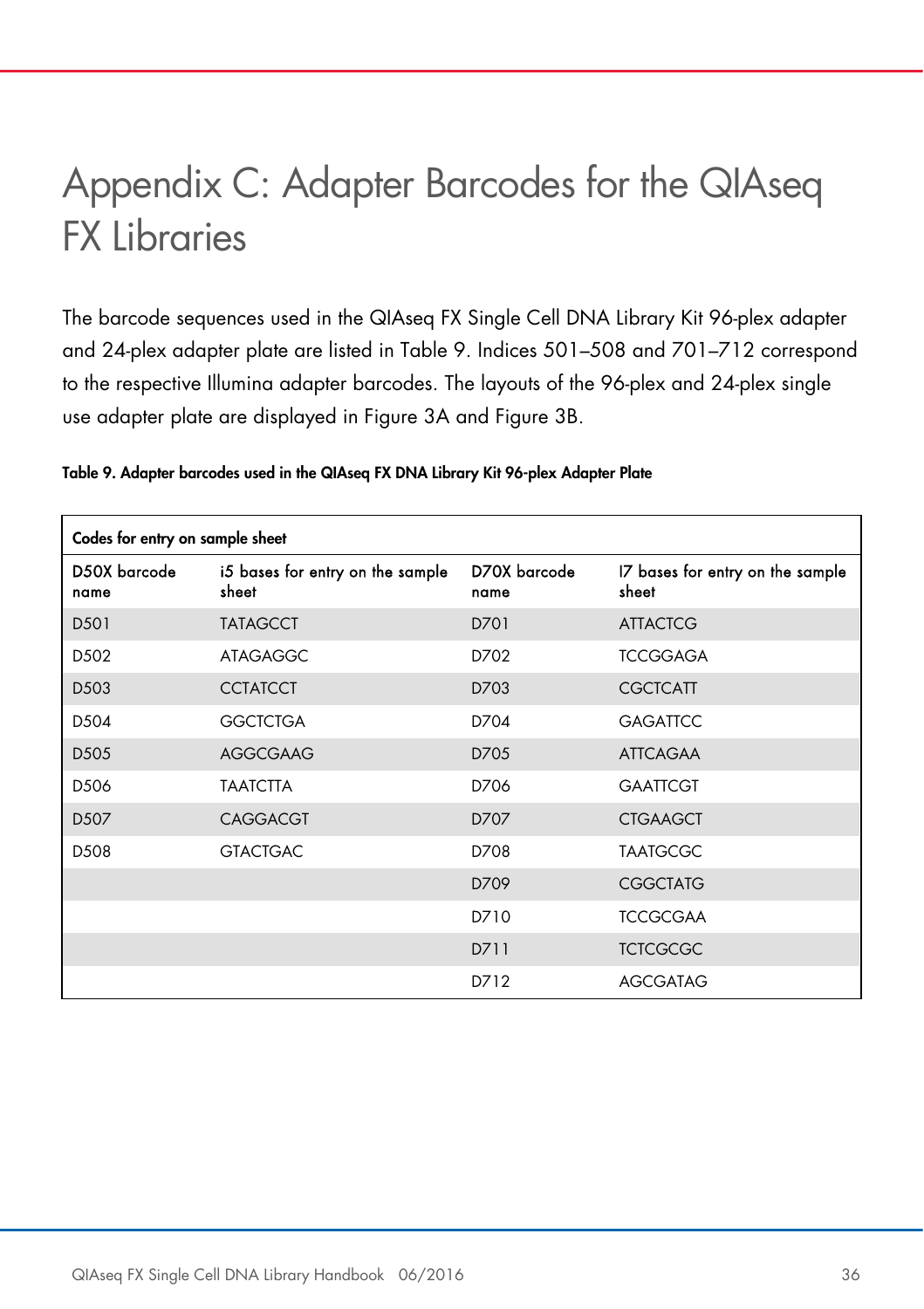|              | $\mathbf{1}$ | $\overline{2}$ | 3       | $\overline{4}$ | 5       | 6       |         | 8       | 9       | 10      | 11      | 12      |
|--------------|--------------|----------------|---------|----------------|---------|---------|---------|---------|---------|---------|---------|---------|
| $\mathbf{A}$ | 501/701      | 501/702        | 501/703 | 501/704        | 501/705 | 501/706 | 501/707 | 501/708 | 501/709 | 501/710 | 501/711 | 501/712 |
| B            | 502/701      | 502/702        | 502/703 | 502/704        | 502/705 | 502/706 | 502/707 | 502/708 | 502/709 | 502/710 | 502/711 | 502/712 |
| $\mathbf C$  | 503/701      | 503/702        | 503/703 | 503/704        | 503/705 | 503/706 | 503/707 | 503/708 | 503/709 | 503/710 | 503/711 | 503/712 |
| D            | 504/701      | 504/702        | 504/703 | 504/704        | 504/705 | 504/706 | 504/707 | 504/708 | 504/709 | 504/710 | 504/711 | 504/712 |
| E            | 505/701      | 505/702        | 505/703 | 505/704        | 505/705 | 505/706 | 505/707 | 505/708 | 505/709 | 505/710 | 505/711 | 505/712 |
| F            | 506/701      | 506/702        | 506/703 | 506/704        | 506/705 | 506/706 | 506/707 | 506/708 | 506/709 | 506/710 | 506/711 | 506/712 |
| G            | 507/701      | 507/702        | 507/703 | 507/704        | 507/705 | 507/706 | 507/707 | 507/708 | 507/709 | 507/710 | 507/711 | 507/712 |
| ↖            | 508/701      | 508/702        | 508/703 | 508/704        | 508/705 | 508/706 | 508/707 | 508/708 | 508/709 | 508/710 | 508/711 | 508/712 |

Figure 3A. QIAseq FX 96-plex Adapter layout.

|                | $\mathbf{1}$ | $\overline{2}$ | $\overline{\mathbf{3}}$ | $\overline{4}$ | 5 | 6 | $\overline{7}$ | 8 | $\overline{9}$ | 10 | 11 | 12 |
|----------------|--------------|----------------|-------------------------|----------------|---|---|----------------|---|----------------|----|----|----|
| $\overline{A}$ | 501/701      | 501/702        | 501/703                 |                |   |   |                |   |                |    |    |    |
| $\overline{B}$ | 502/701      | 502/702        | 502/703                 |                |   |   |                |   |                |    |    |    |
| $\mathsf{C}$   | 503/701      | 503/702        | 503/703                 |                |   |   |                |   |                |    |    |    |
| D              | 504/701      | 504/702        | 504/703                 |                |   |   |                |   |                |    |    |    |
| E              | 505/701      | 505/702        | 505/703                 |                |   |   |                |   |                |    |    |    |
| F              | 506/701      | 506/702        | 506/703                 |                |   |   |                |   |                |    |    |    |
| G              | 507/701      | 507/702        | 507/703                 |                |   |   |                |   |                |    |    |    |
| NН             | 508/701      | 508/702        | 508/703                 |                |   |   |                |   |                |    |    |    |

Figure 3B. QIAseq FX 24-plex Adapter Plate layout.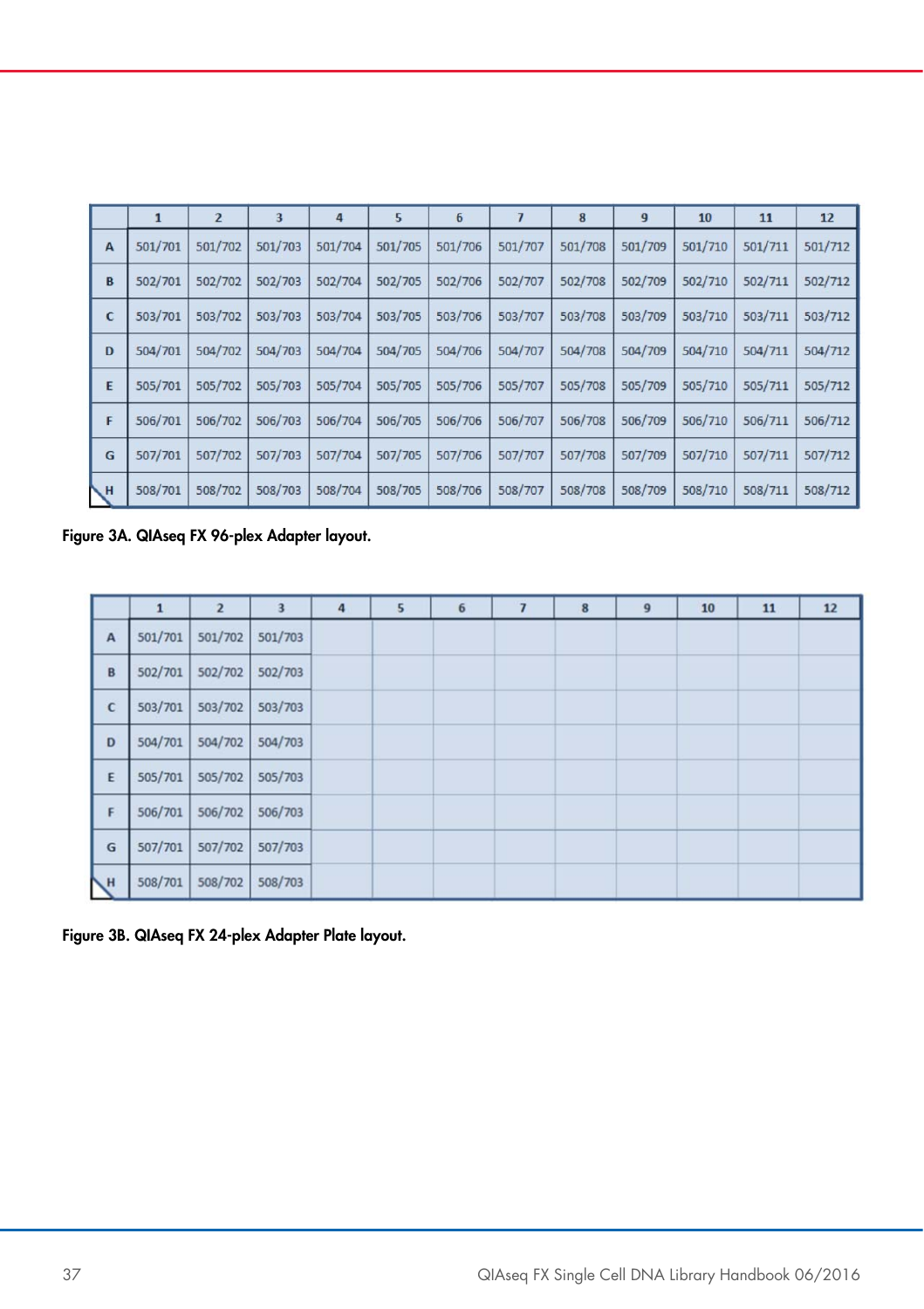# Appendix D: Amplification of Library DNA

PCR-based library amplification is not normally required for the QIAseq FX Single Cell DNA Library kit, since the WGA reaction typically generates more than sufficient material for PCRfree library construction. However, if insufficient library is available from precious samples, libraries may be amplified using the GeneRead DNA I Amp Kit (cat no. 180455). The proprietary HiFi PCR Master Mix can evenly amplify DNA regions with vastly different GC content, minimizing sequencing bias caused by PCR.

#### Things to do before starting

- Thaw all reagents on ice. Once reagents are thawed, mix them thoroughly by vortexing to avoid any localized concentrations.
- For PCR reaction cleanup and removal of primer-dimers following library construction, the GeneRead Size Selection Kit (cat. no. 180514) is required and should be ordered separately.

#### Procedure

1. Prepare a reaction mix according to Table 10.

#### Table 10. Reaction mix for library enrichment

| Component                           | Volume/reaction (µl) |
|-------------------------------------|----------------------|
| HiFi PCR Master Mix, 2x             | 25                   |
| Primer Mix (10 µM each)             | 1.5                  |
| Library DNA (from step 26, page 24) | Variable             |
| <b>RNase-free water</b>             | Variable             |
| <b>Total reaction volume</b>        | 50                   |

2. Program a thermocycler according to Table 11.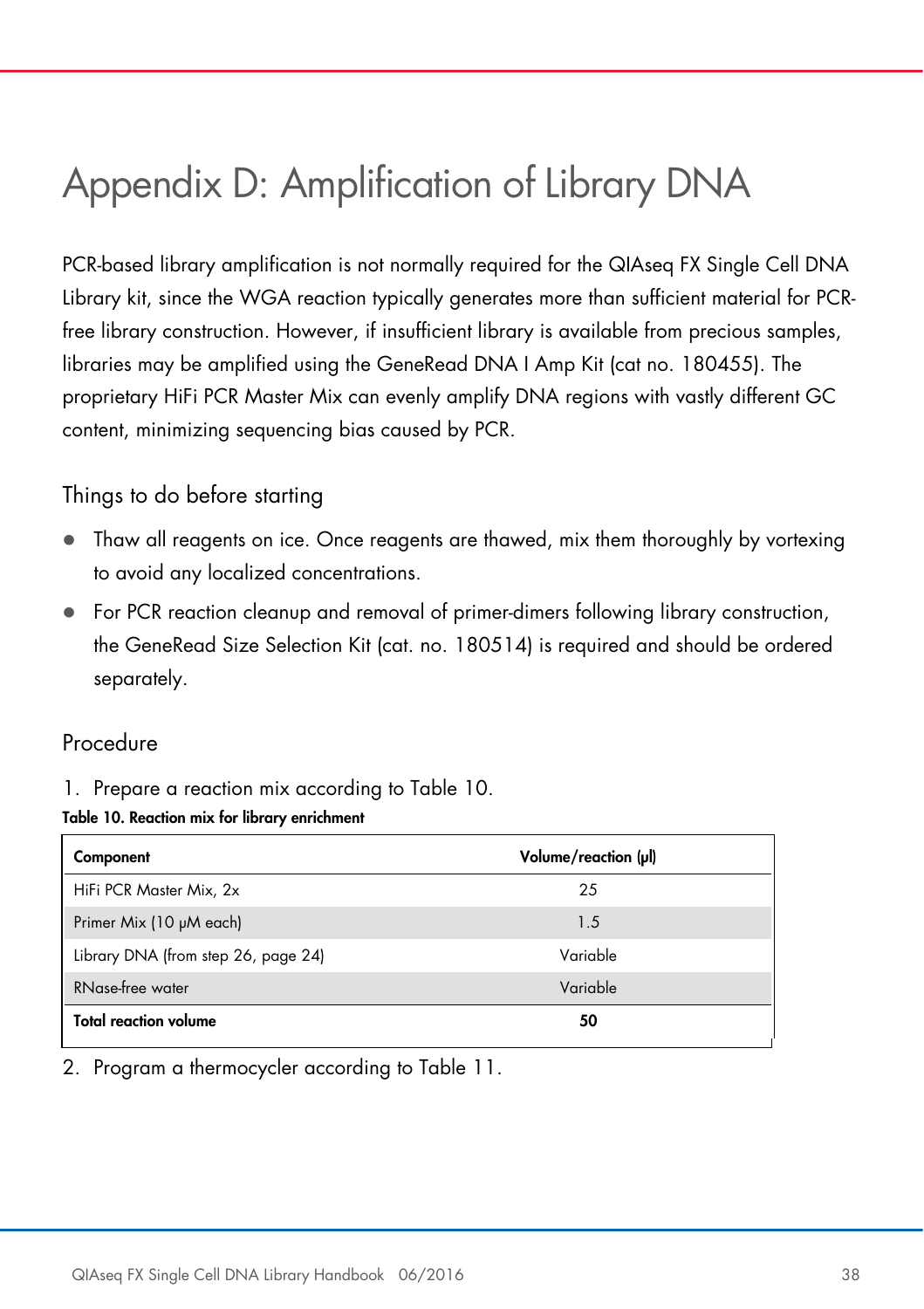Table 11. Thermal cycling parameters

| Time            | <b>Temperature</b> | Number of cycles |
|-----------------|--------------------|------------------|
| 2 min           | 98°C               |                  |
| 20 <sub>s</sub> | $98^{\circ}$ C     |                  |
| 30 <sub>s</sub> | $60^{\circ}$ C     | $5 - 10*$        |
| 30 <sub>s</sub> | $72^{\circ}$ C     |                  |
| 1 min           | $72^{\circ}$ C     |                  |
| $\infty$        | $4^{\circ}$ C      | Hold             |

\* We recommend 5–10 amplification cycles, depending on the DNA input amount and quality. Generally, 4 amplification cycles are sufficient for >200 ng input DNA.

- 3. Perform size selection as described in the GeneRead Size Selection Handbook (Protocol: GeneRead Size selection of sheared DNA in common elution buffers, page 11).
- 4. Assess the quality of the library using a capillary electrophoresis device or other comparable method. Check for the correct size distribution (Figure 4; blue line) of library fragments, and for the absence of adapters or adapter dimers. Note: The median fragment size can be used for subsequent qPCR-based quantification methods.

Note: The median size of the DNA fragment should be shifted by the size of the adapters that were ligated to the library fragments.



Figure 4: Capillary electrophoresis device trace of generated libraries. Capillary electrophoresis device trace data showing the correct size distribution of completed libraries and the absence of adapters or adapter dimers. Red line: library without/before enrichment. Blue line: same library after PCR enrichment.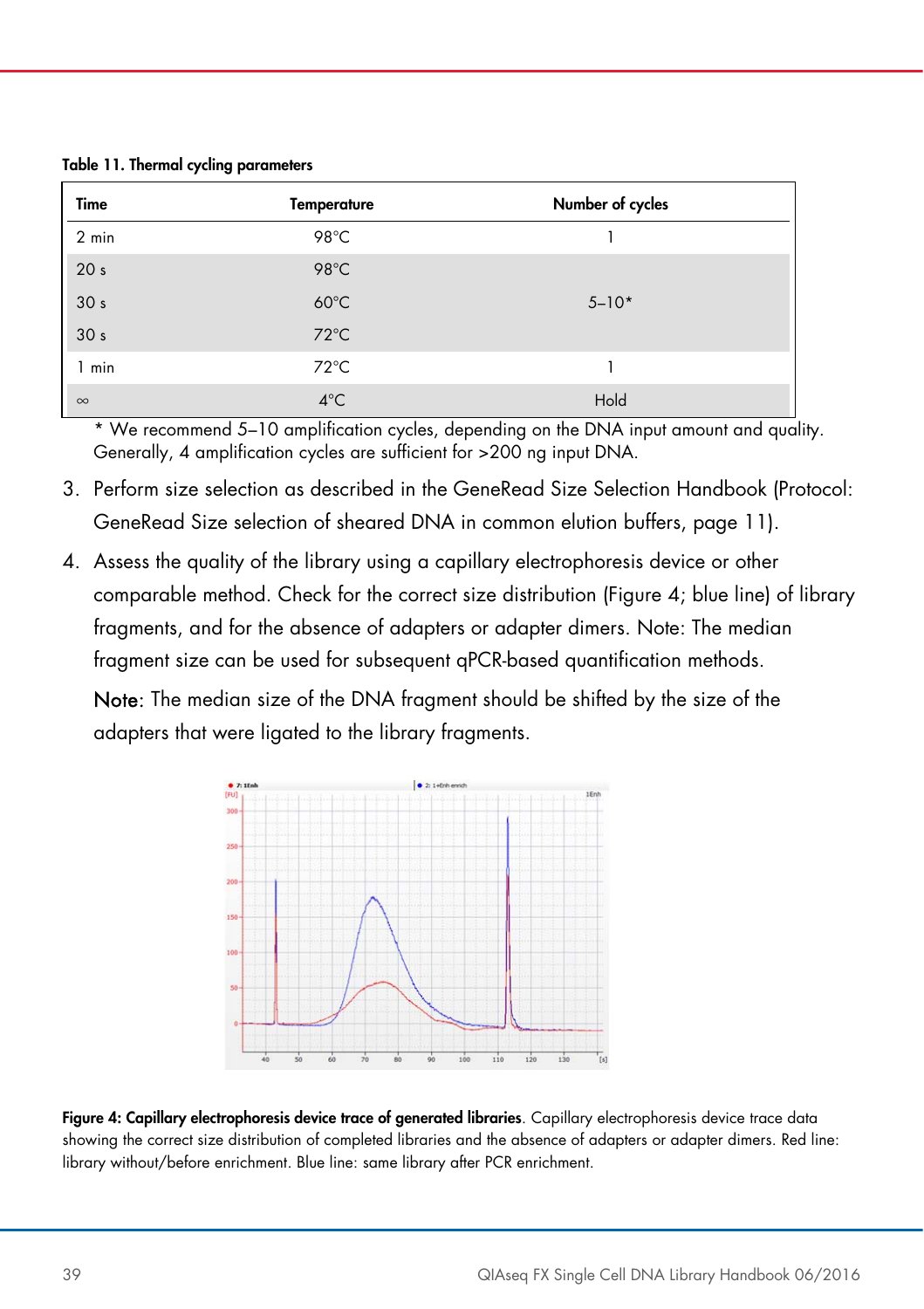- 5. Quantify the library using the QIAseq Library Quant Assay Kit (product number 333314, not provided) or other comparable method.
- 6. The purified library can be safely stored at –20°C until further applications.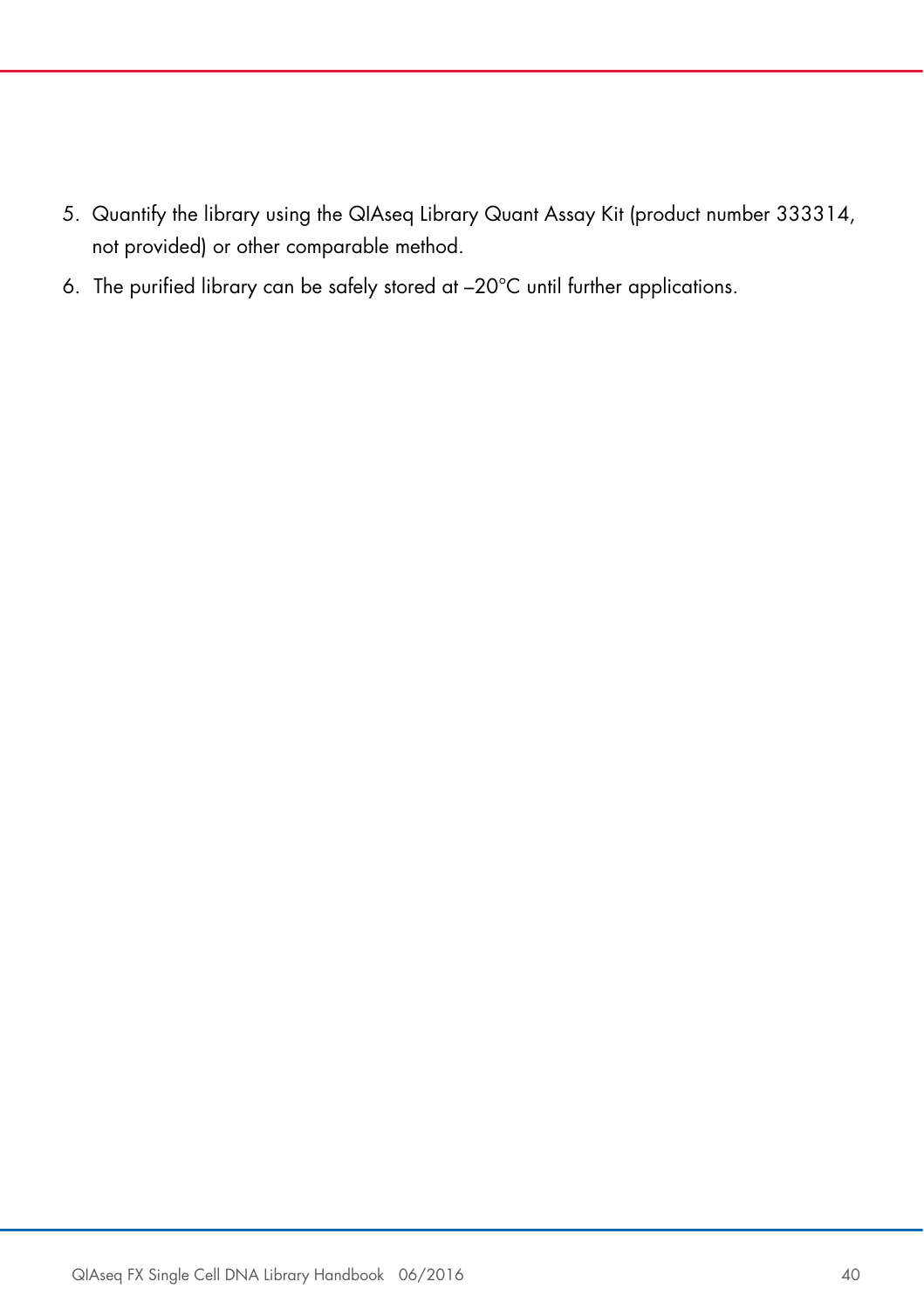# Appendix E: Multiplex PCR-Based Targeted Enrichment Using QIAseq FX Single Cell Amplified DNA and Library Construction for Sequencing on Illumina Platforms

For follow-up studies using targeted resequencing, PCR-based targeted enrichment can be performed using the stored QIAseq FX Single Cell amplified DNA and the QIAseq DNAseq Targeted Panels V2. Proceed directly with dilution of REPLI-g amplified DNA as described in the GeneRead DNAseq Targeted Panels V2 Handbook (see Protocol: PCR Setup). Follow protocol PCR Setup in the GeneRead DNAseq Targeted Panels V2 Handbook, starting from step 1, page 16 with DNA dilution. Libraries can be prepared from the resulting PCR amplicons using the QIAseq 1-Step Amplicon Library Kit (cat. no 180415).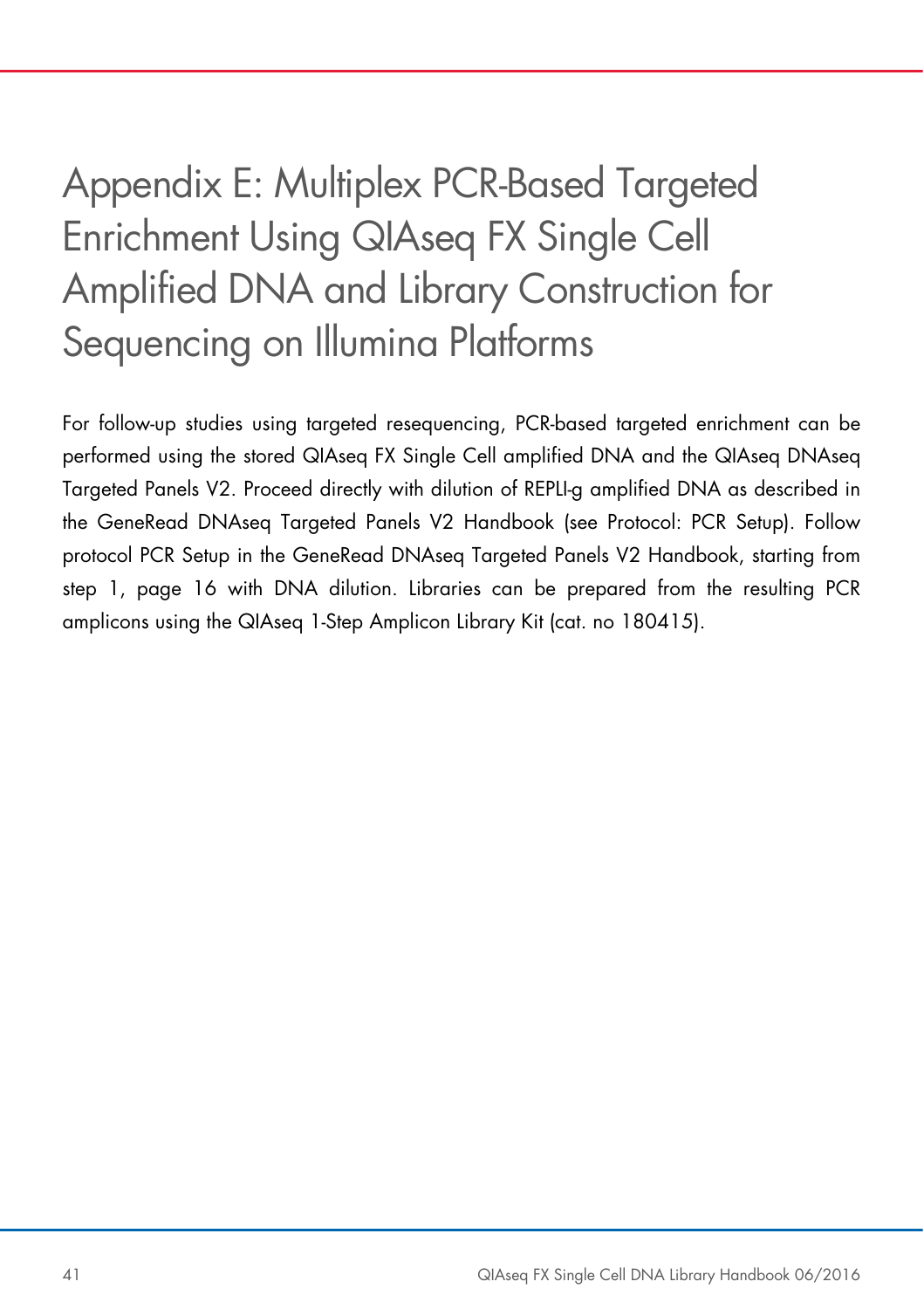# Appendix F: Manual 96-well protocol QIAseq FX Single Cell library generation

This procedure has been adapted from the single tube protocol. It is suitable for generation of PCR-free libraries from single cells or from low amounts of purified gDNA in 96-well format using the QIAseq FX Single Cell DNA library kit.

Equipment and reagents to be supplied by user

- Microcentrifuge tubes and 15 ml Falcon tubes (or similar)
- Microcentrifuge
- Heating block or cycler
- Vortexer
- Cooling block or ice
- Nuclease-free water
- 96-well plates
- Pipettes, Repeater Pipettes with corresponding pipette tips; multichannel pipettes are recommended for efficient sample processing.
- Recommended: reservoirs for use with multichannel pipettes
- Magnetic plate rack (e.g., GENOVISION GenoMagnet-96, G510.096)

### Protocol: Whole Genome Amplification

#### Things to do before starting

• Prepare Buffer DLB by adding 500 μl H<sub>2</sub>O sc to the tube provided. Mix thoroughly and centrifuge briefly to dissolve.

Note: Reconstituted Buffer DLB can be stored for 6 months at -20°C. Buffer DLB is pHlabile.

 Thaw all buffer and reagents except the RepliG sc Polymerase. All buffers and reagents should be vortexed before use to ensure thorough mixing.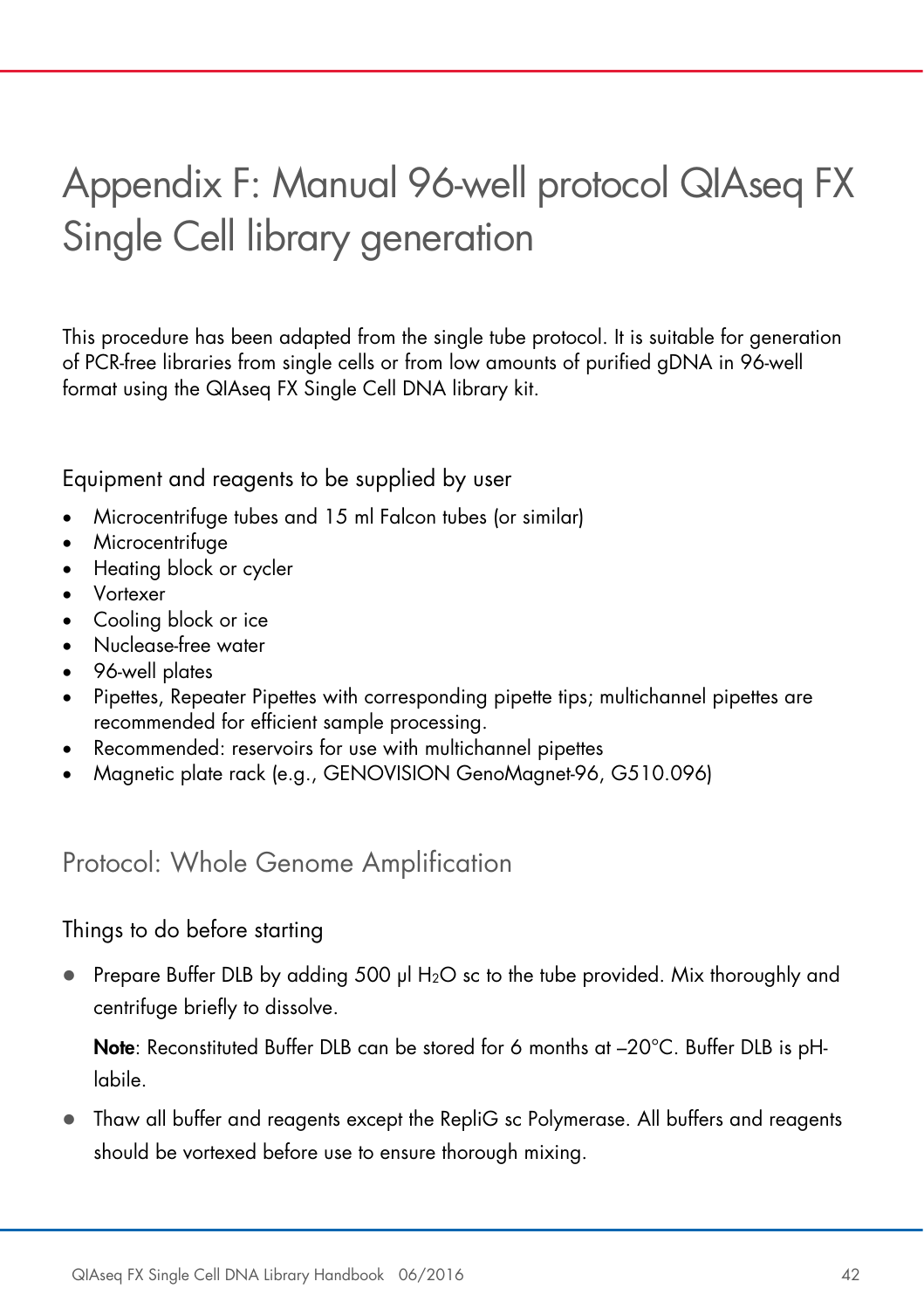- Set a programmable thermal cycler, or a heating block to 30°C.
- If a thermal cycler is used with a heated lid, the temperature of the lid should be set to 70°C.

#### Procedure

- 1. Thaw H2O sc, DTT and RepliG reaction buffer at room temperature, vortex and then centrifuge briefly. The REPLI-g sc Reaction Buffer may form a precipitate after thawing. The precipitate will dissolve by vortexing for 10 s.
- 2. Prepare sufficient Buffer D2 (denaturation buffer) for the total number of whole genome amplification reactions (Table 12).

Note: The total volume of Buffer D2 given in Table 12 is sufficient for 96 reactions. If performing fewer reactions, store residual Buffer D2 at –20°C. Buffer D2 should not be stored longer than 3 months.

#### Table 12. Preparation of Buffer D2 for 96 reactions

| Component                   | Volume for 96 reactions |
|-----------------------------|-------------------------|
| DTT, 1 M                    | 24 µl                   |
| Buffer DLB (reconstituted)* | $264$ pl                |
| <b>Total volume</b>         | 288 µl                  |

\* Reconstitution of Buffer DLB is described in "Things to do before starting," page 16. Add 10%.

3. Prepare sufficient 1:10 dilution DTT in H2O sc for the total number of 96 reactions (Table 13).

| Component           | Volume for 96 reactions* |
|---------------------|--------------------------|
| DTT, 1 M            | $24$ pl                  |
| $H2O$ sc            | $216$ $\mu$              |
| <b>Total volume</b> | 240 µl                   |

#### Table 13. Preparation of DTT 1:10 dilution for 96 reactions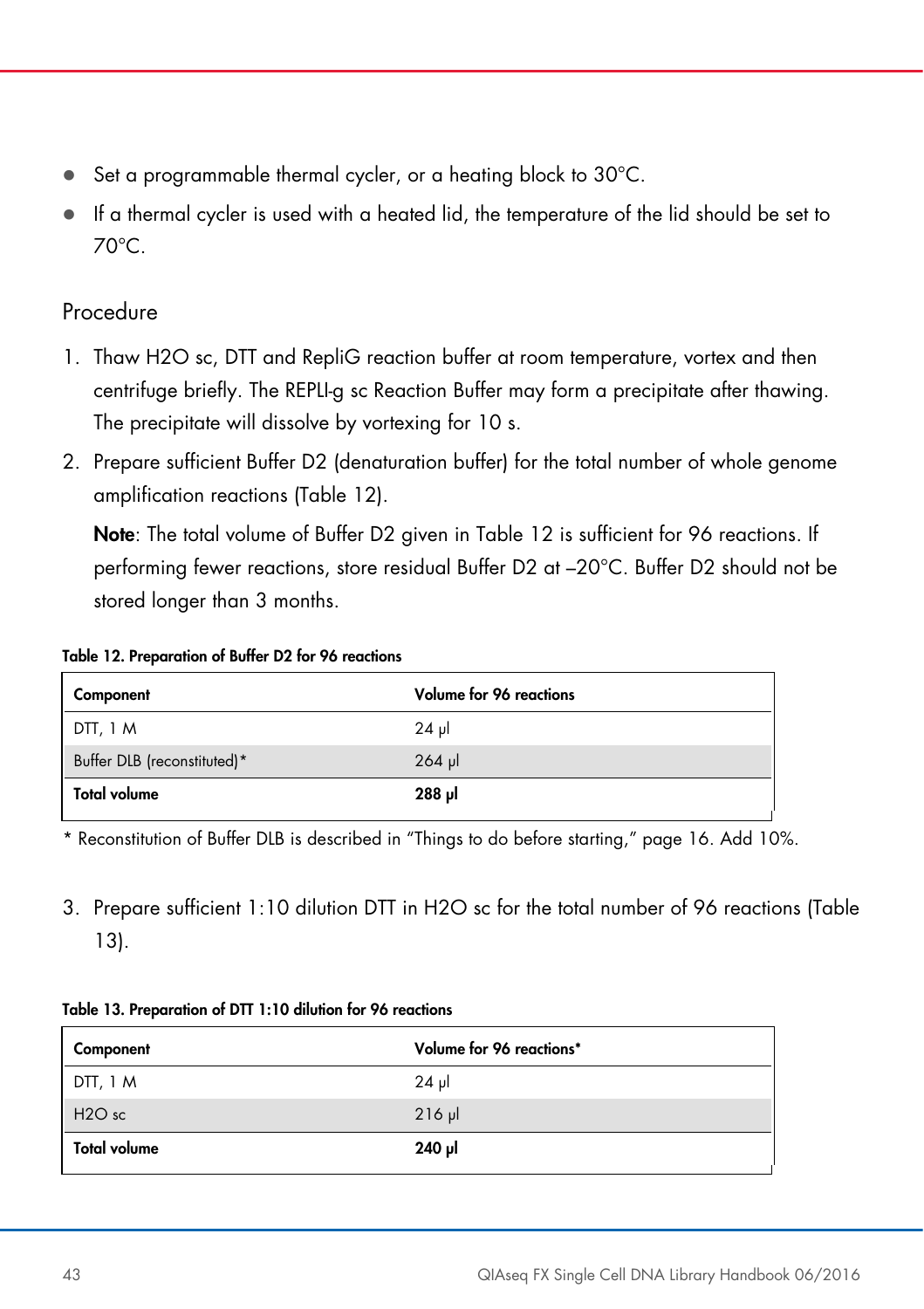\* Add 10%.

- 4. Place 4 μl cell material (supplied with PBS) or gDNA into each well of the 96-well plate. If using less than 4 μl of starting material, add PBS sc to bring the volume up to 4 μl. Note: During pipetting, avoid contact of pipette tips and cell material.
- 5. Add 3 μl Buffer D2 into each well and then seal the plate using a tape sheet. Centrifuge the plate briefly at 1000 rpm to ensure that the cell material and Buffer D2 are collected at the bottom of the wells.
- 6. Mix by a short vortexing step, then briefly centrifuge again at 1000 rpm. Ensure that after centrifugation the cell material and Buffer D2 are collected at the bottom of the wells.
- 7. Incubate cell preparations10 min at 65°C and gDNA preparations 3 min at room temperature, then cool down at 4°C.

Note: If a thermal cycler is used, the temperature of the heating lid should be set at 70°C to avoid evaporation. Alternatively, incubation can be performed in a water bath.

- 8. Briefly centrifuge at 1000 rpm to ensure that cell material and Buffer D2 are collected at the bottom of the well.
- 9. Remove the tape sheet and add 3 μl Stop Solution. Seal the plate, centrifuge briefly, and store on ice.

Ensure that after centrifugation the lysed cell material and Stop Solution are collected at the bottom of the wells.

- 10.Thaw REPLI-g sc DNA Polymerase on ice. Tip gently on the tube to mix and centrifuge briefly.
- 11.Prepare a master mix according Table 14. Mix and centrifuge briefly.

IMPORTANT: Add the master mix components in the order listed in Table 14. After the addition of water, REPLI-g sc Reaction Buffer and DTT, briefly vortex and centrifuge the mixture before adding REPLI-g sc DNA Polymerase. After adding REPLI-g sc DNA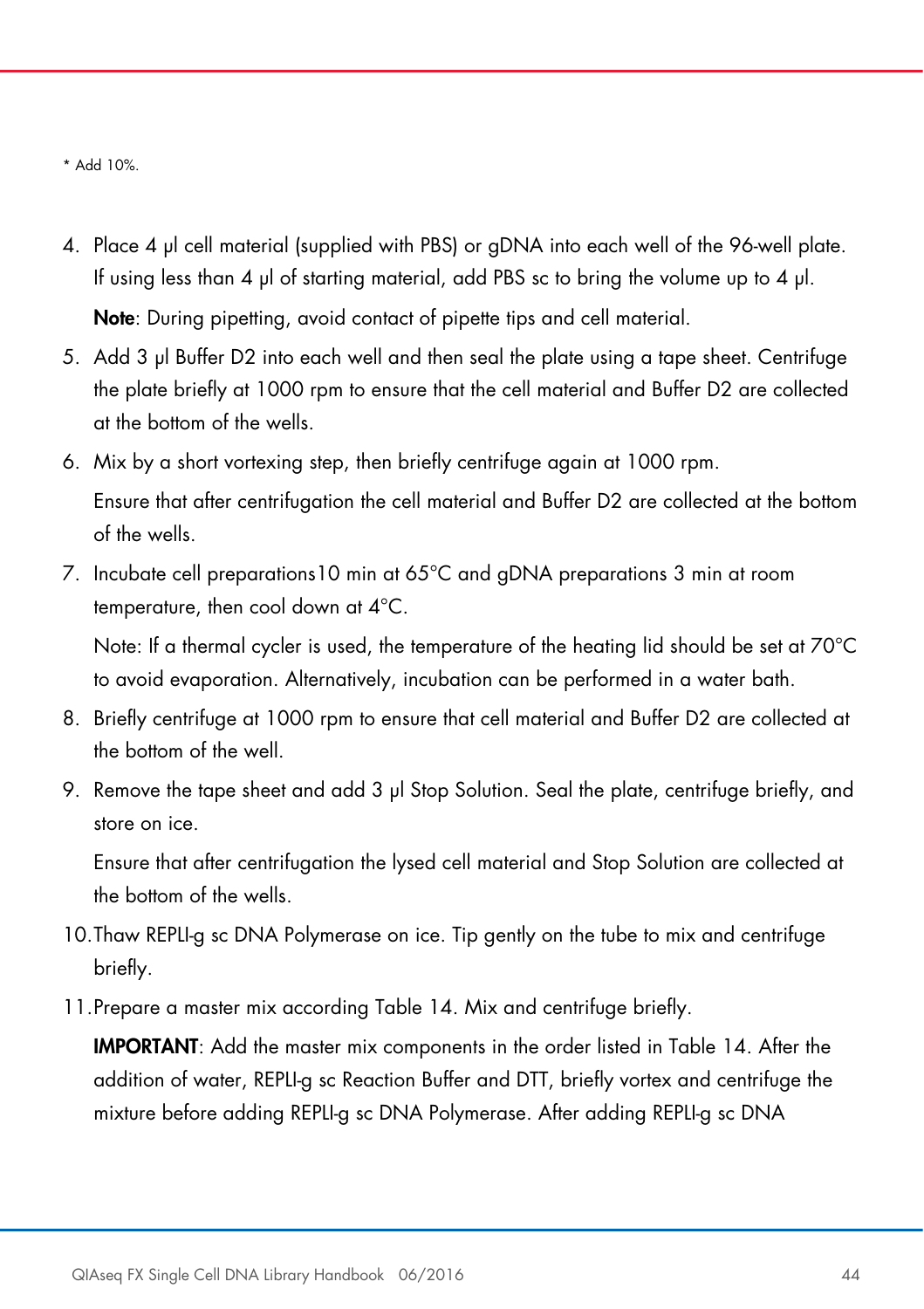Polymerase, flick carefully and centrifuge briefly. The master mix should be kept on ice and used immediately upon addition of REPLI-g sc DNA Polymerase.

| Component                  | Volume/96 reactions* |
|----------------------------|----------------------|
| $H_2O$ sc                  | $624$ pl             |
| REPLI-g sc Reaction Buffer | $2784$ µ             |
| DTT (1:10)                 | $240$ µ              |
| REPLI-g sc DNA Polymerase  | $192$ pl             |
| <b>Total volume</b>        | 3840 µl              |

Table 14. Preparation of master mix\*

\* Add 10%.

- 12.For each amplification reaction, add 40 μl master mix to 10 μl denatured DNA (from step 7). Seal the plate with a tape sheet and centrifuge briefly at 1000 rpm.
- 13.Mix by a short vortexing step and centrifuge again briefly.

Ensure that after centrifugation the lysed cell material and REPLI-g sc master mix are collected at the bottom of the wells.

14.Incubate at 30°C for 2 h.

Note: Incubating the sample for 2 hours generates sufficient DNA for PCR-free library prep using this kit. Incubation of 1 hour leads to reduced yields and has to be verified for the individual cell types.

After incubation at 30°C, heat the heating block up to 65°C if the same heating block will be used in step 11.

Note: If a thermal cycler is used with a heated lid, the temperature of the lid should be set to 70°C.

- 15. Inactivate REPLI-g sc DNA Polymerase at 65°C for 3 min.
- 16. If not being used directly, store amplified DNA at 4°C for short-term storage or –20°C for long-term storage.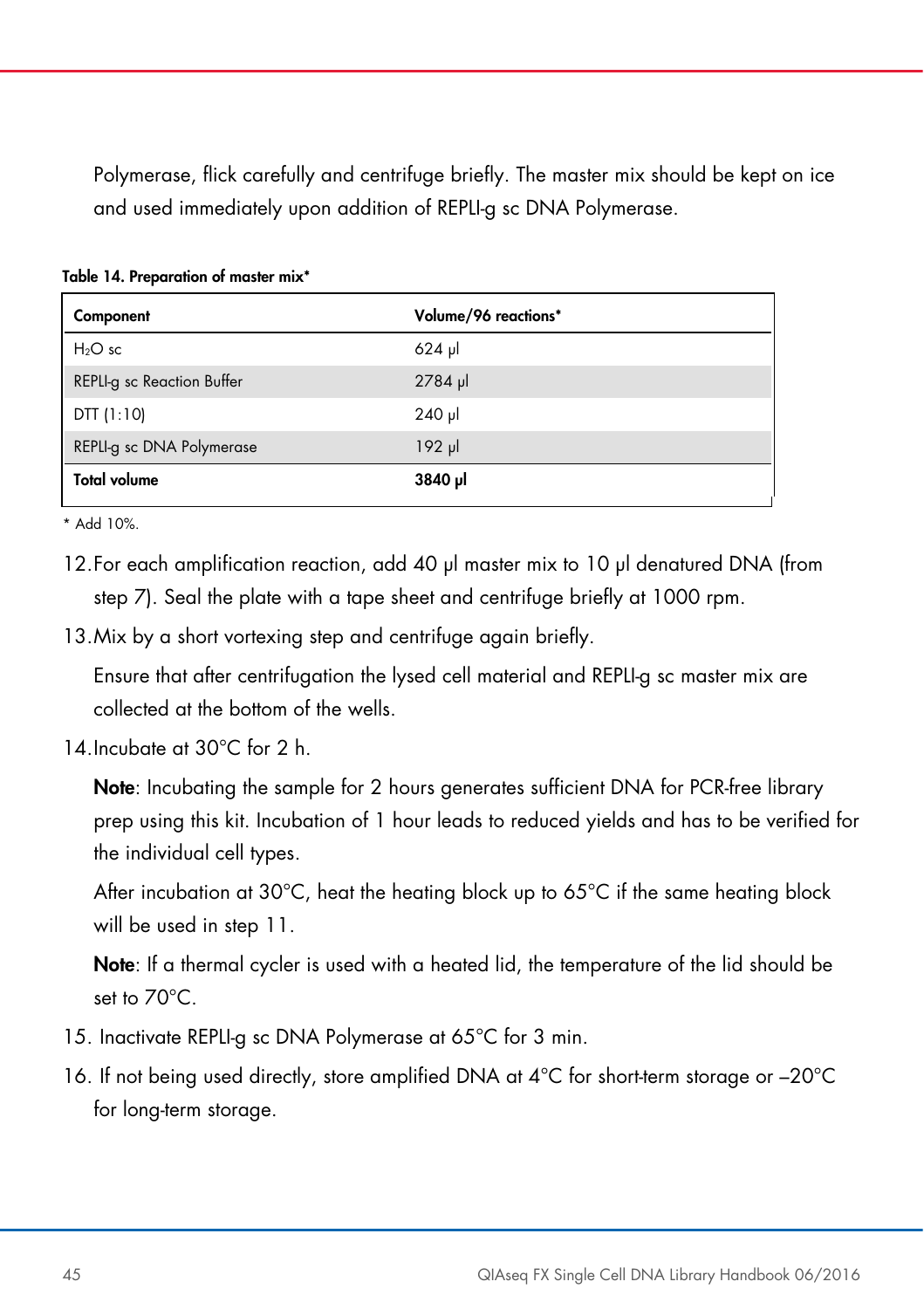DNA amplified using the QIAseq FX Single Cell DNA Library Kit should be treated as genomic DNA and undergo minimal freeze-thaw cycles. We recommend storage of nucleic acids at a concentration of at least 100 ng/μl.

17. Amplified DNA can be directly used for the library construction or target-directed amplification and library construction.

Note: To proceed with library preparation, you may quantify the amplified DNA following the instructions in Appendix B (page 29). Optical density (OD) measurements overestimate REPLI-g amplified DNA and should not be used. Typical DNA yields are approximately 40 μg per 50 μl reaction.

## Protocol: Enzymatic Fragmentation and Library Preparation Using QIAseq FX SC Amplified DNA

This protocol describes the FX reaction for single-tube fragmentation, end-repair, A-addition and size selection of QIASeq FX Single Cell amplified DNA for: 1) the preparation of 96 libraries that are ready for quantification, and 2) use in next-generation sequencing on instruments from Illumina.

### Important points before starting

- The following products are required also for this protocol: for reaction cleanup and removal of adapter dimers following library construction, Agencourt AMPure XP Beads (cat. no. A63880, A63881) or the GeneRead Size Selection Kit (cat. no. 180514) is required and should be ordered separately.
- The DNA should be diluted in H<sub>2</sub>O before starting.

### Things to do before starting

 Program thermal cyclers. For increased speed and convenience, all incubation steps of the protocol can be preprogrammed and saved on a thermal cycler in advance (Table 15).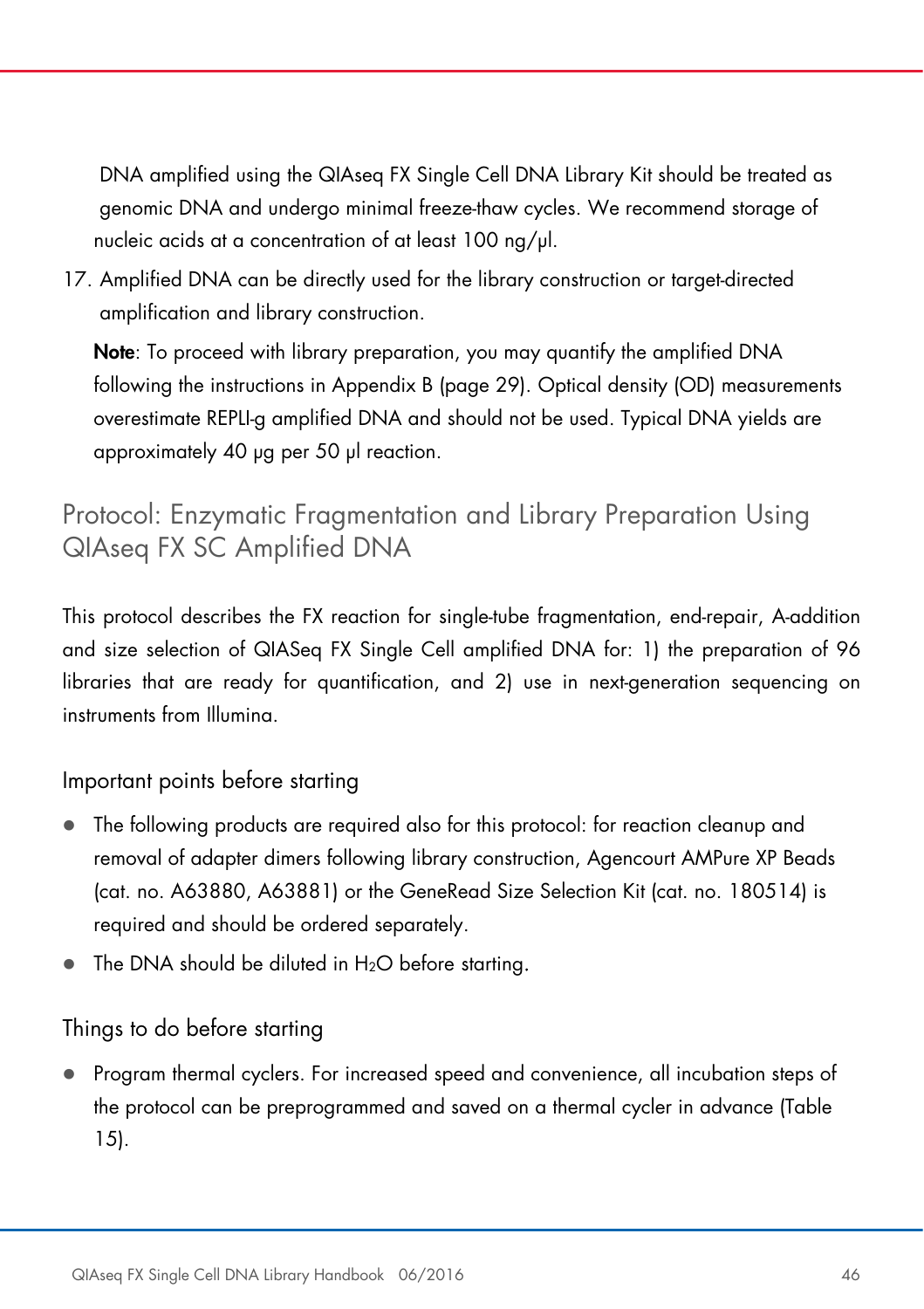Refer to Table 15 to determine the time and protocol required to fragment input DNA to the desired size.

- Prepare fresh 80% ethanol.
- Prepare Buffer 10 mM Tris-HCl, pH 8.0

FX Single-Tube fragmentation, end repair and A-addition

18.Thaw all kit components on ice. Once reagents are thawed, mix buffers thoroughly by quick vortexing to avoid any localized concentrations. Briefly spin down vortexed reagents before use.

Program a thermocycler according to Table 15 and start the program. If possible, set the temperature of the heated lid to ~70°C.

| Step           | <b>Temperature</b> | Incubation time        | Incubation time        |  |
|----------------|--------------------|------------------------|------------------------|--|
|                |                    | (Fragment size 300 bp) | (Fragment size 500 bp) |  |
|                | $4^{\circ}$ C      | 1 min                  | 1 min                  |  |
| $\overline{2}$ | $32^{\circ}$ C     | $15$ min*              | $10$ min               |  |
| 3              | $65^{\circ}$ C     | 30 min                 | 30 min                 |  |
| 4              | $4^{\circ}$ C      | Hold                   | Hold                   |  |

19.When the thermocycler block reaches 4°C, pause the program.

Table 15. Amplified gDNA fragmentation reaction conditions

\* The insert size of the completed libraries is determined by the duration of step 2. Using 200–1000 ng input DNA, 15 min fragmentation time produces a fragment distribution of around 300. Use a thermocycler with a heated lid.

20. Dilute amplified gDNA 1:10 in H2O sc. This should give 200–1000 ng total amplified DNA in 10 μl H2O sc (20–100 ng/μl). If you have quantified the DNA obtained from the WGA, do not exceed 5 μl undiluted DNA input in the FX reaction. Pipette 10 μl of the diluted DNA into each well of the 96-well plate, and place them on ice or a cooling block.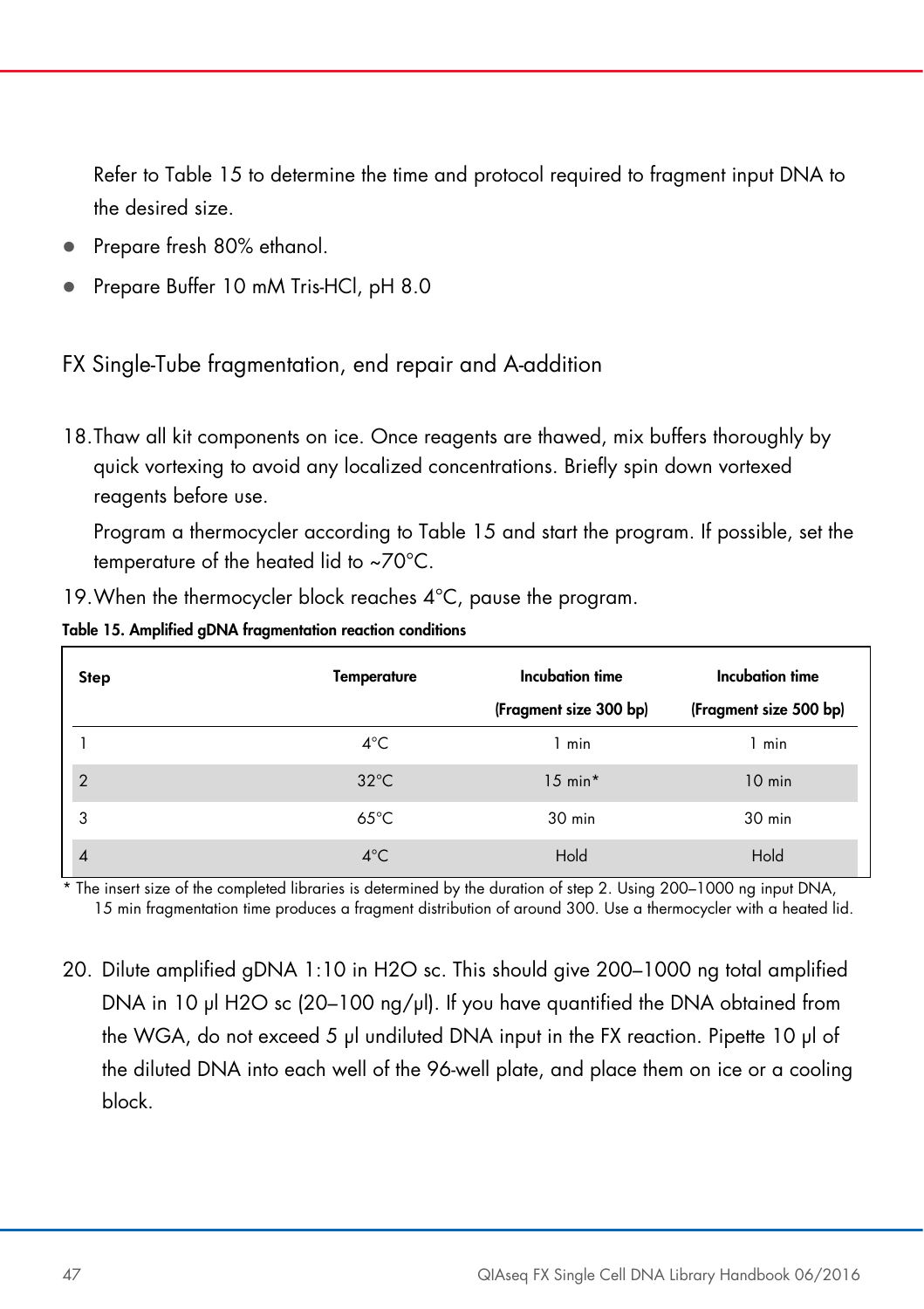21.Prepare the FX Reaction Mix on ice according to Table 16 if the desired library fragment size is 300 bp – or according to Table 17 for a library fragment size of 500 bp – and mix by pipetting. Add the components of the FX Reaction Mix in the same order as stated in the table. Before adding the FX Enzyme Mix, pipette the Buffer Mix up and down. You can upscale the FX Reaction Mix according to the number of samples processed.

|  | Table 16. FX Reaction Setup for inserting fragment sizes of 300 bp |  |  |  |  |  |
|--|--------------------------------------------------------------------|--|--|--|--|--|
|--|--------------------------------------------------------------------|--|--|--|--|--|

| Component                    | Volume/96 reactions* |
|------------------------------|----------------------|
| FX Buffer, 10x               | 480 µl               |
| $H2O$ sc                     | 1920 µl              |
| <b>FX Enhancer</b>           | 480 µl               |
| FX Enzyme Mix                | 960 µl               |
| <b>Total reaction volume</b> | 3840 µl              |

\*Add 10%,mix by pipetting and keep on ice.

#### Table 17. FX Reaction Setup for inserting fragment sizes of 500 bp

| Component                      | Volume/96 reactions* |
|--------------------------------|----------------------|
| FX Buffer, 10x                 | $480$ pl             |
| H <sub>2</sub> O <sub>sc</sub> | $2400$ µ             |
| FX Enzyme Mix                  | 960 µl               |
| <b>Total reaction volume</b>   | 3840 µl              |

Mix by pipetting and keep on ice.

- 22.Add 40 μl FX Reaction Mix to each diluted amplified gDNA sample on cooling block using a repeater pipette by pipetting on the upper inner walls of the wells.
- 23. Seal the plate with a tape sheet and centrifuge briefly at 1000 rpm.
- 24. Mix by short vortexing.
- 25.Briefly spin down the PCR plate again, immediately transfer to the pre-chilled thermocycler (4°C) and resume the program. Once the fragmentation program is complete, transfer plate to ice.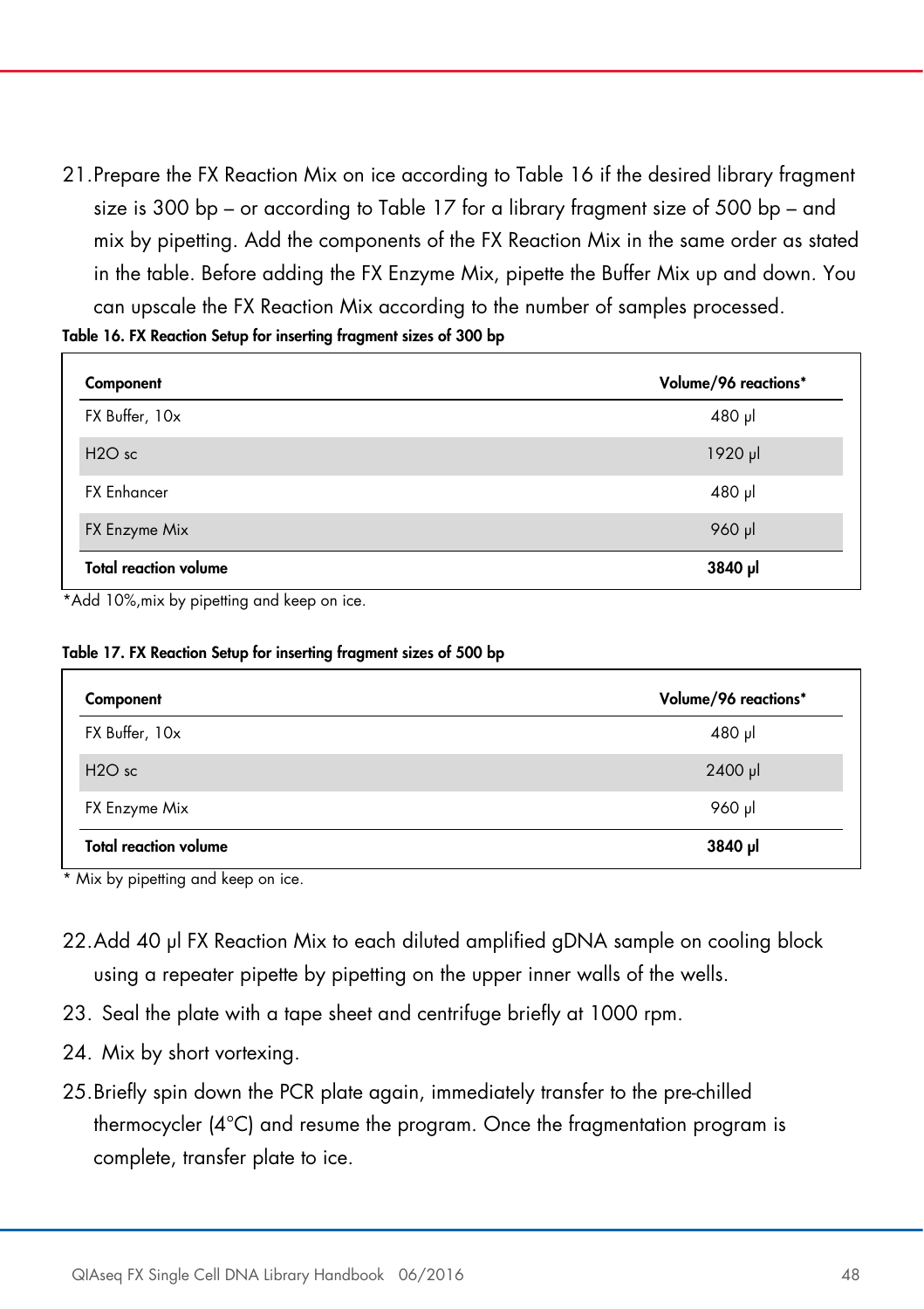26.Immediately proceed with adapter ligation as described in the next protocol.

#### Adapter ligation

- 27.Equilibrate Agencourt AMPure XP beads to room temperature for 20–30 min before use.
- 28.Vortex and spin down the adapter plate. Remove the protective adapter plate lid, carefully pierce the foil seal and transfer 5 μl from one DNA adapter well to each 50 μl sample from the previous protocol using a multichannel pipette. Ensure the right orientation of both adapter and sample plates and track the barcodes used for each sample.

IMPORTANT: Only one single adapter should be used per ligation reaction. If adapters from another supplier are used, follow the manufacturer's instructions.

29.Prepare the Ligation master mix on ice according to Table 18. Mix well by vortexing at low rpm.

#### Table 18. Ligation master mix

| Component                    | Volume/96 reactions* |
|------------------------------|----------------------|
| DNA Ligase Buffer, 5x        | 1920 µl              |
| $H2O$ sc                     | $1440$ pl            |
| DNA Ligase                   | 960 µl               |
| <b>Total reaction volume</b> | 4320 µl              |

30.Add 45 μl of the ligation master mix to each sample by pipetting on the upper inner side of the wells to avoid any cross contamination.

- 31.Seal the plate with a tape sheet and centrifuge briefly at 1000 rpm.
- 32.Mix by short vortexing.
- 33.Centrifuge briefly at 1000 rpm and incubate at 20°C for 15 min.

IMPORTANT: Do not use a thermocycler with a heated lid.

34.Proceed immediately to adapter ligation cleanup (steps 35–47) using 0.8x (80 μl) Agencourt AMPure XP beads.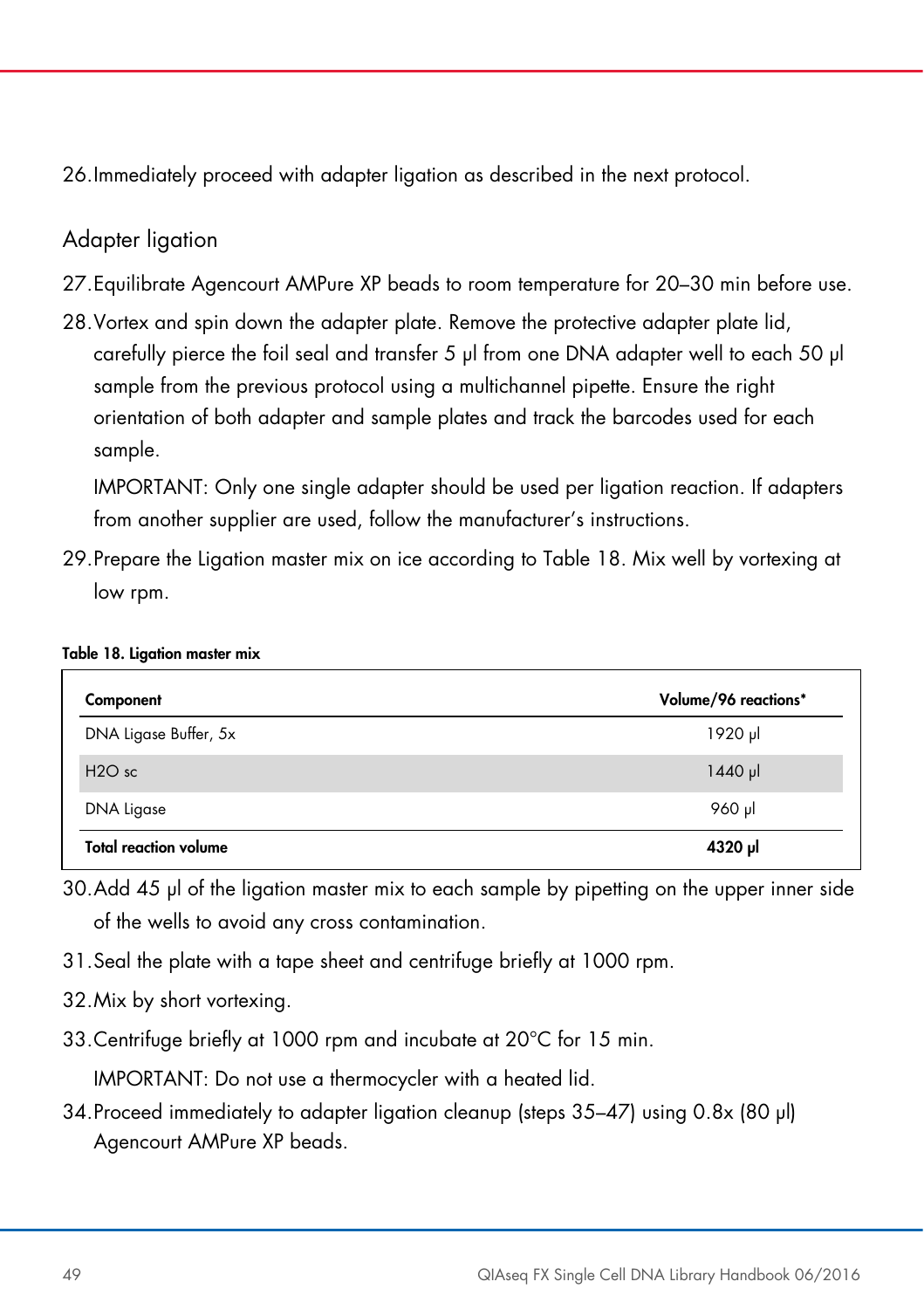- 35.Add 80 μl resuspended Agencourt AMPure XP beads slurry to each ligated sample using a repeater pipette and by pipetting beads on the upper side of the well; seal the plate and mix well by vortexing.
- 36.Incubate the mixture for 5 min at room temperature.
- 37.Pellet the beads on a magnetic stand for 2 min and carefully discard the supernatant.
- 38.Wash the beads by adding 200 μl fresh 80% ethanol to each pellet on the magnetic rack, then carefully discard the supernatant.
- 39.Repeat the wash step 38 once for a total of 2 ethanol washes.
- 40.Incubate on the magnetic rack for 5–10 min or until the beads are dry. Avoid overdrying, which may result in lower DNA recovery. Remove from the magnetic stand.
- 41.Elute by resuspending in 52.5 μl 10 mM Tris-HCl, pH 8.0. Pellet beads on the magnetic stand. Carefully transfer 50 μl supernatant to a new PCR plate.
- 42.Perform a second purification. Add 50 μl of resuspended 1x Agencourt AMPure XP beads to each sample; seal the plate and mix.
- 43.Follow steps 36–40.
- 44.Elute by resuspending in 26 μl 10 mM Tris-HCl, pH 8.0. Pellet the beads on the magnetic rack. Carefully transfer 23.5 μl of supernatant into a new PCR plate. Store purified libraries at –20°C until ready for sequencing.
- 45.Assess the quality of the libraries using a capillary electrophoresis device or comparable method. Check for the correct size distribution (Figure 1) of library fragments, and for the absence of adapters or adapter dimers.

Note: The median size of the DNA fragment should be shifted by the size of the adapters that were ligated to the library fragments (e.g., for the GeneRead Adapter I Set 1-plex or for the GeneRead Adapter I Set 12-plex, add 120 bp).

Note: The median fragment size can be used for subsequent qPCR-based quantification methods. This median size may be shifted between amplified libraries and PCR-free libraries by approx. 30 bp.

46.Quantify the library using the QIAseq Library Quant Assay Kit (product number 333314, not provided by this kit) or other comparable method.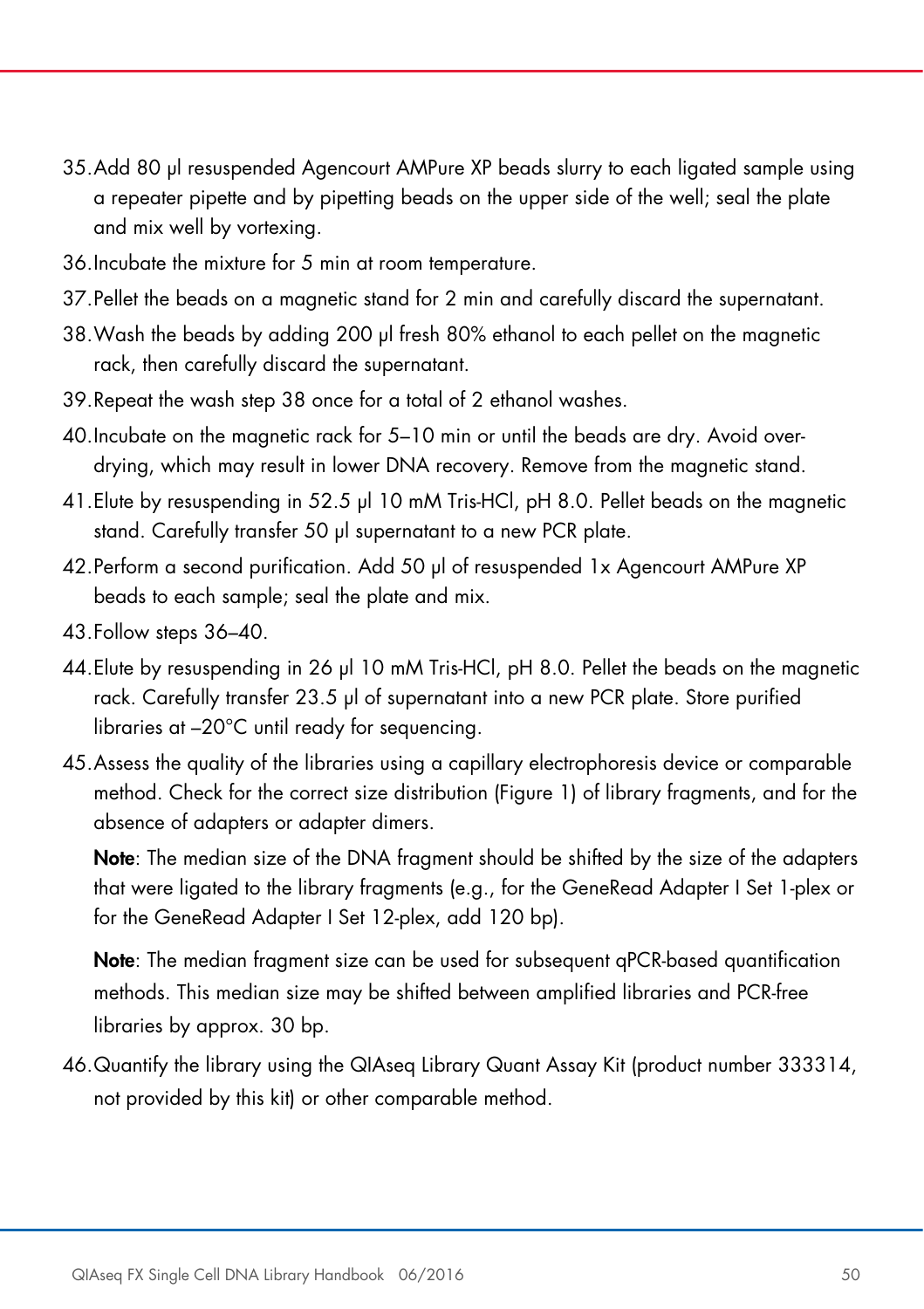Note: qPCR method is strongly recommended for the library generated with PCR-free library protocol to give accurate library quantification. Capillary electrophoresis or Qubit® methods can overestimate library quantity since they cannot distinguish DNA fragments with and without adapters ligated. However if Qubit® quantification is required, we recommend amplification of the library first (see Appendix F, page 34) prior Qubit quantification.

47.The purified library can be safely stored at –20°C until further applications or amplifications. LoBind tubes should be used to store library.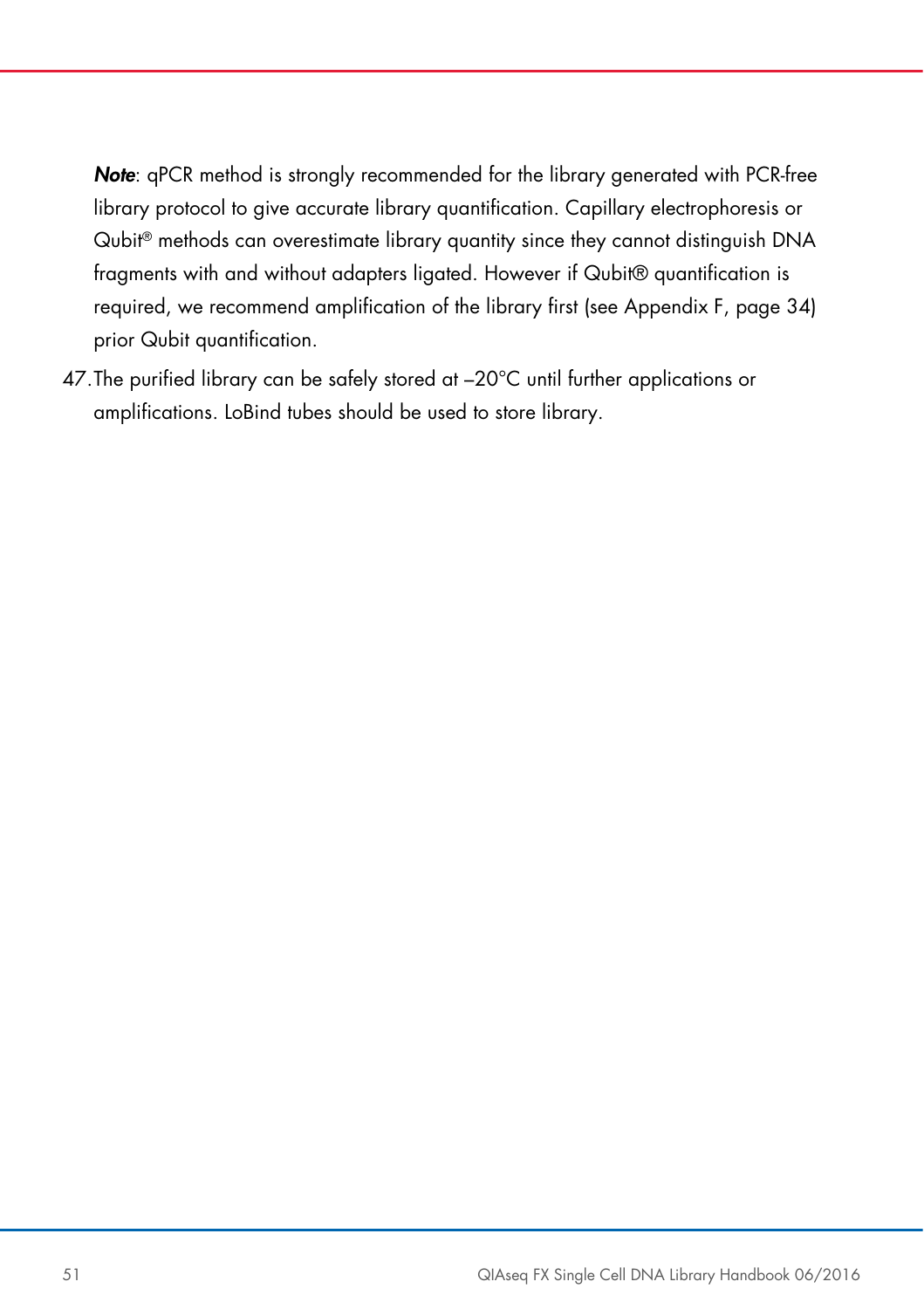# Appendix G: Purification of Amplified DNA after Whole Genome Amplification

If purification of the amplified DNA is required for additional downstream applications not described in this handbook, the following purification protocol may be used.

#### Procedure

- 1. Dilute amplified DNA from step 13 (page 18) 1:2 with H2O sc.
- 2. Add 50 μl resuspended Agencourt AMPure XP beads slurry to 50 μl diluted WGA sample, and mix well by pipetting.
- 3. Incubate the mixture for 5 min at room temperature.
- 4. Pellet the beads on a magnetic stand for 2-5 min and carefully discard the supernatant.
- 5. Wash the beads by adding 200 μl fresh 80% ethanol to each pellet. Pellet the beads on the magnetic stand for 2-5 min, and then carefully discard the supernatant.
- 6. Repeat the wash step 5 once for a total of 2 ethanol washes.
- 7. Incubate on the magnetic stand for 5–10 min or until the beads are dry. Avoid overdrying, which may result in lower DNA recovery. Remove from the magnetic stand.
- 8. Elute by resuspending in 20 μl 10 mM Tris-HCl, pH 8.0. Pellet beads on the magnetic stand. Carefully transfer 17 μl supernatant to a new PCR plate.
- 9. Store purified amplified DNA at -20°C until further processing.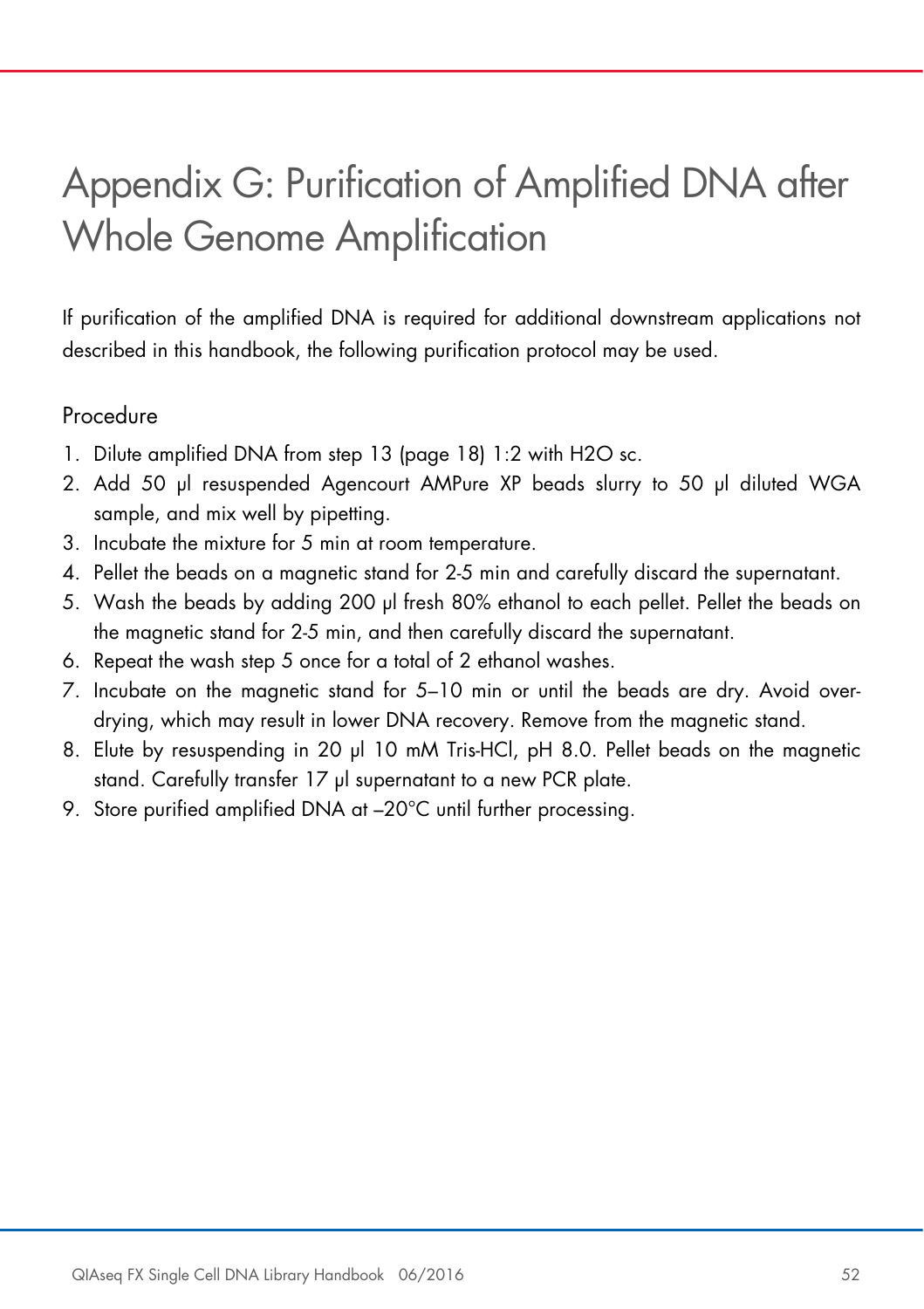# Ordering Information

| Product                                              | <b>Contents</b>                                                                                                                                                                                                                                                              | Cat. no. |
|------------------------------------------------------|------------------------------------------------------------------------------------------------------------------------------------------------------------------------------------------------------------------------------------------------------------------------------|----------|
| <b>QIAseq FX Single Cell</b><br>DNA Library Kit (96) | For 96 reactions: Buffers and reagents for cell<br>lysis, whole genome amplification and library<br>preparation including DNA fragmentation, end-<br>repair and adapter ligation. Includes a plate<br>containing 96 barcoded adapters for use with<br>Illumina instruments.  | 180715   |
| <b>QIAseq FX Single Cell</b><br>DNA Library Kit (24) | For 24 reactions: Buffers and reagents for cell<br>lysis, whole genome amplification, and library<br>preparation including DNA fragmentation, end-<br>repair and adapter ligation. Includes a plate<br>containing 24 barcoded adapters for use with<br>Illumina instruments. | 180713   |
| <b>Related products</b>                              |                                                                                                                                                                                                                                                                              |          |
| applications                                         | QIAGEN QIAseq and GeneRead Kits - for next-generation sequencing                                                                                                                                                                                                             |          |
| GeneRead Size<br>Selection Kit (50)                  | For 50 reactions: Spin columns and buffers                                                                                                                                                                                                                                   | 180514   |
| GeneRead DNA I Amp<br>Kit (100)                      | For 100 reactions: Buffers and reagents for<br>library amplification, for use with Illumina<br>instruments                                                                                                                                                                   | 180455   |
| <b>QIAseq FX Single Cell</b><br>RNA Library Kit (24) | For 24 reactions: Buffers and reagents for mRNA-<br>seq library preparation from single cells                                                                                                                                                                                | 180733   |
| <b>QIAseq FX Single Cell</b><br>RNA Library Kit (96) | For 96 reactions: Buffers and reagents for mRNA-<br>seq library preparation from single cells                                                                                                                                                                                | 180735   |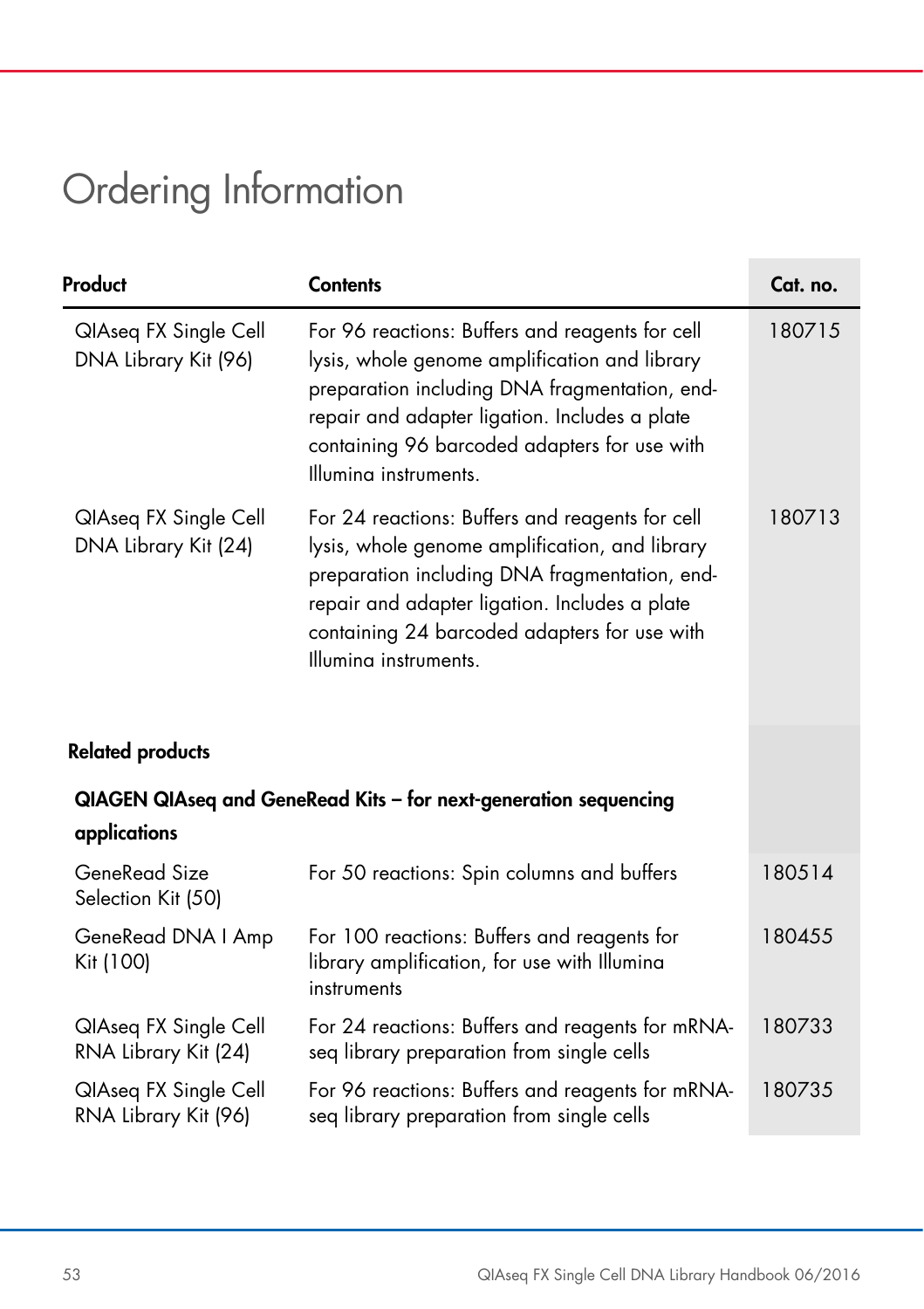For up-to-date licensing information and product-specific disclaimers, see the respective QIAGEN kit handbook or user manual. QIAGEN kit handbooks and user manuals are available at www.qiagen.com or can be requested from QIAGEN Technical Services or your local distributor.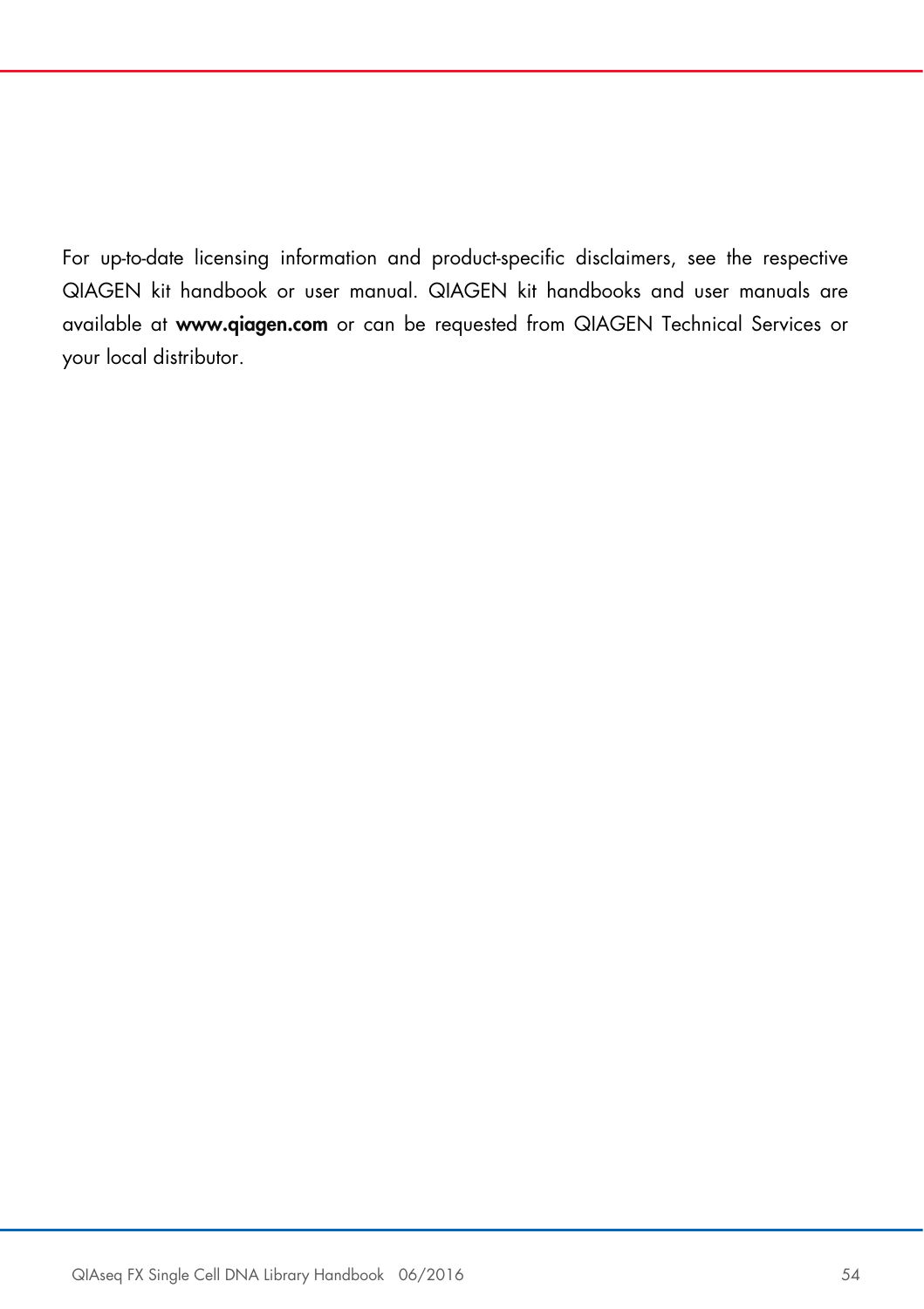#### Limited License Agreement for QIAseq FX Single Cell DNA Library Kit

Use of this product signifies the agreement of any purchaser or user of the product to the following terms:

- 1. The product may be used solely in accordance with the protocols provided with the product and this handbook and for use with components contained in the kit only. QIAGEN grants no license under any of its intellectual property to use or incorporate the enclosed components of this kit with any components not included within this kit except as described in the protocols provided with the product, this handbook and additional protocols available at www.qiagen.com. Some of these additional protocols have been provided by QIAGEN users for QIAGEN users. These protocols have not been thoroughly tested or optimized by QIAGEN. QIAGEN neither guarantees them nor warrants that they do not infringe the rights of third parties.
- 2. Other than expressly stated licenses, QIAGEN makes no warranty that this kit and/or its use(s) do not infringe the rights of third parties.
- 3. This kit and its components are licensed for one-time use and may not be reused, refurbished or resold.
- 4. QIAGEN specifically disclaims any other licenses, expressed or implied, other than those expressly stated.
- 5. The purchaser and user of the kit agree not to take or permit anyone else to take any steps that could lead to or facilitate any acts prohibited above. QIAGEN may enforce the prohibitions of this Limited License Agreement in any court, and shall recover all its investigative and Court costs – including attorney fees – in any action to enforce this Limited License Agreement or any of its intellectual property rights relating to the kit and/or its components.

#### For updated license terms, see www.qiagen.com.

Trademarks: QIAGEN®, GeneRead™, QuantiFast®, QuantiNova™, REPLI-g®, Sample to Insight® (QIAGEN Group), Illumina®, PicoGreen®, Quant-iT™, Qubit®, SYBR® (Life Technologies Corporation). Registered names, trademarks, etc. used in this document, even when not specifically marked as such, are not to be considered unprotected by law.

HB-2143-001 06/2016 © 2016 QIAGEN, all rights reserved.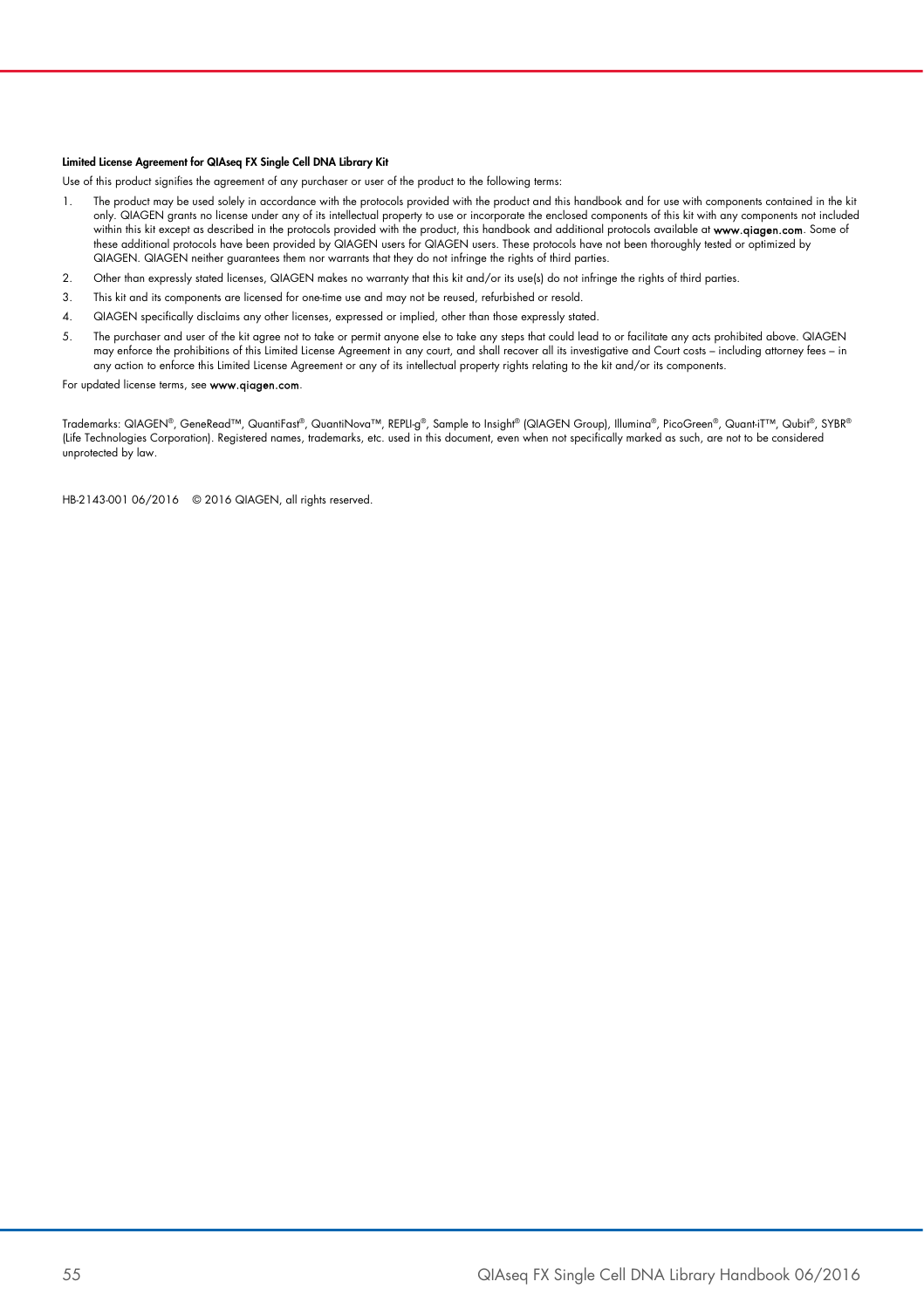#### www.qiagen.com

- Australia  $*$  techservice-au@qiagen.com
- Austria · techservice-at@qiagen.com
- Belgium · techservice-bnl@qiagen.com
- **Brazil** suportetecnico.brasil@qiagen.com
- Canada · techservice-ca@qiagen.com
- $China$  = techservice-cn@aiagen.com
- Denmark · techservice-nordic@qiagen.com
- Finland  $\blacksquare$  techservice-nordic@qiagen.com
- France · techservice-fr@qiagen.com
- Germany · techservice-de@qiagen.com
- Hong Kong  $\equiv$  techservice-hk@qiagen.com
- India · techservice-india@qiagen.com
- Ireland = techservice-uk@qiagen.com
- Italy **e** techservice-it@qiagen.com
- Japan  $*$  techservice-jp@qiagen.com
- Korea (South) = techservice-kr@qiagen.com
- Luxembourg · techservice-bnl@qiagen.com
- $Mexico$  = techservice-mx@qiagen.com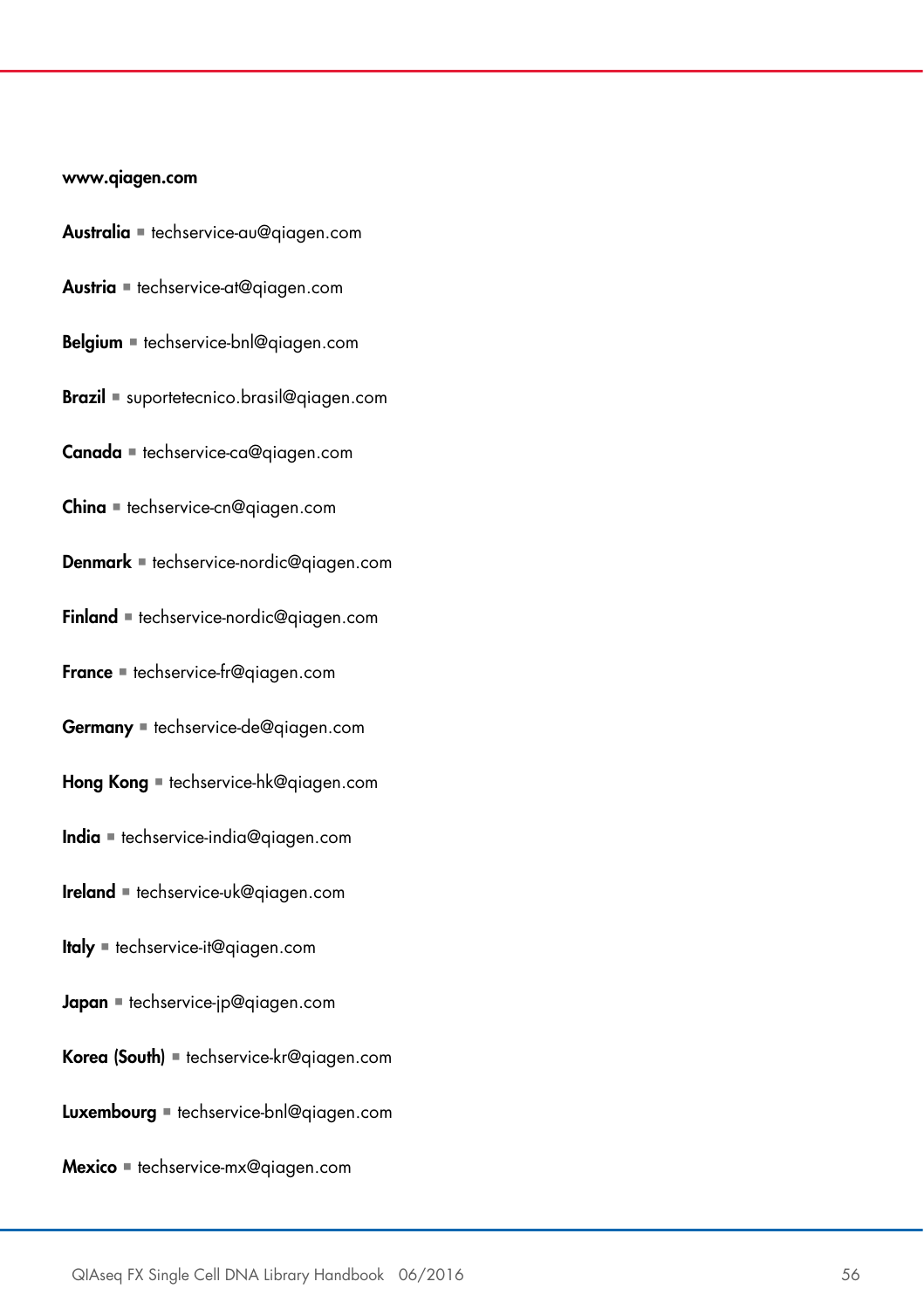- The Netherlands  $=$  techservice-bnl@qiagen.com
- Norway **etechservice-nordic@qiagen.com**
- $Singapore * techserve, g@qiagen.com$
- Sweden · techservice-nordic@qiagen.com
- Switzerland  $=$  techservice-ch@qiagen.com
- UK  $=$  techservice-uk@qiagen.com
- $USA$  = techservice-us@qiagen.com